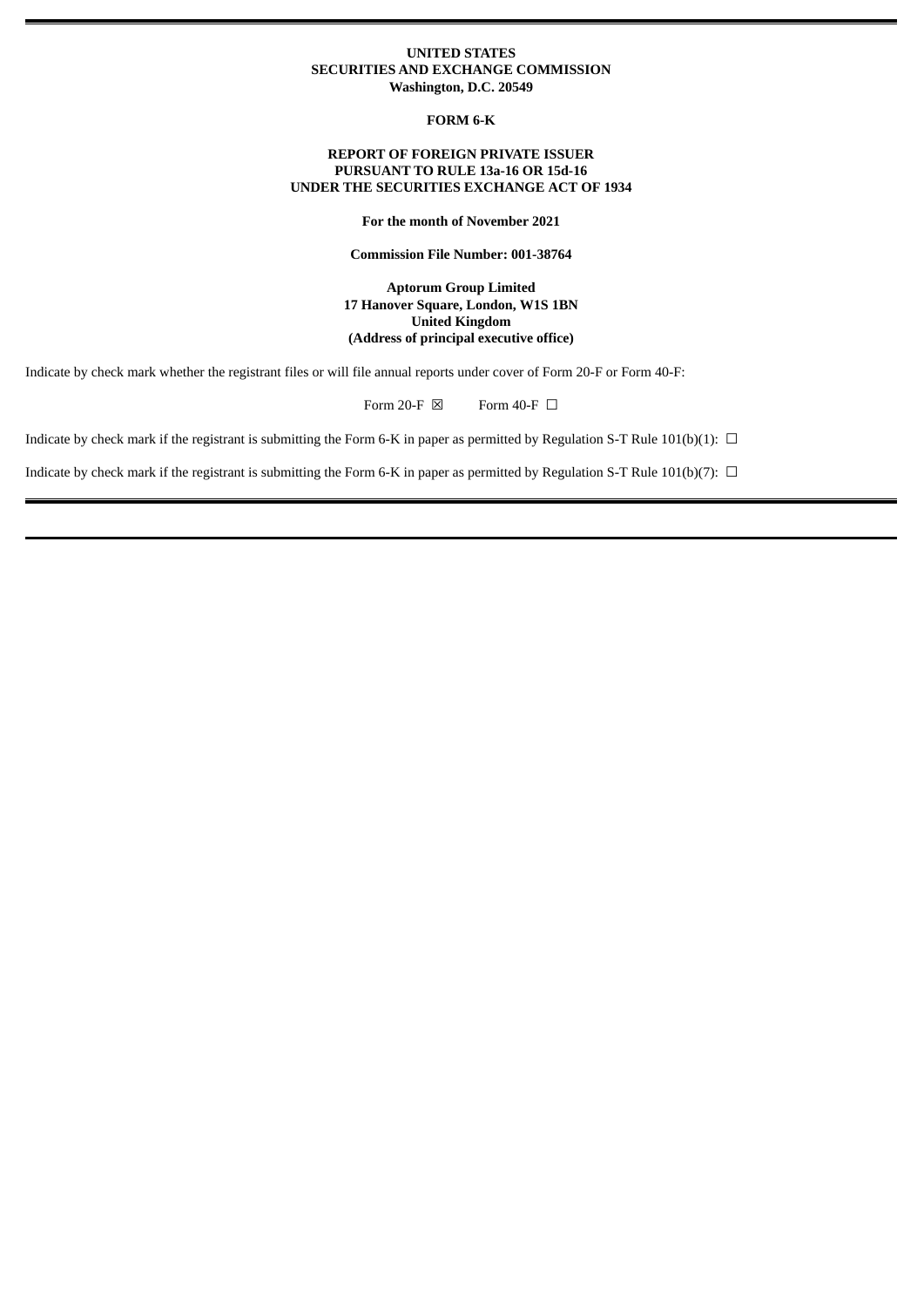#### **Amended Share Option Plan**

Aptorum Group Limited ("**Aptorum**" or the "**Company**") adopted the amended 2017 Share Option Plan (the "**Amended Share Option Plan**"), as approved and authorized by the board of directors of the Company, effective November 5, 2021.

The Amended Share Option Plan includes a share award scheme and there is no change to the maximum number of shares reserved for issue, which amends and restates the previously adopted Share Option Plan dated October 13, 2017 (the "**Original Plan**") of the Company in its entirety and assumes all awards granted under the Original Plan.

#### **Related Party Loan Agreement with Talem Medical Group Limited**

On November 17, 2021, Aptorum Therapeutics Limited (the "**Lender**"), a wholly-owned subsidiary of the Company, entered into a loan agreement (the "**Loan Agreement**") with Talem Medical Group Limited ("**Talem**" or the "**Borrower**"). According to the Loan Agreement, the Lender will grant a loan of up to AUD4,700,000 for the Borrower for general working capital purposes of the Borrower and its subsidiaries. The loan is interest-bearing and secured by the entire issued shares of Talem Medical Group (Australia) Pty Limited held by the Borrower. We consider this loan to be a related party transaction as certain insiders, including Ian Huen, our Chief Executive Officer, Executive Director and Director of the Lender; Dr. Clark Cheng, our Chief Medical Officer, Executive Director and Director of the Lender; Darren Lui, our President, Executive Director and Director of the Lender; Professor Justin Wu, our Independent Non-Executive Director; and Dr. Thomas Lee, our Head of Research and Development and Director of the Lender have direct and indirect minority interests in the Borrower. The Loan Agreement was reviewed and approved by the Company's audit committee prior to being submitted to the Company's full Board of Directors for approval.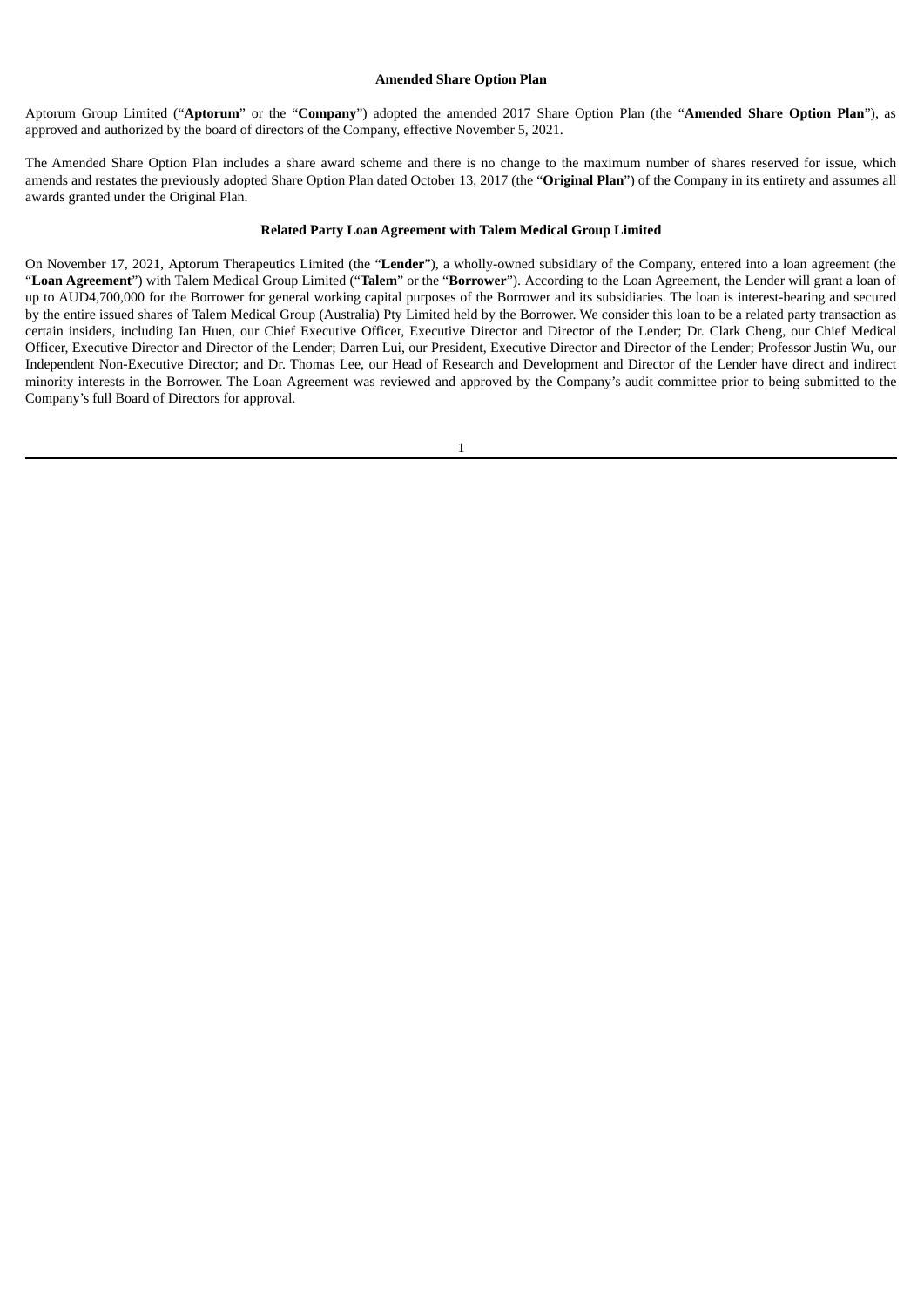# **SIGNATURES**

Pursuant to the requirements of the Securities Exchange Act of 1934, the registrant has duly caused this report to be signed on its behalf by the undersigned, thereunto duly authorized.

Date: November 17, 2021

# **Aptorum Group Limited**

By: /s/Sabrina Khan

Sabrina Khan Chief Financial Officer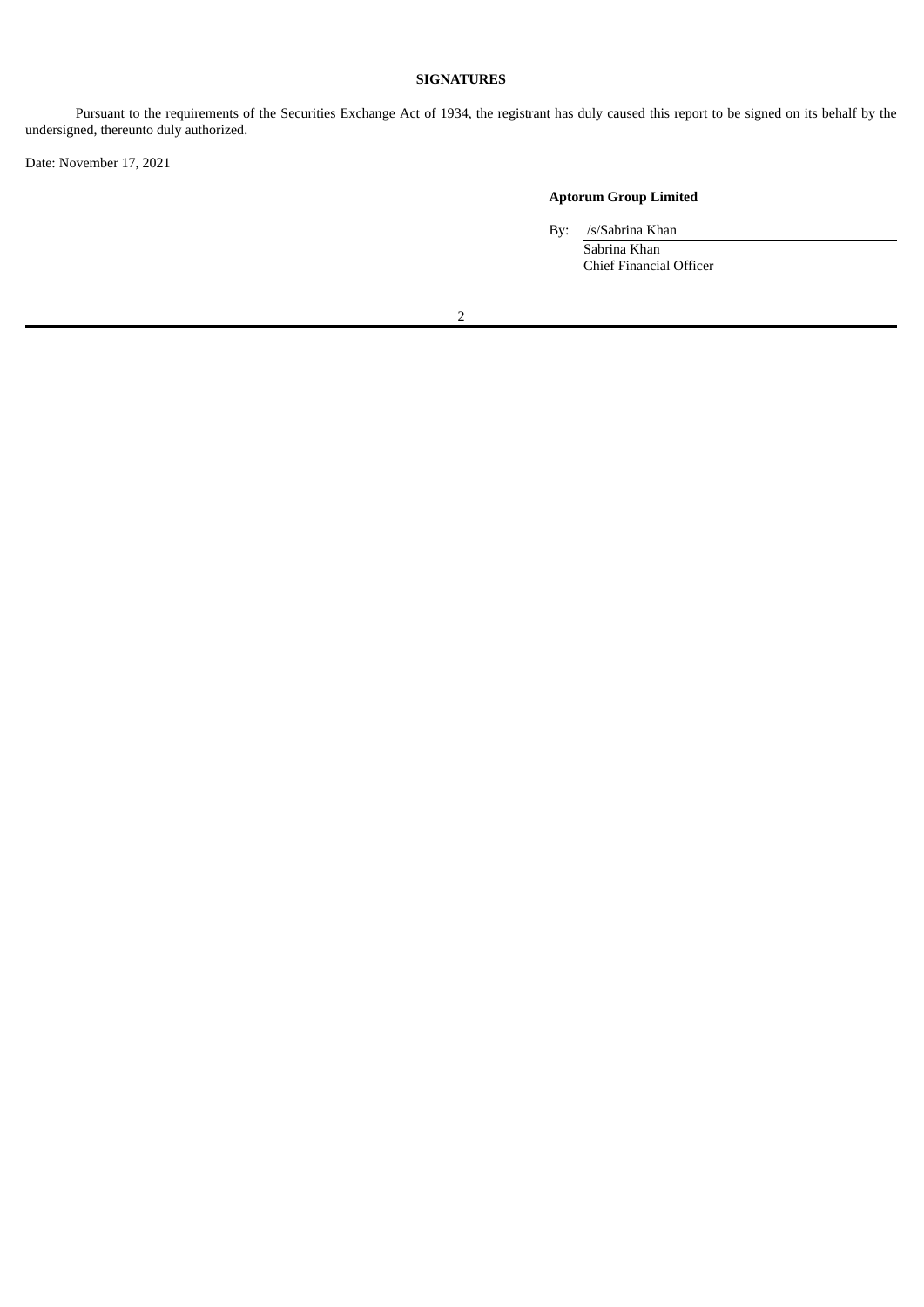# **EXHIBIT INDEX**

| <b>Exhibit</b> | <b>Description</b>                                                                                                             |
|----------------|--------------------------------------------------------------------------------------------------------------------------------|
| 99.1           | 2017 Amended Share Option Plan                                                                                                 |
| 99.2           | Loan Agreement between Aptorum Therapeutics Limited and Talem Medical Group Limited (portions of the exhibit have been omitted |
|                | because they (i) are not material and (ii) would likely cause competitive harm to the Company if publicly disclosed.)          |
| 99.3           | <b>Specific Security Deed between Aptorum Therapeutics Limited and Talem Medical Group Limited</b>                             |
|                |                                                                                                                                |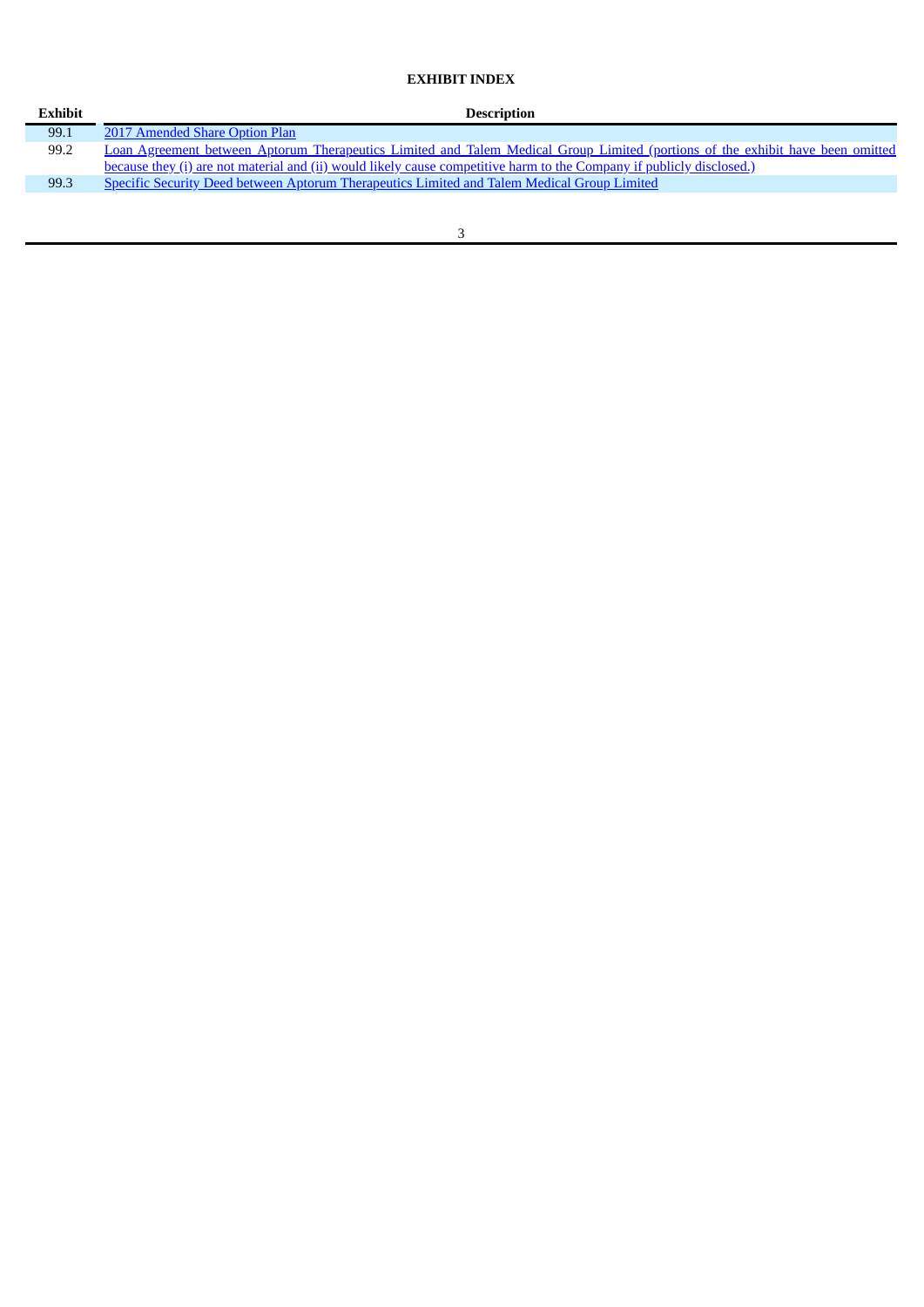#### **APTORUM GROUP LIMITED**



#### **2017 AMENDED SHARE OPTION PLAN**

- <span id="page-4-0"></span>1. Purposes of the Plan. The purposes of this Plan are to attract and retain the best available personnel, to provide additional incentives to Employees, Directors and Consultants and to promote the success of the Company's business.
- 2. Definitions. The following definitions shall apply as used herein and in the individual Share Option Agreements except as defined otherwise in an individual Share Option Agreement. In the event a term is separately defined in an individual Share Option Agreement, such definition shall supersede the definition contained in this Section.
	- (a) "Administrator" means the Board or any of the Committees appointed to administer the Plan or such Officer or Officers as authorized by the Board or any of the Committees appointed to administer the Plan.
	- (b) "Affiliate" and "Associate" shall have the respective meanings ascribed to such terms in Rule 12b-2 promulgated under the Exchange Act.
	- (c) "Applicable Laws" means the legal requirements relating to the Plan and the Options under applicable provisions of the corporate and securities laws of any jurisdiction, the Code, the rules of any applicable stock exchange or national market system, and the rules of any jurisdiction applicable to Option granted to residents therein.
	- (d) "Appointment Letter" refers to documentation that describes the terms and conditions in which each Employee, Director, or Consultant is employed, appointed, or enlisted to service the Company and/or its subsidiaries and affiliated companies.
	- (e) "Articles" refers to the Company's Second Amended and Restated Memorandum of Articles of Association (Amended and Restated by special resolutions dated 13 October 2017).
	- (f) "Board" means the Board of Directors of the Company.
	- (g) "Change in Control" means a change in ownership or control of the Company effected through either of the following transactions:
		- i. the direct or indirect acquisition by any person or related group of persons (other than an acquisition from or by the Company or by a Company-sponsored employee benefit plan or by a person that directly or indirectly controls, is controlled by, or is under common control with, the Company) of beneficial ownership (within the meaning of Rule13d-3 of the Exchange Act) of securities possessing more than fifty percent (50%) of the total combined voting power of the Company's outstanding securities pursuant to a tender or exchange offer made directly to the Company's shareholders, or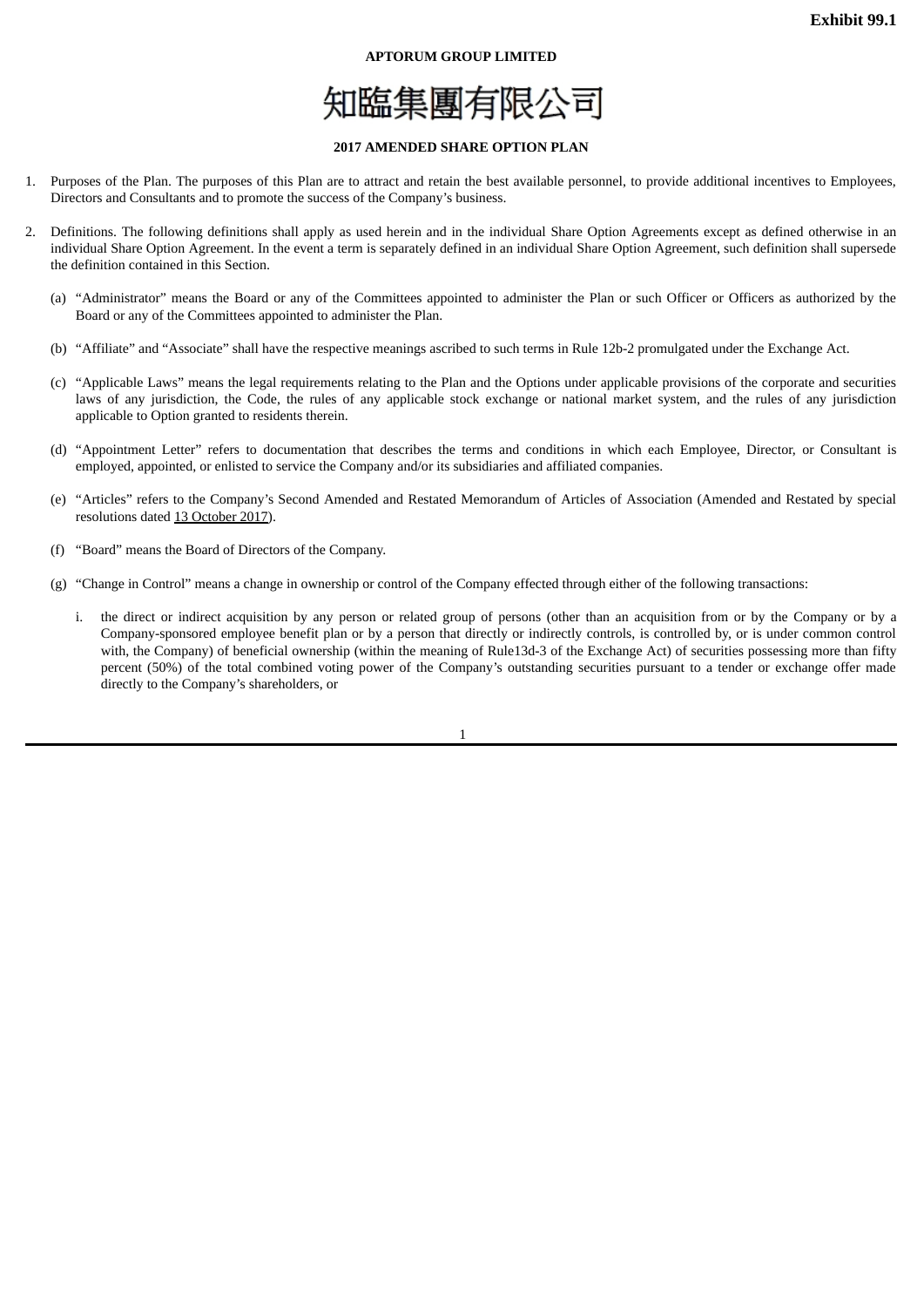- ii. a change in the composition of the Board over a period of thirty-six (36) months or less such that a majority of the Board members (rounded up to the next whole number) ceases, by reason of one or more contested elections for Board membership, to be comprised of individuals who are Continuing Directors.
- (h) "Class A Ordinary Shares" means the Class A Ordinary Shares in the capital of the Company having a par value of USD 1.00 each having rights, and subject to the restrictions provided in the Company's

Articles. One Class A Ordinary Share shall equate to one vote per share for each share held by the shareholder and cannot be converted to any other class of share at any time.

- (i) "Class B Ordinary Shares" means the Class B Ordinary Shares in the capital of the Company having a par value of USD 1.00 each having the rights, and subject to the restrictions provided in the Company's Articles. One Class B Ordinary Share shall equate to ten votes per share for each share held by the shareholder and can be converted to Class A Shares on a 1-to-1 basis at any time.
- (j) "Code" means the Internal Revenue Code of 1986, as amended.
- (k) "Committee" means any committee composed of members of the Board appointed by the Board to administer the Plan, including but not limited to the Compensation Committee as appointed by the Board.
- (l) "Company" means Aptorum Group Limited, an exempt company incorporated in Cayman Islands.
- (m) "Consultant" means any person (other than an Employee or a Director, solely with respect to rendering services in such person's capacity as a Director) who is engaged by the Company or any

Related Entity to render consulting or advisory services to the Company or such Related Entity.

- (n) "Continuing Directors" means members of the Board who either (i) have been Board members continuously for a period of at least thirty-six (36) months or (ii) have been Board members for less than thirty-six (36) months and were elected or nominated for election as Board members by at least a majority of the Board members described in clause (i) who were still in office at the time such election or nomination was approved by the Board.
- (o) "Continuous Service" means that the provision of services to the Company or a Related Entity in any capacity of Employee, Director or Consultant (collectively, "Service Provider") is not interrupted or terminated. In jurisdictions requiring notice in advance of an effective termination as an Employee, Director or Consultant, Continuous Service shall be deemed terminated upon the actual cessation of providing services to the Company or a Related Entity notwithstanding any required notice period that must be fulfilled before a termination as an Employee, Director or Consultant can be effective under Applicable Laws. An Optionee's Continuous Service shall be deemed to have terminated either upon an actual termination of Continuous Service or upon the entity for which the Optionee provides services ceasing to be a Related Entity. Continuous Service shall not be considered interrupted in the case of (i) any approved leave of absence, (ii) transfers among the Company, any Related Entity, or any successor, in any capacity of Employee, Director or Consultant, or (iii) any change in status as long as the individual remains in the service of the Company or a Related Entity in any capacity of Employee, Director or Consultant (except as otherwise provided in the Option Agreement). An approved leave of absence shall include sick leave, military leave, or any other authorized personal leave.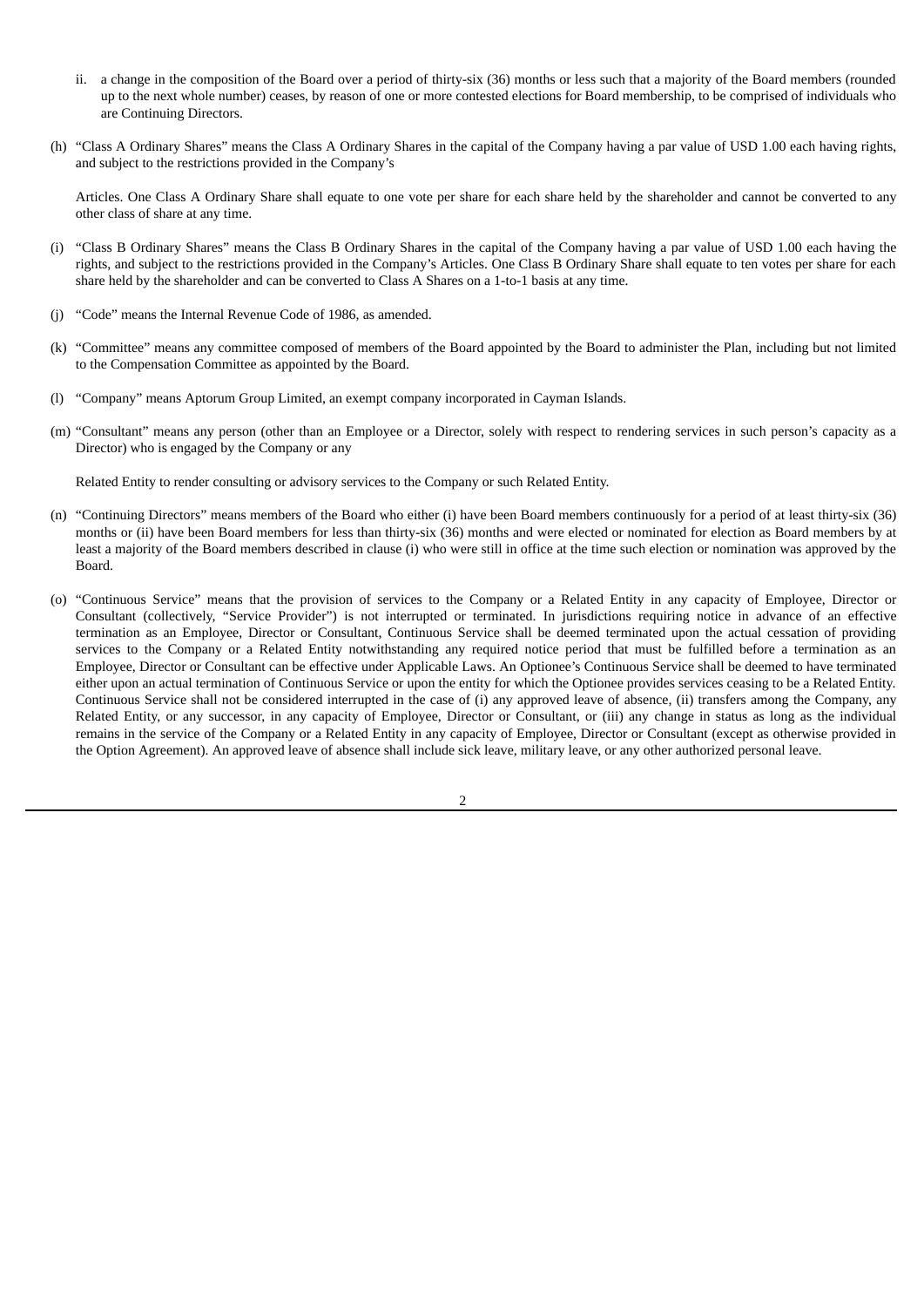- (p) "Corporate Transaction" means any of the following transactions, provided, however, that the Administrator shall determine under parts (iv) and (v) whether multiple transactions are related, and its determination shall be final, binding and conclusive:
	- i. a merger or consolidation in which the Company is not the surviving entity, except for a transaction the principal purpose of which is to change the jurisdiction in which the Company is incorporated;
	- ii. the sale, transfer or other disposition of all or substantially all of the assets of the Company;
	- iii. the complete liquidation or dissolution of the Company;
	- iv. any reverse merger or series of related transactions culminating in a reverse merger (including, but not limited to, a tender offer followed by a reverse merger) in which the Company is the surviving entity but (A) the Ordinary Shares outstanding immediately prior to such merger are converted or exchanged by virtue of the merger into other property, whether in the form of securities, cash or otherwise, or (B) in which securities possessing more than forty percent (40%) of the total combined voting power of the Company's outstanding securities are transferred to a person or persons different from those who held such securities immediately prior to such merger or the initial transaction culminating in such merger, but excluding any such transaction or series of related transactions that the Administrator determines shall not be a Corporate Transaction; or
	- v. acquisition in a single or series of related transactions by any person or related group of persons (other than the Company or by a Companysponsored employee benefit plan) of beneficial ownership (within the meaning of Rule 13d-3 of the Exchange Act) of securities possessing more than fifty percent (50%) of the total combined voting power of the Company's outstanding securities but excluding any such transaction or series of related transactions that the Administrator determines shall not be a Corporate Transaction.
- (q) "Director" means a member of the Board or the board of directors of any Related Entity.
- (r) "Disability" means as defined under the long-term disability policy of the Company or the Related Entity to which the Optionee provides services regardless of whether the Optionee is covered by such policy. If the Company or the Related Entity to which the Optionee provides service does not have a long-term disability plan in place, "Disability" means that an Optionee is unable to carry out the responsibilities and functions of the position held by the Optionee by reason of any medically determinable physical or mental impairment for a period of not less than ninety (90) consecutive days. An Optionee will not be considered to have incurred a Disability unless he or she furnishes proof of such impairment sufficient to satisfy the Administrator in its discretion.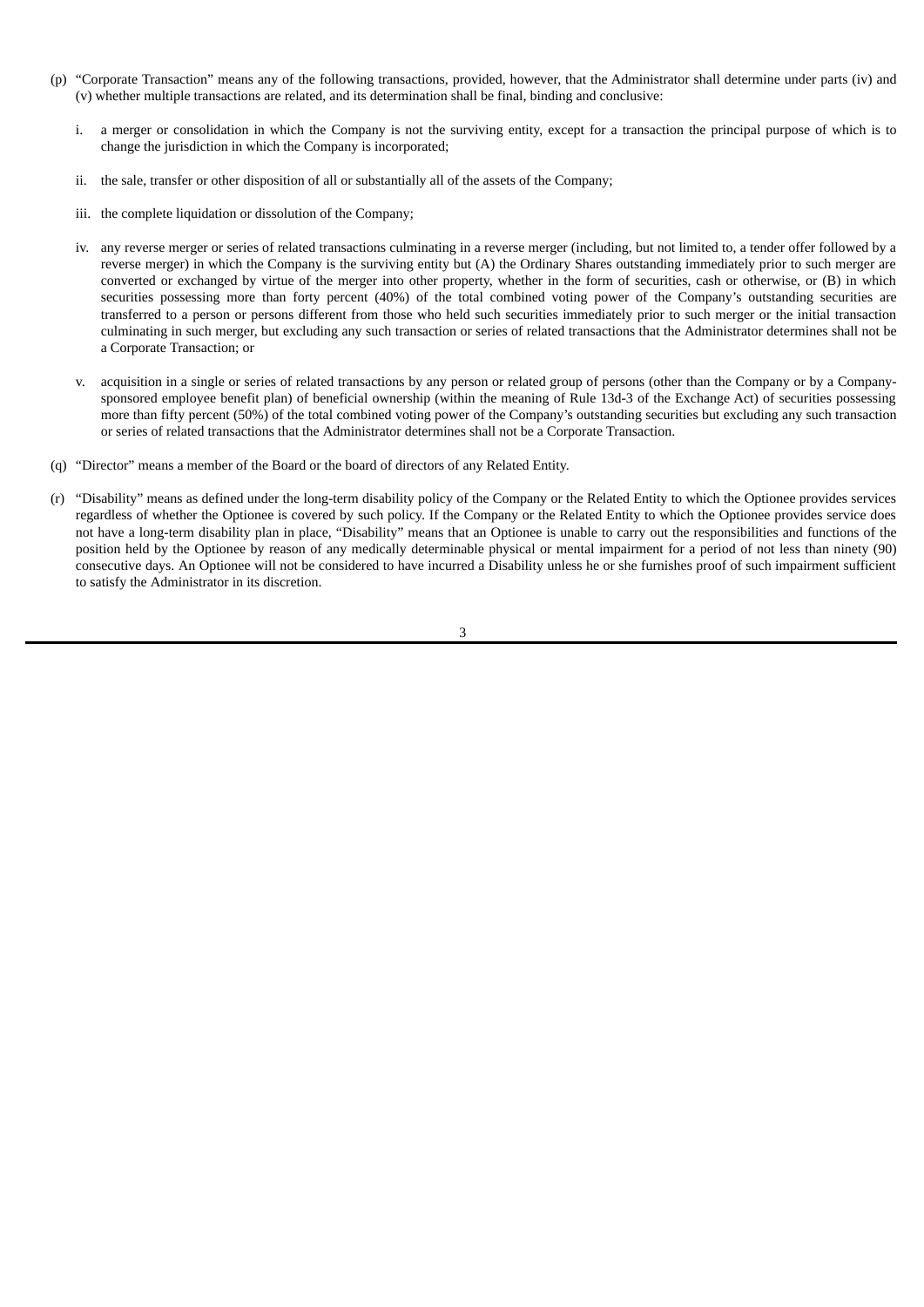- (s) "Effective Date" means the date The Plan is adopted and approved by the shareholders of the Company, whether it be the first time the Plan is approved, or each date the Plan is renewed pursuant to shareholder approval in subsequent terms.
- (t) "Employee" means any person, including an Officer or Director, who is in the employment of the Company or any Related Entity, subject to the control and direction of the Company or any Related Entity as to both the work to be performed and the manner and method of performance. The payment of a director's fee by the Company or a Related Entity shall not be sufficient to constitute "employment" by the Company.
- (u) "Exchange Act" means the Securities Exchange Act of 1934, as amended.
- (v) "Fair Market Value" means, as of any date, the value of the subject Shares determined as follows:
	- i. If the Shares at issue are listed on one or more established stock exchanges or national market systems, including without limitation the American Stock Exchange or The Nasdaq Global Market, its Fair Market Value shall be the closing sales price for such shares (or the closing bid, if no sales were reported) as quoted on the principal exchange or system on which the subject Shares are listed (as determined by the Administrator) on the date of determination (or, if no closing sales price or closing bid was reported on that date, as applicable, on the last trading date such closing sales price or closing bid was reported), as reported in The Wall Street Journal or such other source as the Administrator deems reliable;
	- ii. If the subject Shares are regularly quoted on an automated quotation system (including the OTC Bulletin Board) or by a recognized securities dealer, its Fair Market Value shall be the closing sales price for such shares as quoted on such system on the date of determination, but if selling prices are not reported, the Fair Market Value of the subject Shares shall be the mean between the high bid and low asked prices for the Shares on the date of determination (or, if no such prices were reported on that date, on the last date such prices were reported), as reported in The Wall Street Journal or such other source as the Administrator deems reliable; or
	- iii. In the absence of an established market for the subject Shares of the type described in (i) and (ii), above, the Fair Market Value thereof shall be determined by the Administrator in good faith.
- (w) "Listing" refers to a successful initial public offering in the Company's Class A Ordinary Shares to be traded on a globally accredited stock exchange.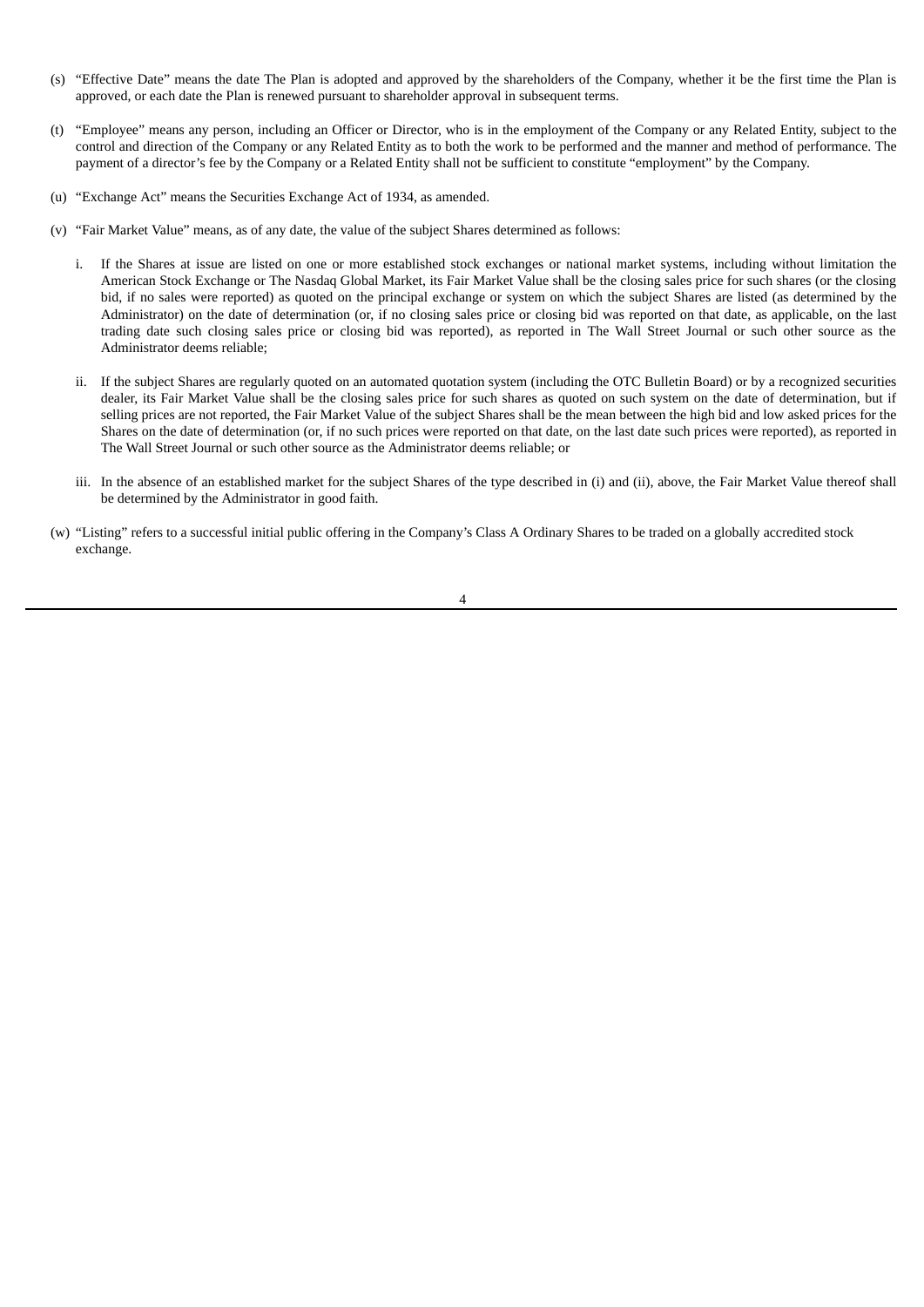- (x) "Incentive Share Option" means an Option that is to qualify as an Incentive Share Option as such term is defined in Section 422 of the Code.
- (y) "Officer" means a person who is an officer of the Company or a Related Entity within the meaning of Section 16 of the Exchange Act and the rules and regulations promulgated thereunder.
- (z) "Option" means an option to purchase Class A Ordinary Shares pursuant to an Option Agreement granted under the Plan and shall also include any share appreciation right, restricted share, restricted share unit, performance award, dividend equivalent, or other share-based award granted under the Plan.
- (aa) "Option Agreement" means the written agreement evidencing the grant of an Option executed by the Company and the Optionee, including any amendments thereto.
- (bb) "Optionee" means an Employee, Director or Consultant who receives an Option under the Plan.
- (cc) "Ordinary Shares" means the ordinary shares in the capital of the Company having a par value of USD 1.00 each, inclusive of Class A Ordinary Shares and Class B Ordinary Shares, having rights, and subject to restrictions, provided in the Company's Articles.
- (dd) "Plan" means this Aptorum Group Limited 知臨集團有限公司 2017 Amended Share Option Plan.
- (ee) "Related Entity" means any Parent or Subsidiary of the Company and any business, corporation, partnership, limited liability company or other entity in which the Company or a Parent or a Subsidiary of the Company holds a substantial ownership interest, directly or indirectly.
- (ff) "Replaced" means that pursuant to a Corporate Transaction the Option is replaced with a comparable share Option or a cash incentive program of the Company, the successor entity (if applicable) or Parent of either of them which preserves the compensation element of such Option existing at the time of the Corporate Transaction and provides for subsequent payout in accordance with the same (or a more favorable) vesting schedule applicable to such Option. The determination of Option comparability shall be made by the Administrator and its determination shall be final, binding and conclusive.
- (gg) "Share" or "Shares" means Class A Ordinary Shares of the Company.
- (hh) "Subsidiary" means a "subsidiary corporation", whether now or hereafter existing, as defined in Section 424(f) of the Code.
- (ii) "Trading Market Approval" means the pre-approval required from the globally accredited stock exchange or other stock exchange on which the Company's Shares are then listed for trading for certain Share issuances.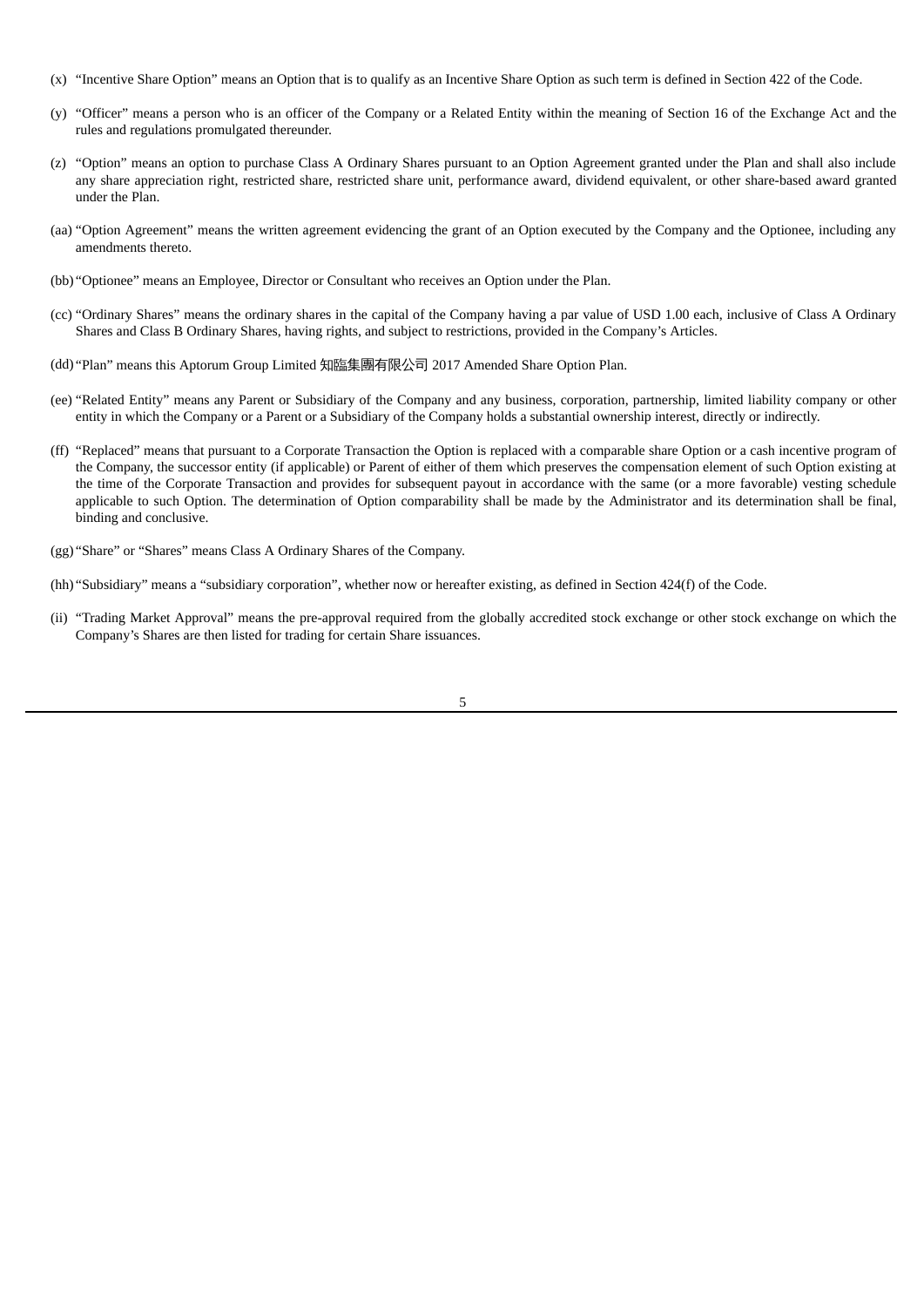- 3. Shares Subject to the Plan.
	- (a) Subject to the provisions of Section 10 below, the maximum aggregate number of Class A Ordinary Shares reserved and available pursuant to this Plan shall be the aggregate of (i) 5,500,000 Shares, and (ii) on each January 1, starting with January 1, 2020, an additional number of shares equal to the lesser of (A) 2% of the outstanding number of Ordinary Shares (on a fully-diluted basis) on the immediately preceding December 31, and (B) such lower number of Ordinary Shares as may be determined by the Committee, subject in all cases to adjustment as provided in Section 10 below (the "Evergreen Plan").
	- (b) Further, if, after the Effective Date of the Plan, any Shares underlying an Option are forfeited, or if an Option otherwise terminates without the delivery of Shares or of other consideration, then the Shares underlying such Option, or the number of Shares otherwise counted against the aggregate number of Shares available under the Plan with respect to the Option, to the extent of any such forfeiture or termination, shall again be, or shall become, available for granting options under the Plan.

For the avoidance of doubt it is noted that, no Class B Ordinary Shares may be issued under the Plan.

# **4. Administration of the Plan.**

- (a) Plan Administrator.
	- i. Administration with Respect to Directors and Officers. With respect to grants of Options to Directors or Employees who are also Officers or Directors of the Company, the Plan shall be administered by (A) the Board or (B) the Compensation Committee designated by the Board, which Compensation Committee shall be constituted in such a manner as to satisfy the Applicable Laws. Once appointed, such Compensation Committee shall continue to serve in its designated capacity contingent to its members' ongoing fulfillment of obligations, the terms of termination of Committee members as stipulated by their Appointment Letters, or until otherwise directed by the Board. In the case of Options for Employees or Consultants who are neither Directors nor Officers of the Company, the Board may authorize one or more Officers to grant such Options and may limit such authority as the Board determines from time to time.
	- ii. Administration Errors. In the event an Option is granted in a manner inconsistent with the provisions of this subsection (a), such Option shall be presumptively valid as of its grant date to the extent permitted by the Applicable Laws.
- (b) Powers of the Administrator. Subject to Applicable Laws, especially but not limited to those regarding shareholders approval, and the provisions of the Plan (including any other powers given to the Administrator hereunder), and except as otherwise provided by the Board, the Administrator shall have the authority, in its discretion:
	- i. To select the Employees, Directors and Consultants to whom Options may be granted;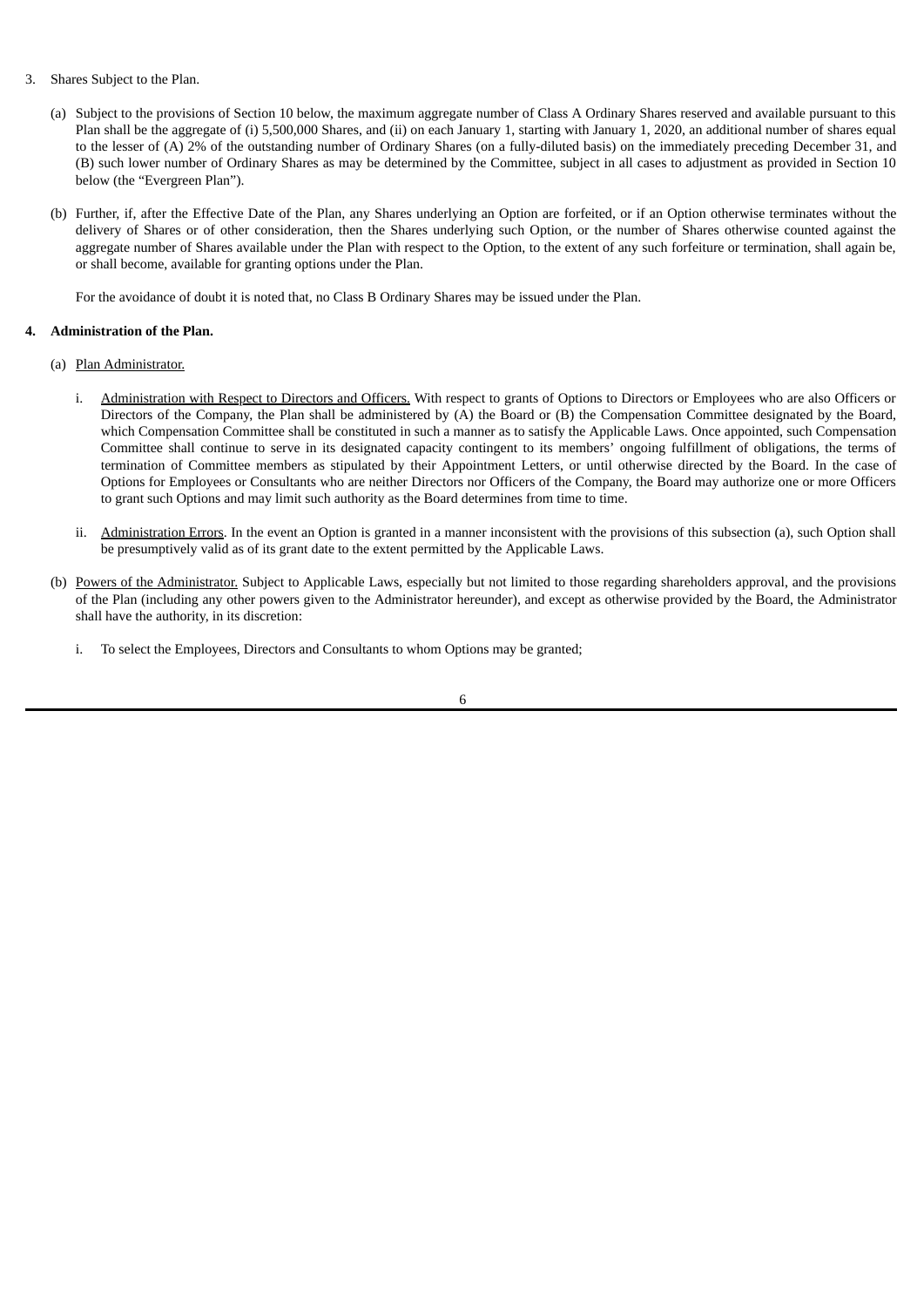- ii. To determine whether and to what extent Options are granted hereunder;
- iii. To determine the number of Shares or the amount of other consideration to be covered by each Option granted hereunder;
- iv. To approve forms of Option Agreements for use under the Plan;
- v. To determine the terms and conditions of any Option subject to the terms and conditions contained herein
- vi. To amend the terms of any outstanding Option granted under the Plan, provided that (A) any amendment that would adversely affect the Optionee's rights under an outstanding Option shall not be made without the Optionee's written consent, (B) the reduction of the exercise price of any Option shall be subject to the Optionee's written consent and (C) canceling an

Option at a time when its exercise price exceeds the Fair Market Value of the underlying Shares, in exchange for another Option shall be subject to the Optionee's approval, unless the cancellation and exchange occurs in connection with a Corporate Transaction. Notwithstanding the foregoing, canceling an Option in exchange for another Option with an exercise price, purchase price that is equal to or greater than the exercise price of the original

Option shall not be subject to the Optionee's approval;

vii. To construe and interpret the terms of the Plan and Options, including without limitation, any notice of Option or Option Agreement, granted pursuant to the Plan;

viii. To take such other action, not inconsistent with the terms of the Plan, as the Administrator deems appropriate.

(c) Indemnification. In addition to such other rights of indemnification as they may have as members of the Board or as Officers or Employees of the Company or a Related Entity, members of the Board and any Officers or Employees of the Company or a Related Entity to whom authority to act for the Board, the Administrator or the Company is delegated shall be defended and indemnified by the Company to the extent permitted by law on an after-tax basis against all reasonable expenses, including attorneys' fees, actually and necessarily incurred in connection with the defense of any claim, investigation, action, suit or proceeding, or in connection with any appeal therein, to which they or any of them may be a party by reason of any action taken or failure to act under or in connection with the Plan, or any Option granted hereunder, and against all amounts paid by them in settlement thereof (provided such settlement is approved by the Company) or paid by them in satisfaction of a judgment in any such claim, investigation, action, suit or proceeding, except in relation to matters as to which it shall be adjudged in such claim, investigation, action, suit or proceeding that such person is liable for gross negligence, bad faith or intentional misconduct; provided, however, that within thirty (30) days after the institution of such claim, investigation, action, suit or proceeding, such person shall offer to the Company, in writing, the opportunity at the Company's expense to defend the same.

For the purpose of this clause "gross negligence" means in relation to a person a standard of conduct constituting extreme carelessness, beyond ordinary negligence, whereby that person's actions or inactions demonstrate reckless disregards for the duty of care owed to another.

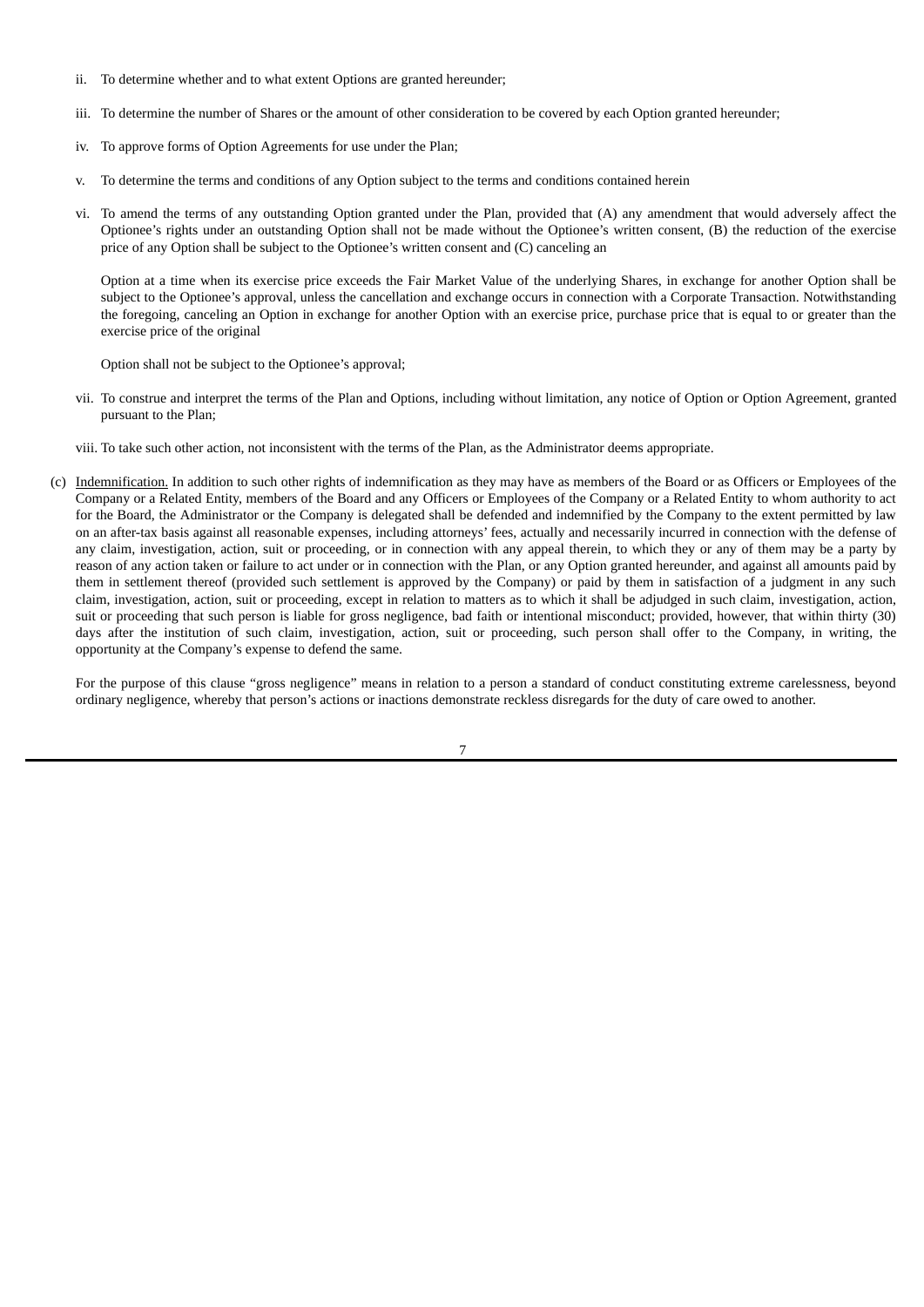- 5. Eligibility. The Optionees shall be such persons as the Administrator may select from among the Employees and Consultants.
- 6. Terms and Conditions of Options.
	- (a) Designation of Option. Each Option shall be designated in the Option Agreement.
	- (b) Conditions of Option. Subject to the terms of the Plan, the Administrator shall determine the provisions, terms, and conditions of each Option including, but not limited to, the Option vesting schedule, repurchase provisions, rights of first refusal, forfeiture provisions, form of payment (cash, Shares, cashless settlement, or other consideration) upon settlement of the Option, payment contingencies and the exercise price.
	- (c) Deferral of Option Payment. The Administrator may establish one or more programs under the Plan to permit selected Optionees the opportunity to elect to defer receipt of consideration upon exercise of an Option, or other event that absent the election would entitle the Optionee to payment or receipt of Shares or other consideration under an Option. The Administrator may establish the election procedures, the timing of such elections, the mechanisms for payments of, and accrual of interest or other earnings, if any, on amounts, Shares or other consideration so deferred, and such other terms, conditions, rules and procedures that the Administrator deems advisable for the administration of any such deferral program.
	- (d) Early Exercise. The Option Agreement may, but need not, include a provision whereby the Optionee may elect at any time while an Employee, Director or Consultant to exercise any part or all of the Option prior to full vesting of the Option. Any unvested Shares received pursuant to such exercise may be subject to a repurchase right in favor of the Company or a Related Entity or to any other restriction the Administrator determines to be appropriate.
	- (e) Term of Option. The term of each Option shall be the term stated in the Option Agreement, provided, however that in the case of an option that is to qualify as an Incentive Share Option, the term shall not exceed ten (10) years.
	- (f) Transferability of Options. Options shall be transferable (i) by will and by the laws of succession and distribution and (ii) during the lifetime of the Optionee, to the extent and in the manner authorized by the Administrator. Notwithstanding the foregoing, the Optionee may designate one or more beneficiaries of the Optionee's Option in the event of the Optionee's death on a beneficiary designation form provided by the Administrator.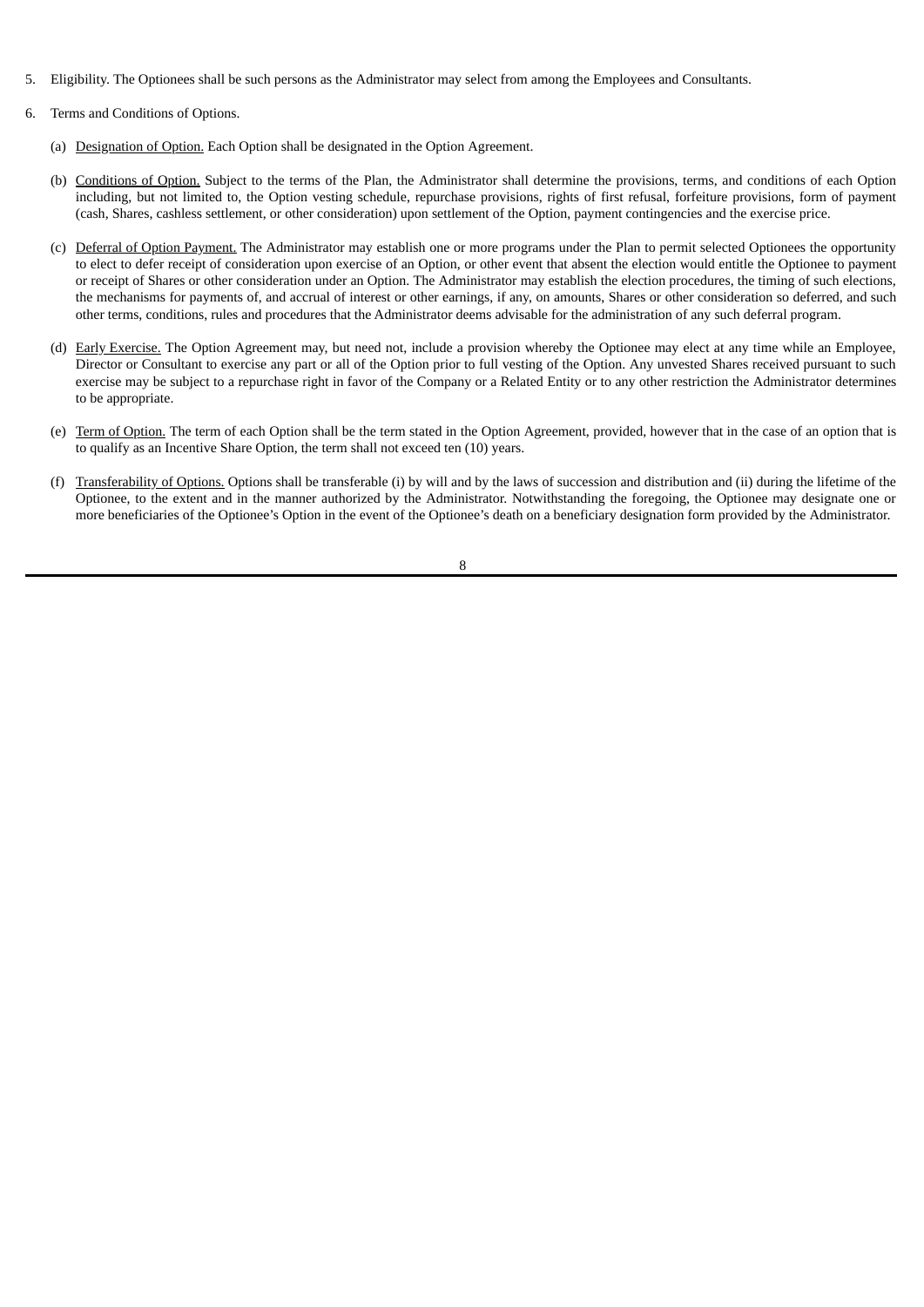- (g) Termination of Employment Other than by Death or Disability.
	- i. If an Optionee ceases to be an Employee for any reason other than his or her death or disability, the Optionee shall have the right, subject to the provisions of this Section 6, to exercise any Option held by the Optionee at any time within ninety (90) days after his or her termination of employment, but not beyond the otherwise applicable term of the Option and only to the extent that on such date of termination of employment the Optionee's right to exercise such Option has vested.
	- ii. For purposes of this Section 6(j), the employment relationship shall be treated as continuing intact while the Optionee is an active Employee of the Company or any Affiliate, or is on military leave, sick leave, or other bona fide leave of absence to be determined in the sole discretion of the Administrator.
- (h) Death of Optionee. If an Optionee dies while an Employee, or after ceasing to be an Employee but during the period while he or she could have exercised an Option under Section 6(j), any Option granted to the Optionee may be exercised, to the extent it had vested at the time of death and subject to the Plan, at any time within twelve (12) months after the Optionee's death, by the executors or administrators of his or her estate or by any person or persons who acquire the Option by will or the laws of succession and distribution, but not beyond the otherwise applicable term of the Option.
- (i) Disability of Optionee. If an Optionee ceases to be an Employee due to becoming totally and permanently disabled within the meaning of Section 22(e)(3) of the Code, any Option granted to the Optionee may be exercised to the extent it had vested at the time of cessation and, subject to the Plan, at any time within twelve (12) months after the Optionee's termination of employment, but not beyond the otherwise applicable term of the Option.
- (i) Time of Granting Options. The date of grant of an Option shall for all purposes be on the date which the Administrator makes the determination to grant such Option, or such other date as is determined by the Administrator.
- 7. Option Exercise or Purchase Price, Consideration and Taxes.
	- (a) Exercise or Purchase Price. The Administrator shall determine the exercise or purchase price in accordance with the Applicable Laws and/or pursuant to the Option Agreement to be executed between the Company and Optionee, if applicable or other relevant agreement between such parties.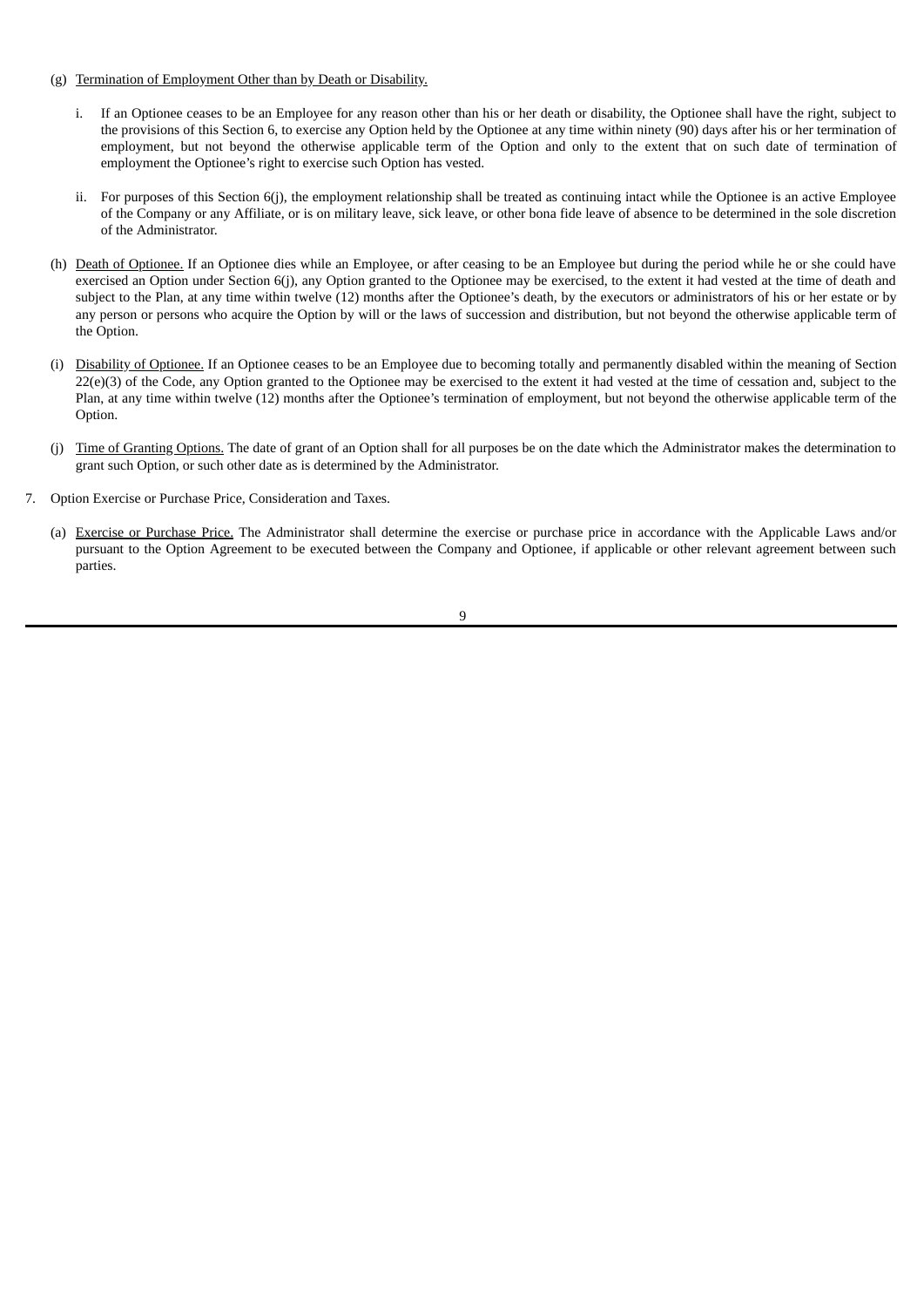- (b) Consideration. Subject to Applicable Laws, the consideration to be paid for the Shares to be issued upon exercise or purchase of an Option including the method of payment shall be determined by the Administrator. In addition to any other types of consideration the Administrator may determine, the Administrator is authorized to accept as consideration for Shares issued under the Plan the following:
	- i. cash;
	- ii. cheque;
	- iii. with respect to Options, payment through a broker-dealer sale and remittance procedure pursuant to which the Optionee (A) shall provide written instructions to a Company designated brokerage firm to effect the immediate sale of some or all of the purchased Shares and remit to the Company sufficient funds to cover the aggregate exercise price payable for the purchased Shares and (B) shall provide written directives to the Company to deliver the certificates for the purchased Shares directly to such brokerage firm in order to complete the sale transaction;
	- iv. cashless election; or
	- v. any combination of the foregoing methods of payment.
- (c) Taxes. No Shares shall be delivered under the Plan to any Optionee or other person until such Optionee or other person has made arrangements acceptable to the Administrator for the satisfaction of any national, provincial or local income and employment tax withholding obligations. Upon exercise of an Option the Company shall have the right, but not the obligation (except as required by applicable law), to withhold or collect from Optionee an amount sufficient to satisfy such tax obligations. The Optionee will be solely responsible for his/her own tax obligations.
- 8. Exercise of Option.
	- (a) Procedure for Exercise; Rights as a Shareholder.
		- i. Any Option granted hereunder shall be exercisable at such times and under such conditions as determined by the Administrator under the terms of the Plan and specified in the Option Agreement.
		- ii. An Option shall be deemed to be exercised when written notice of such exercise has been given to the Company in accordance with the terms of the Option by the person entitled to exercise the Option and when the Company receives full payment for the Shares with respect to which the Option is exercised, including, to the extent selected, use of the broker-dealer sale and remittance procedure to pay the purchase price as provided in Section 7(b)(iii).
			- 10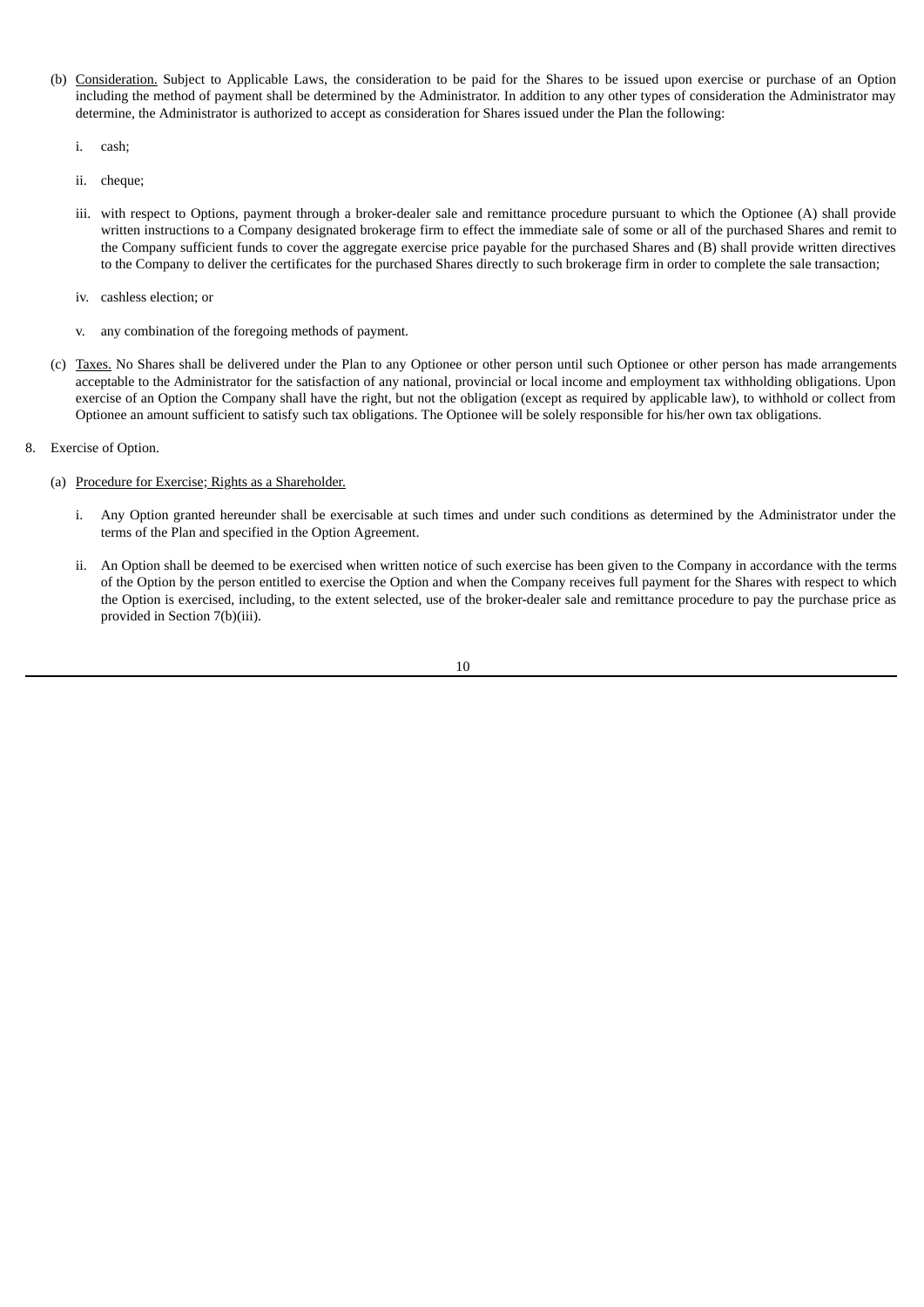- 9. Conditions Upon Issuance of Shares.
	- (a) Shares shall not be issued pursuant to the exercise of an Option unless the exercise of such Option and the issuance and delivery of such Shares pursuant thereto shall comply with all Applicable Laws, and shall be further subject to the approval of counsel for the Company with respect to such compliance.
	- (b) As a condition to the exercise of an Option, the Company may require the person exercising such Option to represent and warrant at the time of any such exercise that the Shares are being purchased only for investment and without any present intention to sell or distribute such Shares if, in the opinion of counsel for the Company, such a representation is required by any Applicable Laws.
- 10. Adjustments Upon Changes in Capitalization.

Subject to any required action by the shareholders of the Company, the number of Shares covered by each outstanding Option, and the number of Shares which have been authorized for issuance under the Plan but as to which no Options have yet been granted or which have been returned to the Plan, the exercise or purchase price of each such outstanding Option, the maximum number of Shares with respect to which Options may be granted to any Optionee in any fiscal year of the Company, as well as any other terms that the Administrator determines require adjustment shall be proportionately adjusted for (i) any increase or decrease in the number of issued Ordinary Shares resulting from a share split, reverse share split, share dividend, combination or reclassification of the Ordinary Shares, or similar transaction affecting the Shares , (ii) any other increase or decrease in the number of issued Ordinary Shares effected without receipt of consideration by the Company, or (iii) as the Administrator may determine in its discretion, any other transaction with respect to Ordinary Shares including a corporate merger, consolidation, acquisition of property or equity, separation (including a spin-off or other distribution of shares or property), reorganization, liquidation (whether partial or complete) or any similar transaction; provided, however that conversion of any convertible securities of the

Company, including conversion of Class B Ordinary Shares, shall not be deemed to have been "effected without receipt of consideration." Such adjustment shall be made by the Administrator and its determination shall be final, binding and conclusive. Except as the Administrator determines, no issuance by the Company of shares of any class, or securities convertible into shares of any class, shall affect, and no adjustment by reason hereof shall be made with respect to, the number or price of Shares subject to an Option. In the event of a spin-off transaction, the Administrator may in its discretion make such adjustments and take such other action as it deems appropriate with respect to outstanding Options under the Plan, including but not limited to: (i) adjustments to the number and kind of shares, the exercise or purchase price per share and the vesting periods of outstanding Options, (ii) prohibit the exercise of Options during certain periods of time prior to the consummation of the spin-off transaction, or (iii) the substitution, exchange or grant of Options to purchase securities of the

Subsidiary; provided that the Administrator shall not be obligated to make any such adjustments or take any such action hereunder.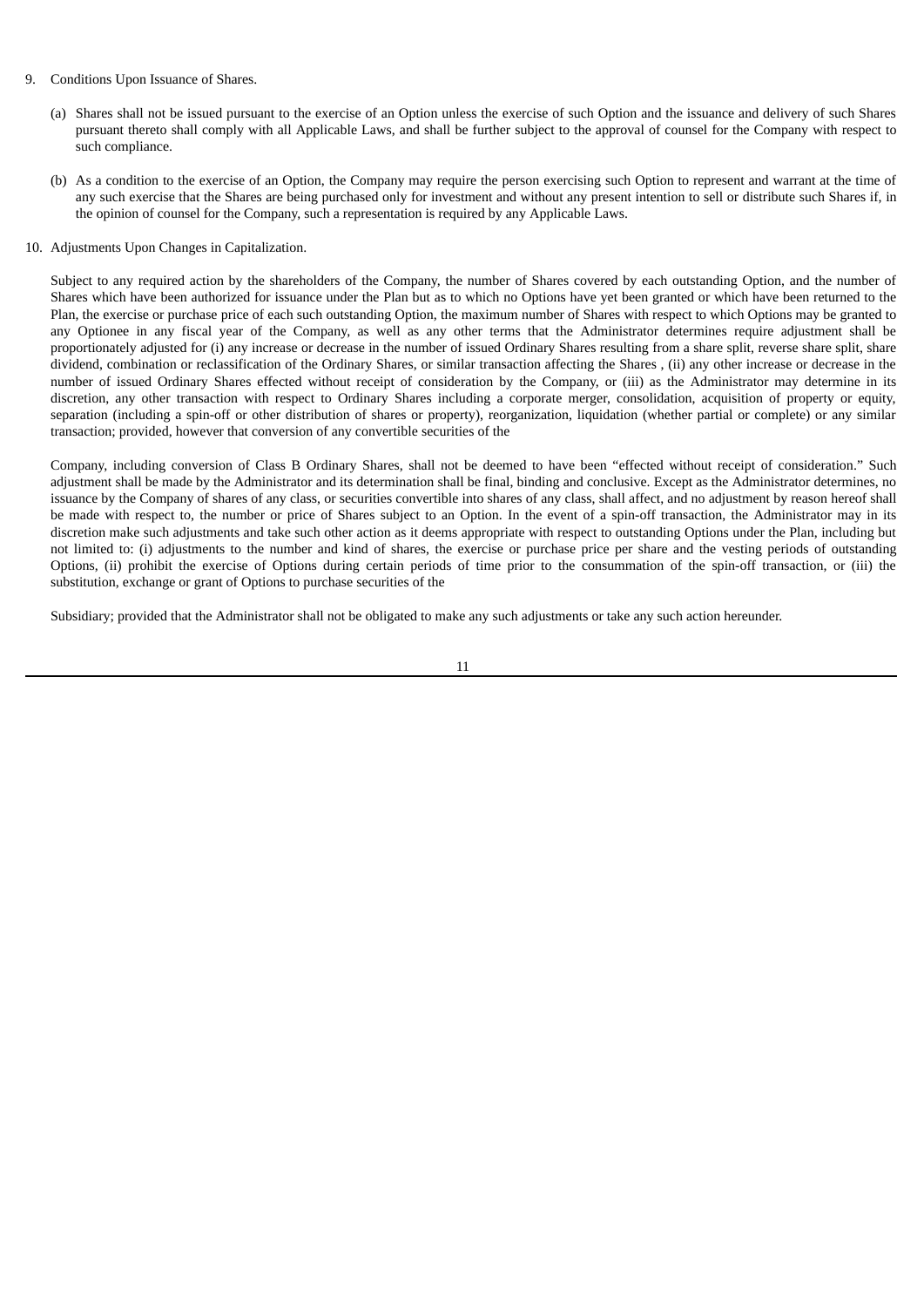- 11. Corporate Transactions and Changes in Control.
	- (a) Termination of Option to Extent Not Assumed in Corporate Transaction. Effective upon the consummation of a Corporate Transaction, all outstanding Options under the Plan shall terminate; provided, however, that to extent any Options are assumed in connection with the Corporate

Transaction ("Assumed"), such Options shall not terminate.

- (b) Acceleration of Option Upon Corporate Transaction or Change in Control.
	- i. Corporate Transaction. The Administrator may determine, in the event of a Corporate Transaction, for the portion of each Option that is neither Assumed nor Replaced, such portion of the Option shall automatically become fully vested and exercisable and be released from any repurchase or forfeiture rights (other than repurchase rights exercisable at Fair Market Value) for all of the Shares (or other consideration) at the time represented by such portion of the Option, immediately prior to the specified effective date of such Corporate Transaction, provided that the Optionee's Continuous Service has not terminated prior to such date.
	- ii. Change in Control. The Administrator may determine, in the event of a Change in Control (other than a Change in Control which also is a Corporate Transaction), each Option which is at the time outstanding under the Plan automatically shall become fully vested and exercisable and be released from any repurchase or forfeiture rights (other than repurchase rights exercisable at Fair Market Value), immediately prior to the specified effective date of such Change in Control, for all of the Shares (or other consideration) at the time represented by such Option, provided that the Optionee's Continuous Service has not terminated prior to such date.
- 12. Effective Date and Term of Plan.

The Plan shall become effective upon its approval by the shareholders of the Company. It shall continue in effect for a term of ten (10) years unless sooner terminated or unless renewed for another period not to exceed 10 years pursuant to shareholder approval. Subject to Section 17, below, and Applicable Laws, Options may be granted under the Plan upon its becoming effective.

- 13. Amendment, Suspension or Termination of the Plan.
	- (a) The Board may at any time amend, suspend or terminate the Plan; provided, however, that no such amendment shall be made without the approval of the Company's shareholders to the extent such approval is required by Applicable Laws, or if such amendment would change any of the provisions of Section 3(a), Section 4(b)(vi) or this Section 13(a).
	- (b) No Option may be granted during any suspension of the Plan or after termination of the Plan.
	- (c) No suspension or termination of the Plan (including termination of the Plan under Section 12 above) shall adversely affect any rights under Options already granted to an Optionee.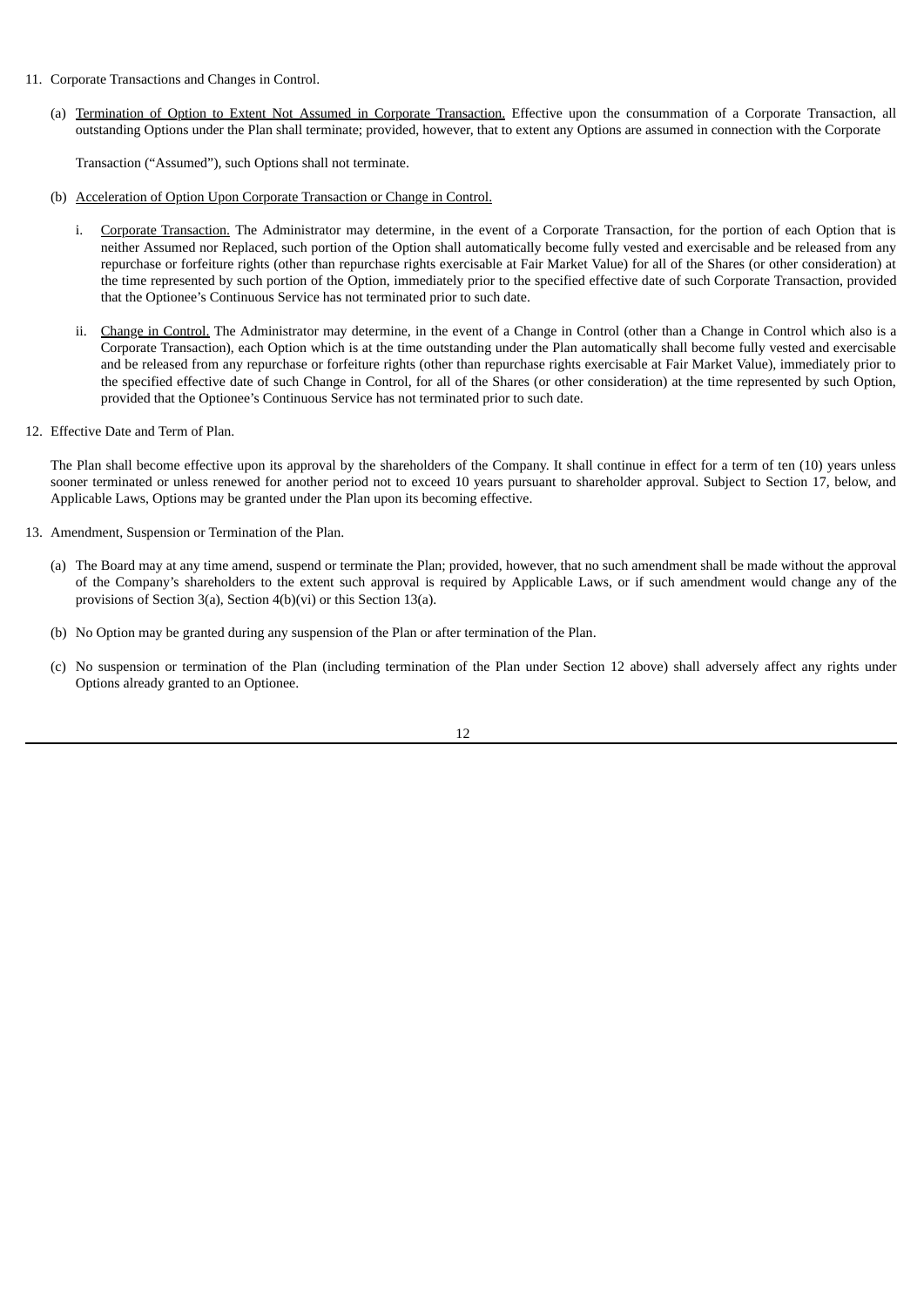#### 14. Reservation of Shares.

- (a) The Company, during the term of the Plan, will at all times reserve and keep available out of its authorized but unissued Shares, such number of Shares as shall be sufficient to satisfy the requirements of the Plan.
- (b) The inability of the Company to obtain authority from any regulatory body having jurisdiction, which authority is deemed by the Company's counsel to be necessary to the lawful issuance and sale of any Shares hereunder, shall relieve the Company of any liability in respect of the failure to issue or sell such Shares as to which such requisite authority shall not have been obtained.
- 15. No Effect on Terms of Employment/Consulting Relationship.

The Plan shall not confer upon any Optionee any right with respect to the Optionee's Continuous Service, nor shall it interfere in any way with his or her right or the right of the Company or any Related

Entity to terminate the Optionee's Continuous Service at any time, with or without Cause, and with or without notice. The ability of the Company or any Related Entity to terminate the employment of an Optionee who is employed at will is in no way affected by its determination that the Optionee's

Continuous Service has been terminated for Cause for the purposes of this Plan. For Cause shall have the meaning and conditions set forth under Termination clauses, where applicable, in each such Optionee's Appointment Letter with the Company.

16. No Effect on Retirement and Other Benefit Plans.

Except as specifically provided in a retirement or other benefit plan of the Company or a Related Entity, Options shall not be deemed compensation for purposes of computing benefits or contributions under any retirement plan of the Company or a Related Entity, and shall not affect any benefits under any other benefit plan of any kind or any benefit plan subsequently instituted under which the availability or amount of benefits is related to level of compensation. The Plan is not a "Retirement Plan" or "Welfare Plan" under the Employee Retirement Income Security Act of 1974, as amended.

- 17. Shareholder and Trading Market Approval.
	- (a) Subject to the Applicable Laws, including but not limited to Nasdaq Rule 5635(c), once this Plan is approved by the shareholders of the Company, the granting of individual Options hereunder will not require any further shareholder approvals, unless such approval is required under Applicable Laws.
	- (b) If required by the Applicable Laws, no Options shall be granted unless and until the Company received Trading Market Approval of such Options and the Shares underlying such Options.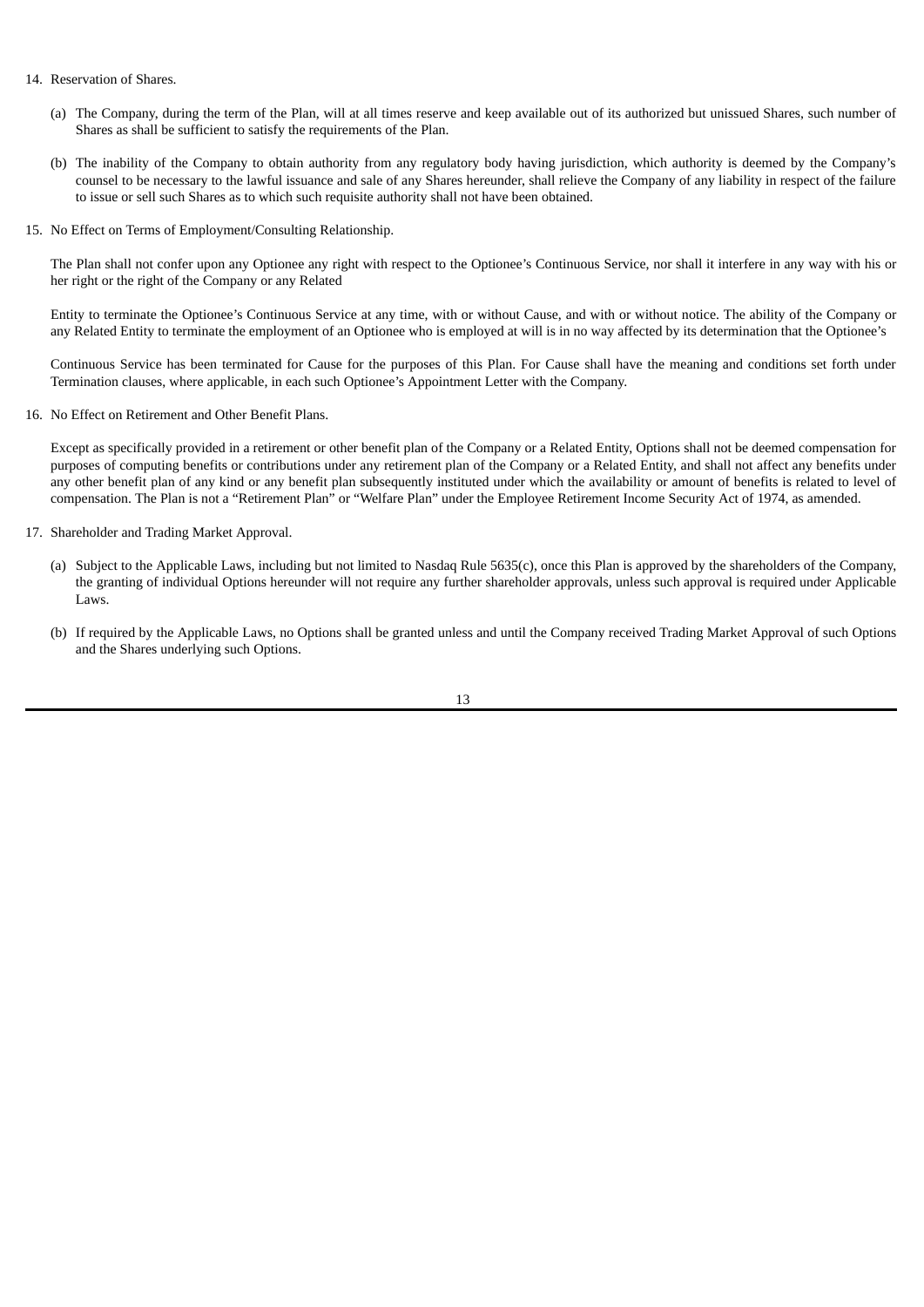#### 18. Unfunded Obligation.

Optionees shall have the status of general unsecured creditors of the Company. Any amounts payable to Optionees pursuant to the Plan shall be unfunded and unsecured obligations for all purposes. Neither the Company nor any Related Entity shall be required to segregate any monies from its general funds, or to create any trusts, or establish any special accounts with respect to such obligations. The Company shall retain at all times beneficial ownership of any investments, including trust investments, which the Company may make to fulfill its payment obligations hereunder. Any investments or the creation or maintenance of any trust or any Optionee account shall not create or constitute a trust or fiduciary relationship between the Administrator, the Company or any Related Entity and an Optionee, or otherwise create any vested or beneficial interest in any Optionee or the Optionee's creditors in any assets of the Company or a Related Entity. The Optionees shall have no claim against the Company or any Related Entity for any changes in the value of any assets that may be invested or reinvested by the Company with respect to the Plan.

#### 19. Shareholder Rights

Except as otherwise provided in this Plan an Optionee shall have none of the rights of a shareholder of the Company with respect to the Shares covered by any Option until the Optionee becomes the recorded owner of such Shares, which typically occurs upon the exercise of any such Option and then only with respect to the Shares received upon such exercise.

# 20. Construction.

Captions and titles contained herein are for convenience only and shall not affect the meaning or interpretation of any provision of the Plan. Except when otherwise indicated by the context, the singular shall include the plural and the plural shall include the singular. Use of the term "or" is not intended to be exclusive, unless the context clearly requires otherwise.

# 21. Information to Optionees.

Each Optionee shall be provided with such information regarding the Company as the Board or the Committee from time to time deems necessary or appropriate; provided, however, that each Optionee shall at all times be provided with such information as is required to be provided from time to time pursuant to applicable regulatory requirements.

#### 22. Governing Law

The Plan and any Agreements under the Plan hereunder shall be administered, interpreted and enforced under the laws of the Cayman Islands without regard to conflicts of laws thereof.

The 2017 Amended Share Option Plan sets forth the amendment of the terms and conditions of the Plan approved by the board of directors in which it shall govern the issuance of share options by the Company.

Adopted dated this 13th day of October 2017.

Amended dated this 5th day of November 2021.

(The remainder of this page is intentionally left blank)

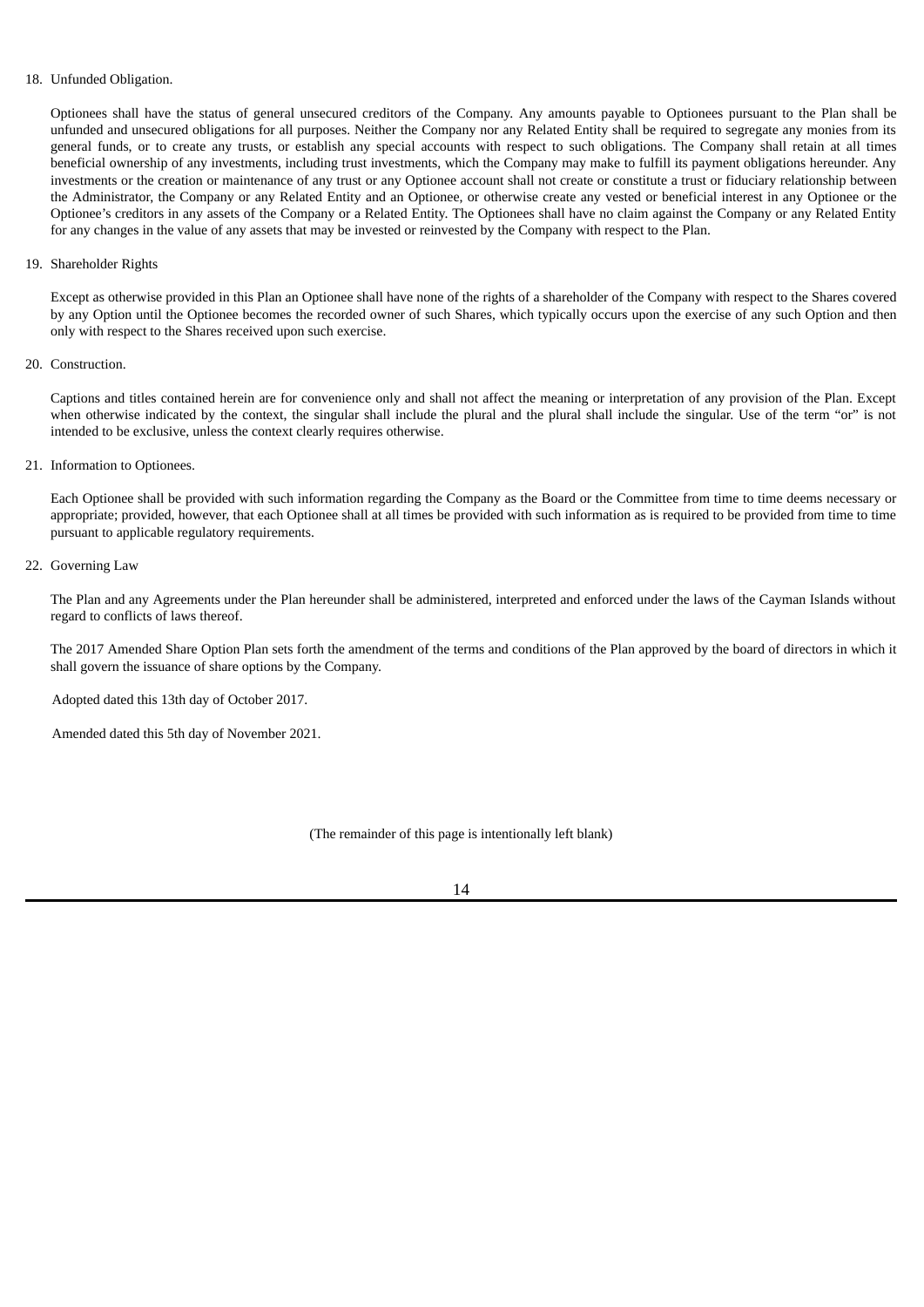<span id="page-18-0"></span>**Certain identified information, marked by [\*\*\*], has been excluded from this exhibit because it is both not material and is the type that the Company treats as private or confidential.**

Dated the 17<sup>th</sup> day of November 2021

**APTORUM THERAPEUTICS LIMITED** (the "**Lender**")

**and**

**TALEM MEDICAL GROUP LIMITED** (the "**Borrower**")

**LOAN AGREEMENT relating to facilities of up to an aggregate amount of AUD4,700,000**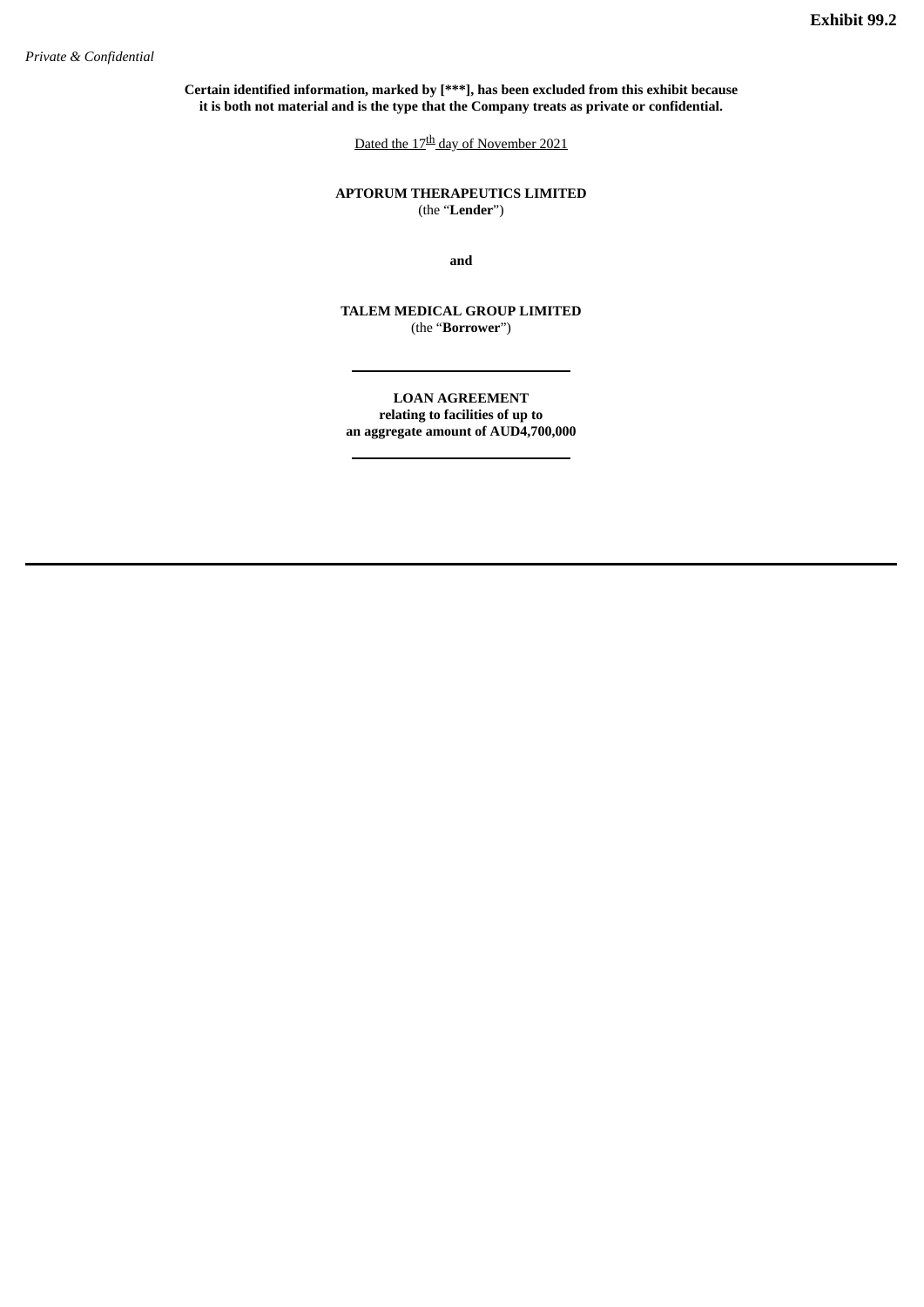# **BETWEEN**

- (1) **APTORUM THERAPEUTICS LIMITED**, a company incorporated under the laws of the Cayman Islands with limited liability (company number: 313012), whose registered office is situate at Floor 4, Willow House, Cricket Square, Grand Cayman KY1-9010, Cayman Islands (the "**Lender**"); and
- (2) **TALEM MEDICAL GROUP LIMITED**, a company incorporated under the laws of the Cayman Islands with limited liability (company number: 355040), whose registered office is situate at Floor 4, Willow House, Cricket Square, Grand Cayman KY1-9010, Cayman Islands (the "**Borrower**")

(collectively named as the "**Parties**" and individually named as the "**Party**").

## **WHEREAS:**

- (A) The Borrower is an exempted company incorporated in the Cayman Islands with limited liability.
- (B) The Borrower requires an aggregate sum of up to AUD4,700,000 as general working capital requirements for the Borrower and its subsidiaries.
- (C) In connection with this Agreement, the Borrower will simultaneously enter into a Promissory Note (as defined below) with the Lender.
- (D) At the request of the Borrower, the Lender has agreed, upon and subject to the terms and conditions herein contained, to make a secured term loan facility available to the Borrower in an aggregate principal amount of up to and not exceeding AUD4,700,000 for the purpose as set out in Recital (B) above.

# **NOW IT IS HEREBY AGREED** as follows:

# **1. DEFINITIONS**

1.1 In this Agreement including the Recitals, except where the context otherwise requires, the words and expressions specified below shall have the meanings attributed to them below:

| "Agreement"                   | means this Loan Agreement as originally executed or as it may from time to time be amended,<br>altered, varied or supplemented by the mutual consent of all the parties hereto;                                                                                                                               |
|-------------------------------|---------------------------------------------------------------------------------------------------------------------------------------------------------------------------------------------------------------------------------------------------------------------------------------------------------------|
| "AUD" or "Australian Dollars" | means Australian Dollars, the lawful currency of Australia and                                                                                                                                                                                                                                                |
| "Availability Period"         | means the availability period of the Drawing, commencing on the date of this Agreement and ending<br>on six (6) months after the Effective Date, unless the Facility is cancelled or terminated under the<br>provisions of this Agreement; the Availability Period may be extended by the Parties in writing; |
| "Banking Day"                 | means a day (other than a Saturday) on which licensed banks are open for business in Hong Kong<br>for the transaction of business of the nature required by this Agreement;                                                                                                                                   |
| "Conditions Precedent"        | means the conditions to the grant of the Facility by the Lender stipulated in Clause 3;                                                                                                                                                                                                                       |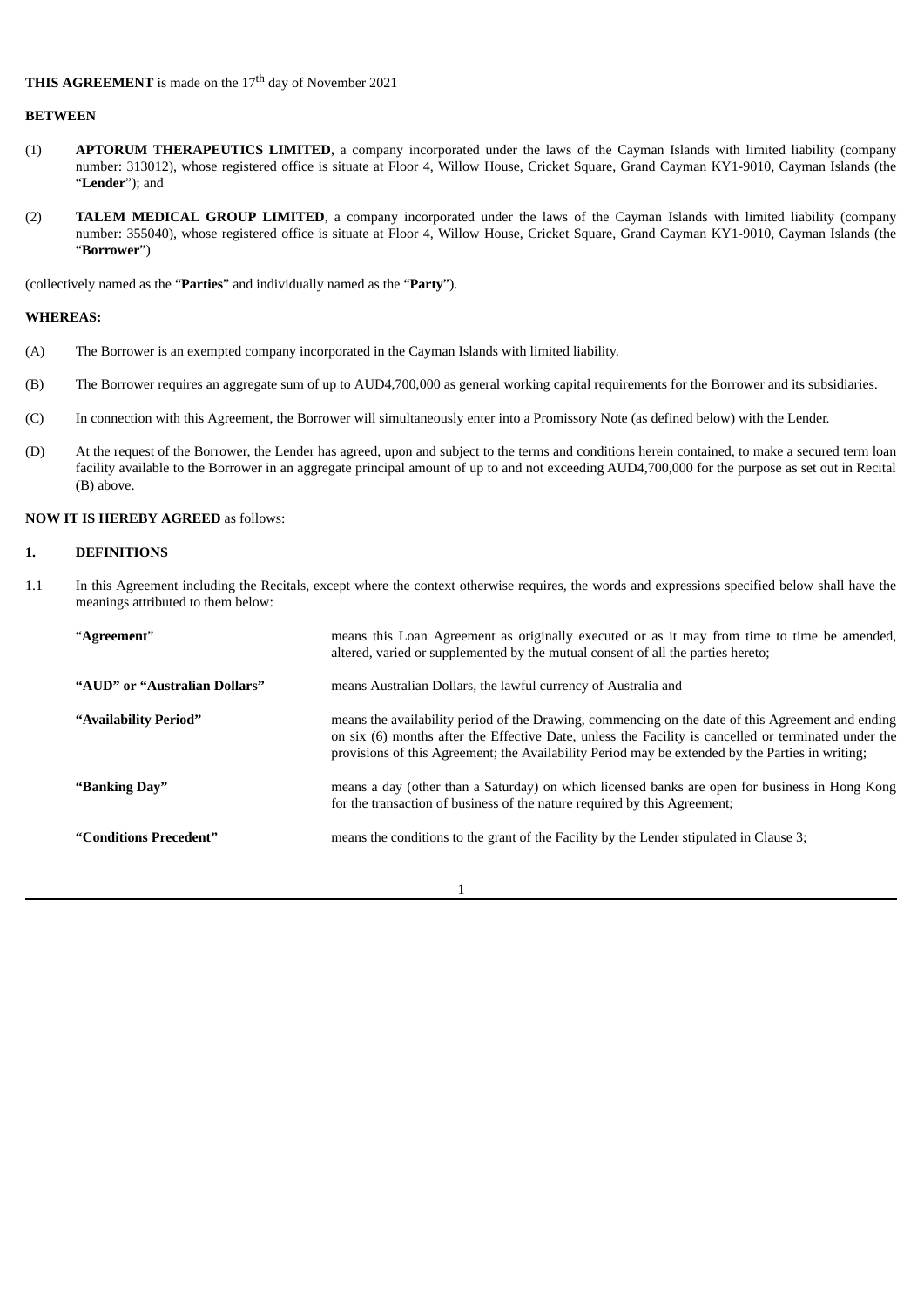| "Drawdown Date"                | subject to Clause 3.1 and the other terms of this Agreement, means each date to be specified in the<br>Drawdown Notice on which the Facility or any part thereof is or is to be advanced by the Lender to<br>the Borrower pursuant to Clause 2;                                                                                                                                                                                                                                                                                                                                                                                                                                              |
|--------------------------------|----------------------------------------------------------------------------------------------------------------------------------------------------------------------------------------------------------------------------------------------------------------------------------------------------------------------------------------------------------------------------------------------------------------------------------------------------------------------------------------------------------------------------------------------------------------------------------------------------------------------------------------------------------------------------------------------|
| "Drawdown Notice"              | means a notice in the form set out in Schedule 1 which complies with the requirements of Clause<br>$2.4$ ;                                                                                                                                                                                                                                                                                                                                                                                                                                                                                                                                                                                   |
| "Drawing"                      | means drawing under the Facility;                                                                                                                                                                                                                                                                                                                                                                                                                                                                                                                                                                                                                                                            |
| "Encumbrance"                  | means (a) any claim, charge, mortgage, security, lien, option, warrant, equity, power of sale,<br>hypothecation or other third party rights, retention of title, right of preemption, right of first refusal<br>or security interest of any kind; (b) any arrangement whereby any rights are subordinated to any<br>rights of any third party; (c) any contractual right of set-off; (d) the interest of a vendor or lessor<br>under any agreement, lease, hire purchase agreement or other title retention arrangement;                                                                                                                                                                     |
| "Event of Default"             | means any event specified in Clause 10 or any event which with the giving of notice, the lapse of<br>time, any determination of materiality or fulfillment of any other condition (or any combination of<br>them) may become such event;                                                                                                                                                                                                                                                                                                                                                                                                                                                     |
| "Facility"                     | means the loan facility of up to Australian Dollars four million seven hundred thousand<br>(AUD4,700,000) made available to the Borrower in accordance with the terms of this Agreement;                                                                                                                                                                                                                                                                                                                                                                                                                                                                                                     |
| "First Extended Maturity Date" | means six (6) months from the Initial Maturity Date;                                                                                                                                                                                                                                                                                                                                                                                                                                                                                                                                                                                                                                         |
| "Force Majeure Event"          | means any event beyond the control of the Borrower, including but not limited to act of God,<br>pandemic, war, hostilities (whether war be declared or not), invasion, act of foreign enemies,<br>mobilisation, requisition, or embargo; rebellion, revolution, insurrection, or military or usurped<br>power, or civil war; contamination by radio-activity from any nuclear fuel, or from any nuclear<br>waste from the combustion of nuclear fuel, radio-active toxic explosive, or other hazardous<br>properties of any explosive nuclear assembly or nuclear component of such assembly; riot,<br>commotion, strikes, go slows, lock outs or disorder; or acts or threats of terrorism; |
| "Group Companies"              | means the Borrower, Talem Australia and each of the Talem Clinics;                                                                                                                                                                                                                                                                                                                                                                                                                                                                                                                                                                                                                           |
| "Hong Kong"                    | means the Hong Kong Special Administrative Region of the People's Republic of China;                                                                                                                                                                                                                                                                                                                                                                                                                                                                                                                                                                                                         |
| "Initial Maturity Date"        | means six (6) months from the date of the first Drawdown Date;                                                                                                                                                                                                                                                                                                                                                                                                                                                                                                                                                                                                                               |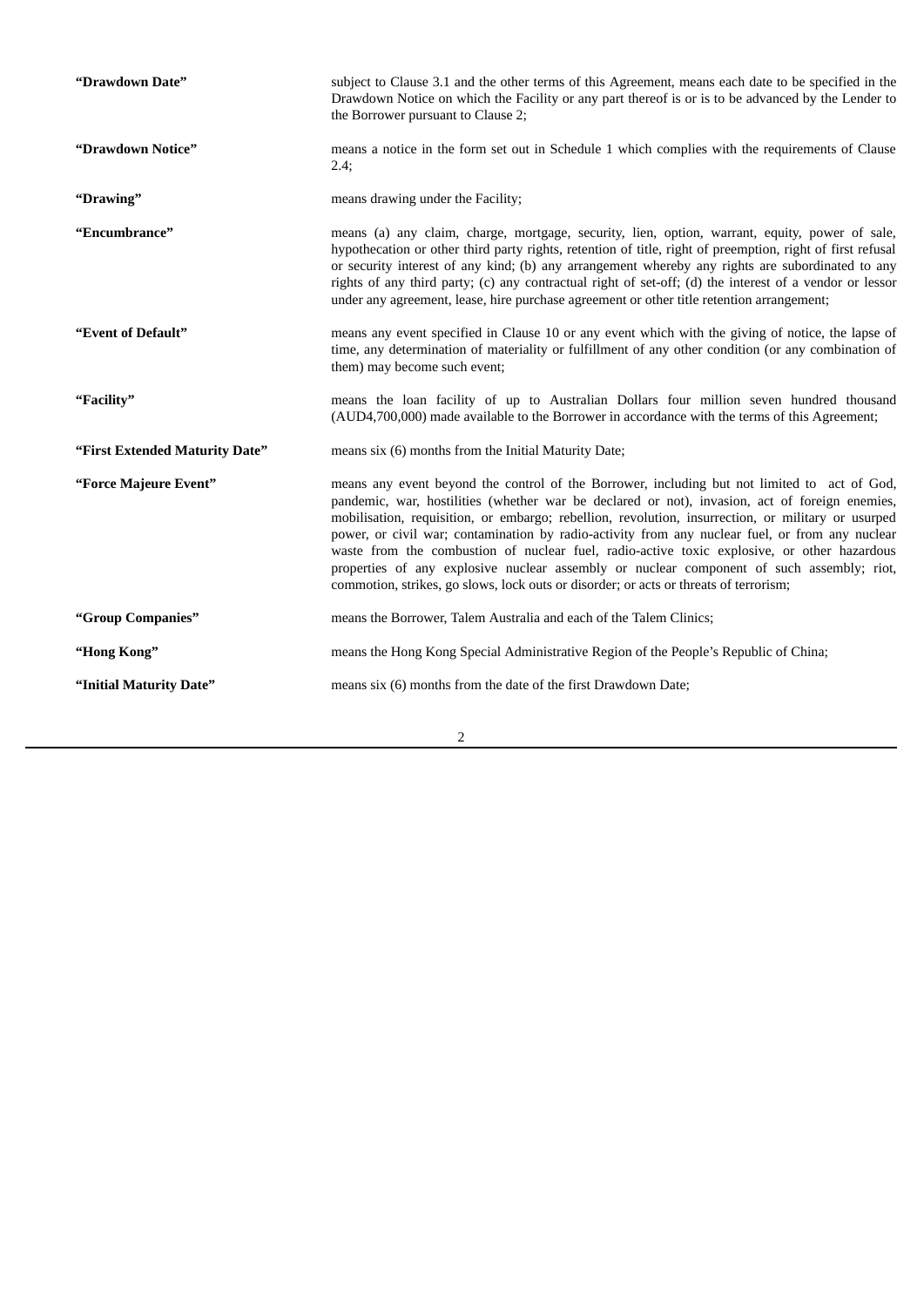| "Interest Payment Date"         | means each of six (6) months and twelve (12) months from the first Drawdown Date of each<br>calendar year respectively, and on the Maturity Date;                                                                                                                                                                                                                                                                                                                                                                                                                        |
|---------------------------------|--------------------------------------------------------------------------------------------------------------------------------------------------------------------------------------------------------------------------------------------------------------------------------------------------------------------------------------------------------------------------------------------------------------------------------------------------------------------------------------------------------------------------------------------------------------------------|
| "Interest Rate"                 | means ten percent (10%) per annum;                                                                                                                                                                                                                                                                                                                                                                                                                                                                                                                                       |
| "Loan"                          | means the aggregate principal amount drawn and for the time being outstanding under the Facility;                                                                                                                                                                                                                                                                                                                                                                                                                                                                        |
| "Maturity Date"                 | Means the Initial Maturity Date, or if extended pursuant to Clause 5.2, the First Extended Maturity<br>Date, or if further extended to Clause 5.4, the Second Extended Maturity Date;                                                                                                                                                                                                                                                                                                                                                                                    |
| "Pledged Shares"                | means the entire issued share capital in Talem Australia under the Share Pledge;                                                                                                                                                                                                                                                                                                                                                                                                                                                                                         |
| "Prepayment"                    | means the Borrower repays the Secured Indebtedness to the Lender before the Maturity Date;                                                                                                                                                                                                                                                                                                                                                                                                                                                                               |
| "Promissory Note"               | means the promissory note issued by the Borrower to the Lender to evidence the Loan and in the<br>form of Schedule 2; the Promissory Note shall be incorporated as a part of this Agreement;                                                                                                                                                                                                                                                                                                                                                                             |
| "Second Extended Maturity Date" | means six (6) months from the First Maturity Date;                                                                                                                                                                                                                                                                                                                                                                                                                                                                                                                       |
| "Secured Indebtedness"          | means the Loan and all interest thereon and all other fees, costs, expenses, charges, commissions,<br>monies, obligations and liabilities due and payable, owing and incurred by the Borrower and the<br>Security Party to the Lender from time to time in respect of the Facility and/or under this Agreement<br>and the Security Documents, whether actual or contingent, solely or jointly with any other person, as<br>principal or surety, on a full indemnity basis or whether in whatever manner and in whatever<br>currency and in whatever name, style or form; |
| "Security Documents"            | means the Share Pledge and such other documents as may be required by the Lender from time to<br>time in form and substance satisfactory to the Lender and executed by the parties thereto (except the<br>Lender) as security for the Secured Indebtedness;                                                                                                                                                                                                                                                                                                              |
| "Security Party"                | means a party (other than the Lender) that is a party to the Security Documents (including Talem<br>Australia);                                                                                                                                                                                                                                                                                                                                                                                                                                                          |
| "Share Pledge"                  | means the Specific Security Deed to be entered into by the Borrower in favour of the Lender relating<br>to the Pledged Shares in the same form as set out in Schedule 3;                                                                                                                                                                                                                                                                                                                                                                                                 |
| "Talem Australia"               | means Talem Medical Group (Australia) Pty Limited, a company incorporated with limited liability<br>under the laws of the state of New South Wales, Australia, with registered number [***], whose<br>registered office is at [***];                                                                                                                                                                                                                                                                                                                                     |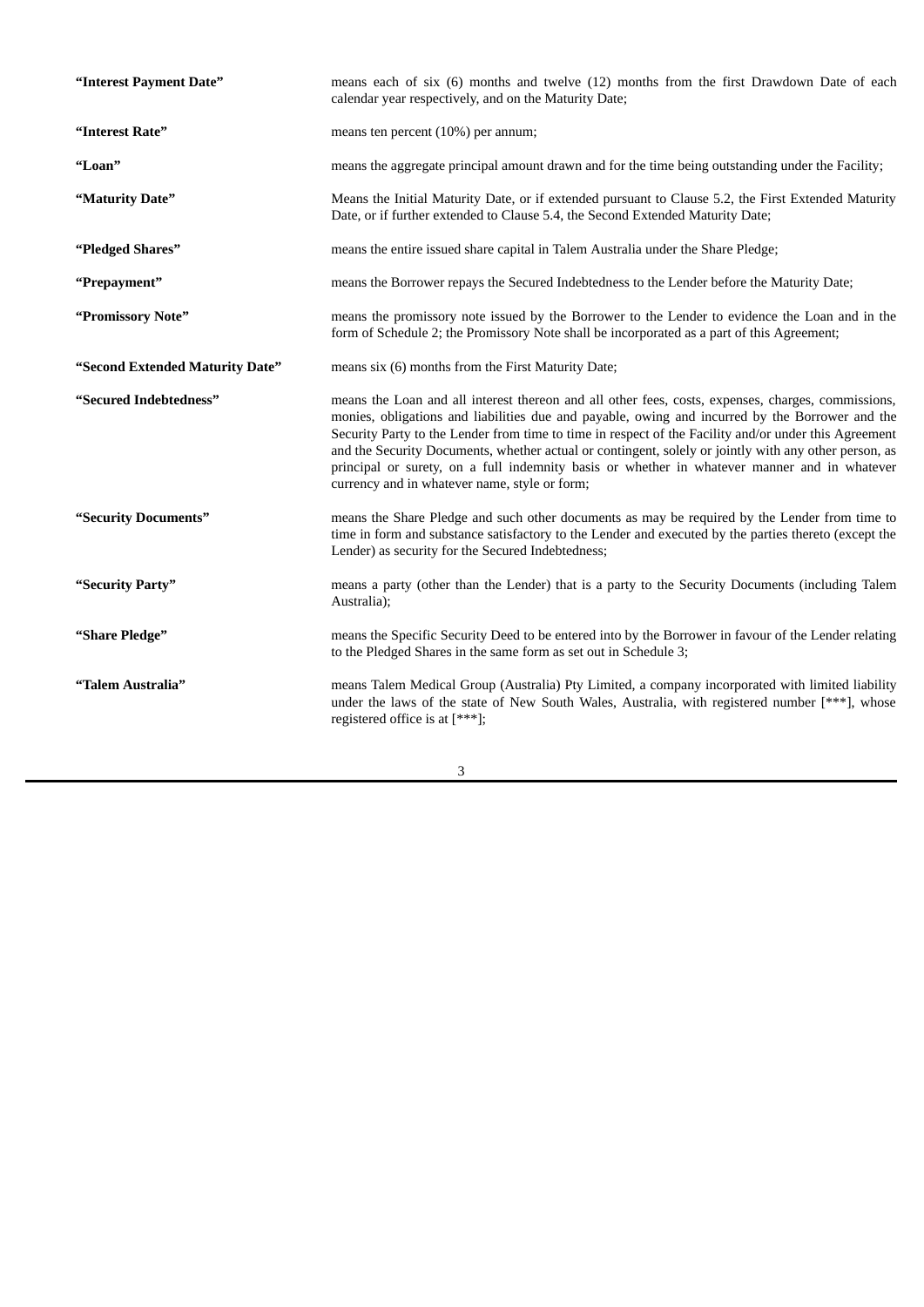| "Talem Clinics"             | means: $[***]$ :                                                                                                                                                                                                                                                                                                                                                                                                                                                                                                                                                                                                                                                                                                                                                                                                                                                                              |
|-----------------------------|-----------------------------------------------------------------------------------------------------------------------------------------------------------------------------------------------------------------------------------------------------------------------------------------------------------------------------------------------------------------------------------------------------------------------------------------------------------------------------------------------------------------------------------------------------------------------------------------------------------------------------------------------------------------------------------------------------------------------------------------------------------------------------------------------------------------------------------------------------------------------------------------------|
| "Tax" and "Taxes"           | mean any and all fees (including, without limitation, licence, documentation and registration fees),<br>taxes (including, without limitation, gross receipts, sales, rental, use, turnover, value-added, property<br>(tangible or intangible), excise, franchise, capital, doing business, customs and stamp taxes),<br>licences, levies, imposts, duties, charges, assessments or withholdings of any nature whatsoever,<br>together with any assessments, penalties, fines, additions to tax and interest thereon, however<br>imposed, withheld (or required to be withheld) levied or assessed by the government of the Cayman<br>Islands, Hong Kong or any other jurisdictions or any political subdivision or agency or taxing<br>authority thereof and "Taxation" shall be construed accordingly. For the avoidance of doubt, Tax and<br>Taxes shall exclude taxes or levies on profit; |
| $\frac{1}{2}$ $\frac{1}{2}$ | means percent.                                                                                                                                                                                                                                                                                                                                                                                                                                                                                                                                                                                                                                                                                                                                                                                                                                                                                |
|                             |                                                                                                                                                                                                                                                                                                                                                                                                                                                                                                                                                                                                                                                                                                                                                                                                                                                                                               |

- 1.2 Clause headings and the table of contents are inserted for convenience of reference only and shall be ignored in the interpretation of this Agreement.
- 1.3 In this Agreement, unless the context otherwise requires:
	- (a) references to Recitals, Clauses and Schedules are to be construed as references to the recitals of; clauses to; and schedules to, this Agreement and references to this Agreement include its Schedules;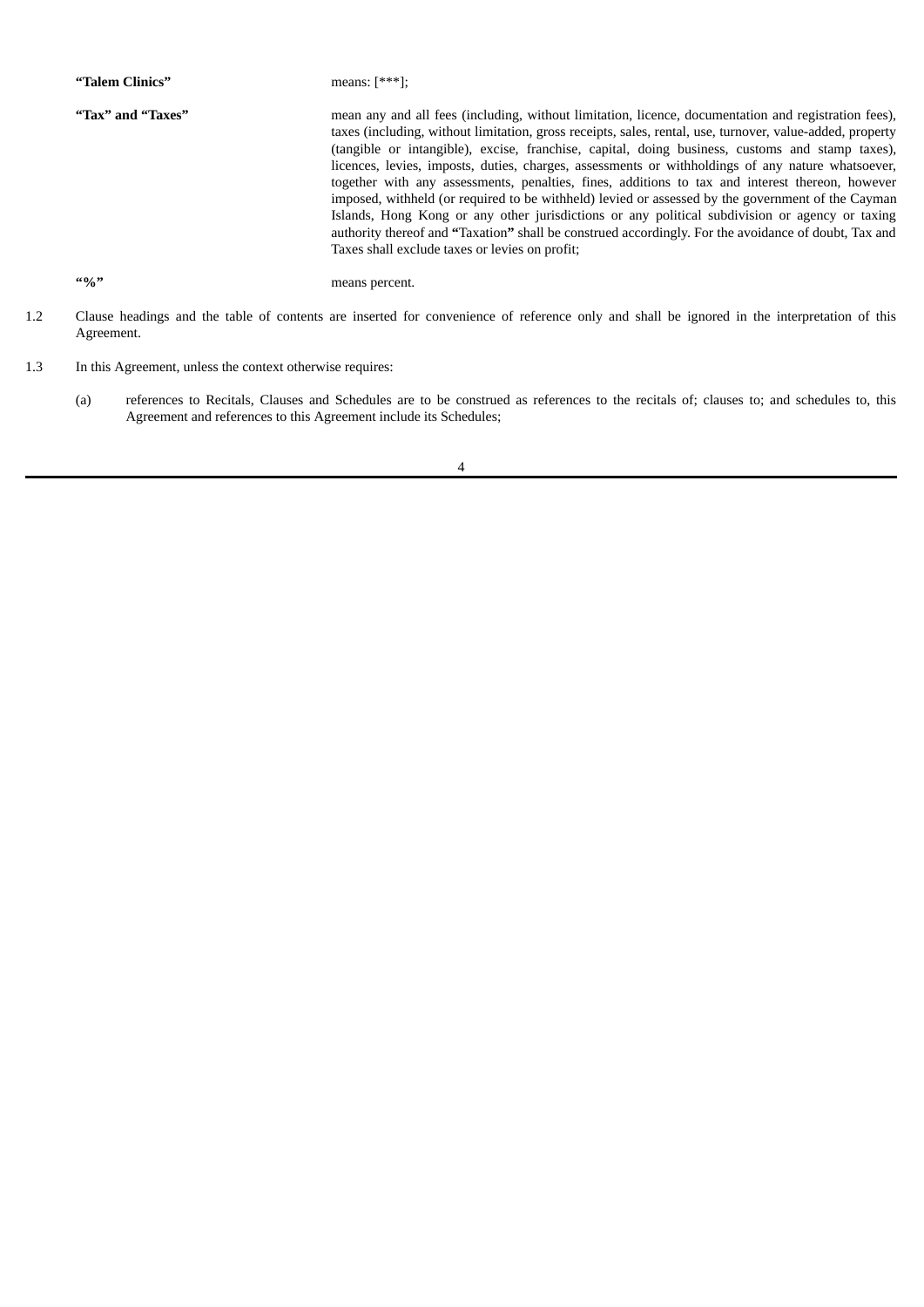- (b) references to (or to any specified provision of) this Agreement or any other document shall be construed as references to this Agreement that document or that provision as in force at the date of this Agreement and as amended from time to time with the prior written consent of the Lender;
- (c) references to any law, enactment or other statutory provision shall be deemed to include references to such law, enactment or other statutory provision as re-enacted, amended, extended, consolidated or replaced and any orders, decrees, proclamations, regulations, instruments or other subordinate legislation made thereunder;
- (d) "**applicable law**" includes, without limitation, (i) statutes, decrees, decree laws, acts, codes, ordinances, legislation, treaties, conventions, orders, rules, regulations, notices, directions, guidelines and similar instruments having the force of law or any exception to any of the foregoing and, in respect of any of the foregoing, any instrument passed in substitution therefor or for the purposes of consolidation thereof with any other instrument or instruments, in each case, as amended, modified, varied or supplemented from time to time, and (ii) final judgments, orders, determinations or awards of any court from which there is no right of appeal or if there is a right of appeal such appeal is not prosecuted within the allowable time;
- (e) a "**consent**" also includes an approval, authorisation, exemption, filing, licence, order, permission, recording or registration;
- (f) words importing the plural shall include the singular and vice versa; and
- (g) words importing any gender shall be construed as including every gender and references to a person shall be construed as including references to an individual, company, corporation, firm, consortium, joint venture, association, organisation, unincorporated body of persons, trust or any state or government or any instrumentality, agency or political sub-division thereof or authority, board or body created or constituted thereby (in each case, whether or not having separate legal personality).

# **2. THE FACILITY AND DRAWDOWN**

- 2.1 The Lender, relying upon each of the representations, warranties, covenants, undertakings and indemnities of the Borrower made in this Agreement, hereby agrees to make available the Facility during the Availability Period, subject to the terms and conditions herein.
- 2.2 The Borrower shall use the Facility solely for the purposes set out in Recital (B), but the Lender shall not be under any obligation to check and/or verify whether the proceeds of the Facility have been used for any particular purpose.
- 2.3 Subject to Clause 3.1 and the other terms of this Agreement, the Borrower may make one or more Drawings under the Facility within the Availability Period.
- 2.4 Subject to Clause 3.1 and the other terms of this Agreement, any advance under the Facility shall be made to the Borrower following receipt by the Lender from the Borrower of a Drawdown Notice duly completed and signed by the Borrower by no later than 11:00 a.m. (Hong Kong time) on the Banking Day immediately before the relevant Drawdown Date. Upon receipt of any such Drawdown Notice from the Borrower, the Lender may in its own absolute discretion decide whether or not to agree to such advance requested by the Borrower. The Lender shall, as soon as practicable after the date of the Drawdown Notice, notify the Borrower in writing whether or not it agrees to the requested advance.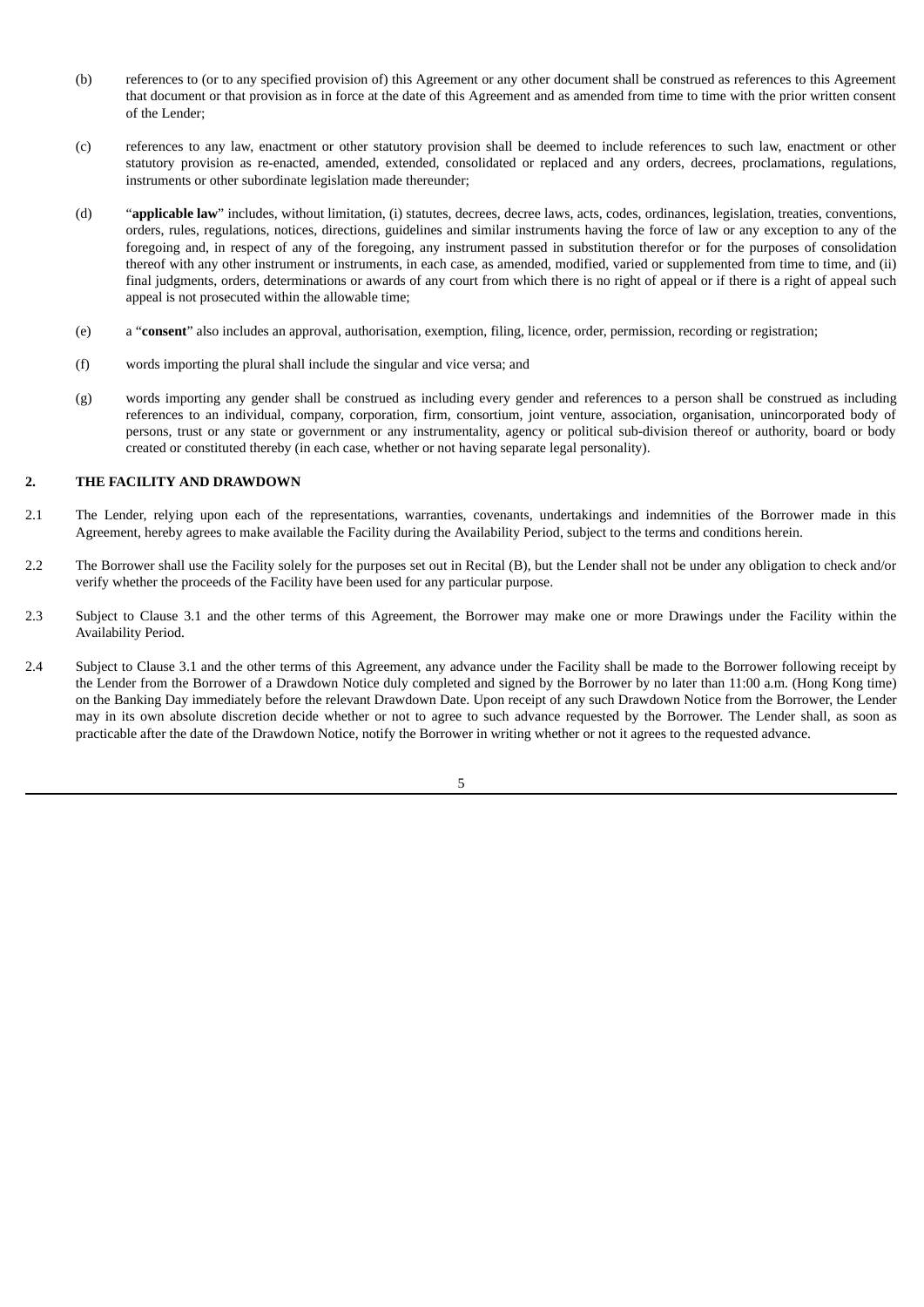2.5 A Drawdown Notice shall (a) specify the principal amount to be advanced and the proposed Drawdown Date; (b) be substantially in the form of Schedule 1; and (c) be effective only on actual receipt by the Lender and, once given, be irrevocable. If for any reason a Drawing is not made in accordance with the Drawdown Notice and/or the Borrower purports to revoke the Drawdown Notice, the Borrower shall on demand indemnify the Lender in full for all losses, damages, costs and expenses incurred or suffered in liquidating or redeploying funds arranged for the purpose of the Drawing or in terminating any such arrangement or any hedging arrangement in respect of this Agreement or otherwise as a consequence of the Drawing not having been made in accordance with the Drawdown Notice. Any part of the Facility undrawn at the end of the Availability Period shall be cancelled.

# **3. CONDITIONS PRECEDENT**

- 3.1 The Drawing of any part of the Facility shall be conditional upon:
	- (a) the Lender having received the following documents:
		- (i) this Agreement duly executed by the Borrower and the Lender;
		- (ii) in relation to the Borrower and the Security Party, certified true copies of the following documents (where applicable):
			- (aa) resolutions of its board of directors approving the borrowing of the Loan and the grant of security and other rights conferred by the Security Documents to which it is a party and authorising a person or persons to execute this Agreement and the Security Documents to which it is a party and (where applicable) its affixing of the common seal thereto and any other notices or documents required in connection herewith or therewith, and the specimen signature(s) of such person(s);
			- (bb) supporting documents in relation to (a) the financial statements of the Borrower and all its subsidiaries, and (b) all financial information in relation to liabilities currently outstanding by the Borrower and all its subsidiaries;
			- (cc) the Certificate of Incumbency and the Certificate of Good Standing of the Borrower, and such certificates shall be issued within one (1) month from the date of this Agreement;
			- (dd) the Certificate of Incumbency and the Certificate of Good Standing of Talem Australia and such certificates shall be issued within one (1) month from the date of this Agreement;
			- (ee) any corporate documents (including but not limited to the business licence and the certificate of approval of Talem Clinics) and such other documents as may be requested by the Lender;
			- (ff) such other documents relating to any of the matters contemplated herein as the Lender may request;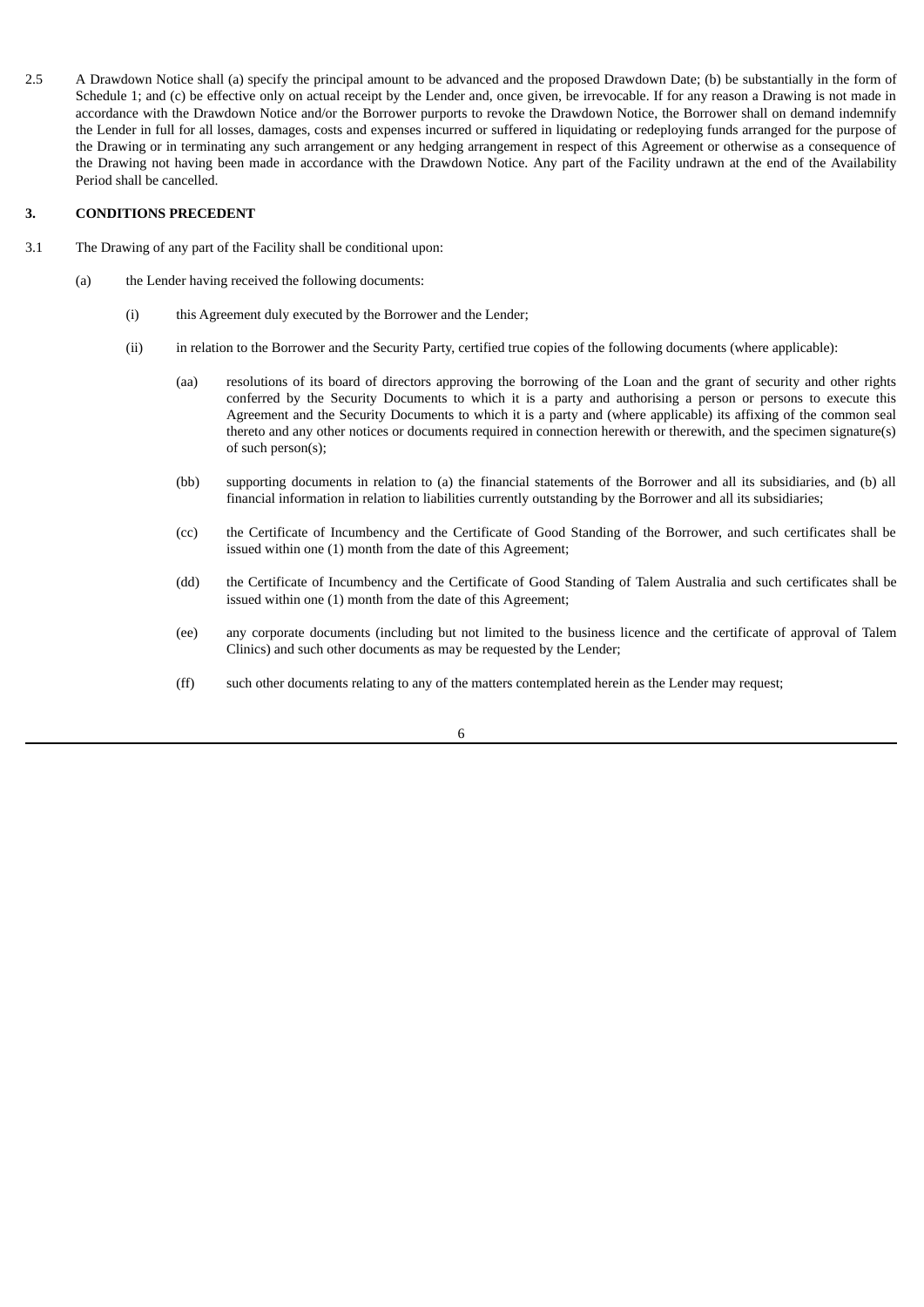- (b) the Share Pledge and any relevant documents referred to thereunder duly executed by the Borrower together with all the documents required to be delivered to the Lender pursuant thereto;
- (c) the Borrower as the pledgor or chargor under the Share Pledge shall promptly and no later than three (3) business days, after execution of this Agreement, register, create and maintain a register of charges of the Borrower in accordance with the laws of the Cayman Islands and/or Australia for the purpose of perfecting and protecting the Lender's rights and the security interests created under the Share Pledge and preserving the priority of the relevant rights and interests, and shall, within one (1) month of the date of this Agreement, provide the Lender with a certified true copy of the said updated register of charges, verification statement issued by the Australian Financial Security Authority and/or such other relevant proof of the registered charges as may be requested by the Lender; and
- (d) the Borrower shall promptly, upon the request of the Lender, procure that the Share Pledge (and other relevant documents) to be registered with the relevant governmental authorities or registrars in the Cayman Islands and Australia under their respective laws for the purpose of perfecting and protecting the Lender's rights and the security interests created under the Share Pledge and preserving the priority of the relevant rights and interests (if applicable).
- 3.2 All the documents and evidence referred to in Clause 3.1 shall be in form and substance satisfactory to the Lender prior to their issue and delivery to the Lender and shall be supplied in such number of copies, certified true copies and counterparts as the Lender may reasonably require. Copies required to be certified shall be certified by a director or duly authorised officer of the Borrower in the case of the Borrower and a director or duly authorised officer of the Security Party in the case of the Security Party.
- 3.3 The Lender may, in its absolute and sole discretion, with or without conditions waive any of the requirements under Clause 3.1, and such waiver (if any) by the Lender shall be in writing.

# **4. INTEREST**

- 4.1 The Loan shall bear simple interest at the Interest Rate. Interest shall be payable by the Borrower to the Lender in arrears on or prior to the Interest Payment Date.
- 4.2 Any interest and other payments of a periodical nature under this Agreement, if any, shall accrue from day to day and be calculated on the basis of actual days elapsed and a 360-day year. Specifically, the Loan shall bear interest which shall start occurring from the first Drawdown Date and continue until the Secured Indebtedness is paid in full.

# **5. MATURITY DATE**

5.1 Save that the outstanding interest shall be payable by the Borrower on or before the Interest Payment Date as specified under Clause 4 and subject to other provisions of this Agreement, the Borrower agrees, undertakes and covenants to repay in full the Secured Indebtedness and all other amounts outstanding under this Agreement to the Lender on the Initial Maturity Date.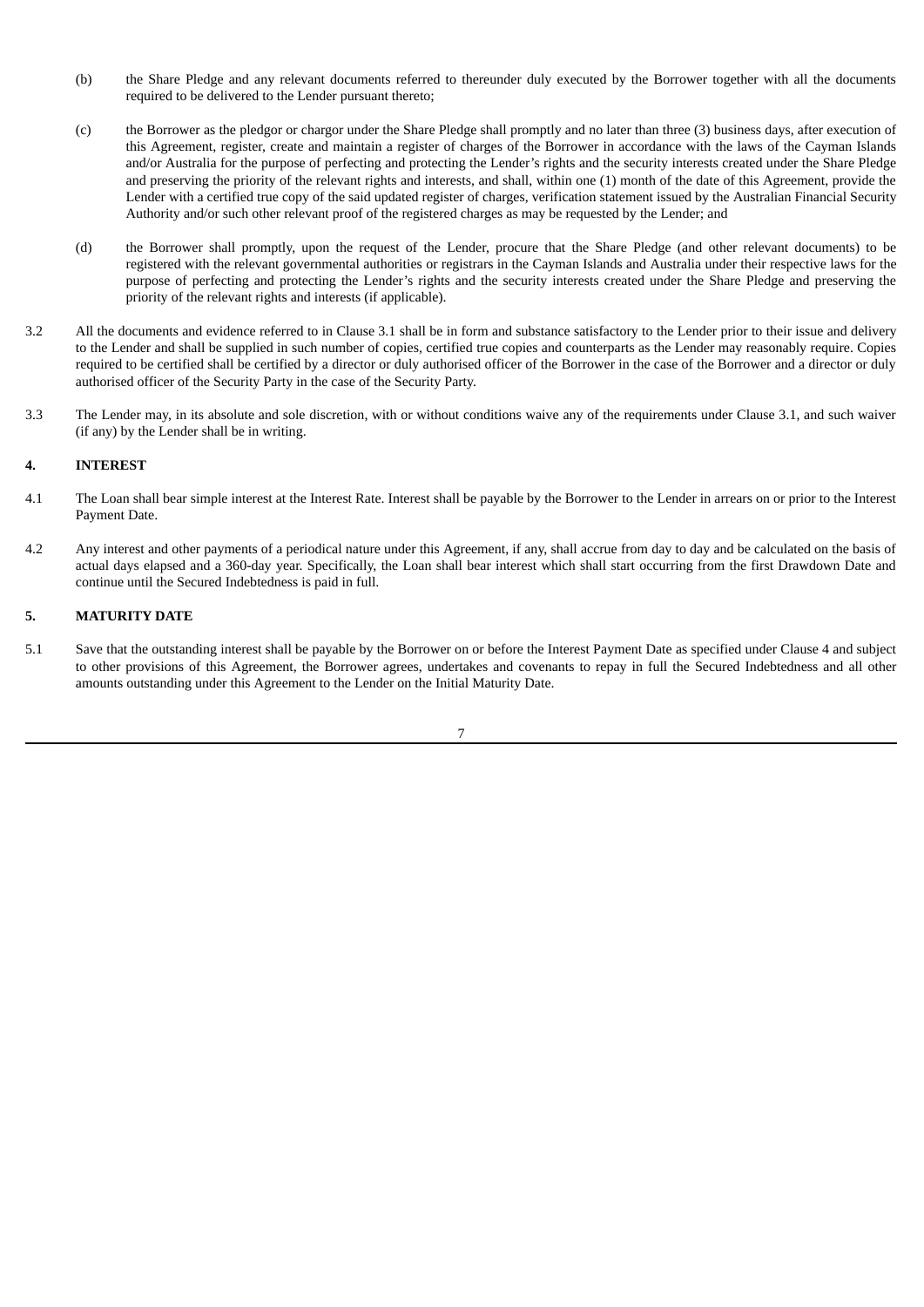- 5.2 Upon written request by the Borrower, and subject to the sole discretion of the Lender and confirmation in writing from the Lender, the Maturity Date may be extended for six (6) months to the First Extended Maturity Date, provided that all of the following conditions are satisfied:
	- (a) Borrower shall notify Lender of its irrevocable request to extend the Maturity Date as aforesaid no later than one (1) month prior to the Initial Maturity Date; and
	- (b) no Default or Event of Default shall have occurred and be continuing on the Initial Maturity Date.

In the event that, for any reason, Borrower fails to satisfy all of the foregoing conditions, the Loan shall mature and the Secured Indebtedness shall be due and payable in full on the Initial Maturity Date, or an earlier date pursuant to this Agreement.

- 5.3 Following the successful extension of the Maturity Date pursuant to Clause 5.2, Borrower shall continue to pay Lender on each Interest Payment Date in accordance with the terms of this Agreement, and the First Extended Maturity Date shall become the Maturity Date for all purposes under this Agreement and the Security Documents.
- 5.4 After the extension of the First Extended Maturity Date, Borrow may further request in writing, and subject to the sole discretion of the Lender and confirmation in writing from the Lender, the Maturity Date may be further extended for six (6) months to the Second Extended Maturity Date, provided that all of the following conditions are satisfied:
	- (a) Borrower shall notify Lender of its irrevocable request to extend the Maturity Date as aforesaid no later than one (1) month prior to the First Extended Maturity Date; and
	- (b) no Default or Event of Default shall have occurred and be continuing on the First Extended Maturity Date.

In the event that, for any reason, Borrower fails to satisfy all of the foregoing conditions, the Loan shall mature and the Secured Indebtedness shall be due and payable in full on the First Extended Maturity Date, or an earlier date pursuant to this Agreement.

5.5 Following the successful extension of the Maturity Date pursuant to Clauses 5.4, Borrower shall continue to pay Lender on each Interest Payment Date in accordance with the terms of this Agreement, and the Second Extended Maturity Date shall become the Maturity Date for all purposes under this Agreement and the Security Documents.

# **6. PREPAYMENT**

- 6.1 The Borrower shall be entitled to prepay the Secured Indebtedness any time by giving not less than fourteen (14) day prior written notice to the Lender, provided that Prepayment shall be made together with the accrued interest of the outstanding Secured Indebtedness up to the date of Prepayment. No amount prepaid may be re-borrowed.
- 6.2 If the period of notice provided by the Borrower is less than fourteen (14) days as stipulated under Clause 6.1, the Borrower shall have to pay to the Lender the break cost in an amount equivalent to the interest of the outstanding Loan for additional fourteen (14) days.
- 6.3 Any notice of Prepayment given by the Borrower under this Agreement shall be irrevocable, shall specify the date upon which such Prepayment is to be made, the amount of such Prepayment and interest payable and shall oblige the Borrower to make such Prepayment on such date.
- 6.4 Subject to the Lender's agreement otherwise, the Borrower may make partial prepayment of the Secured Indebtedness before the Maturity Date.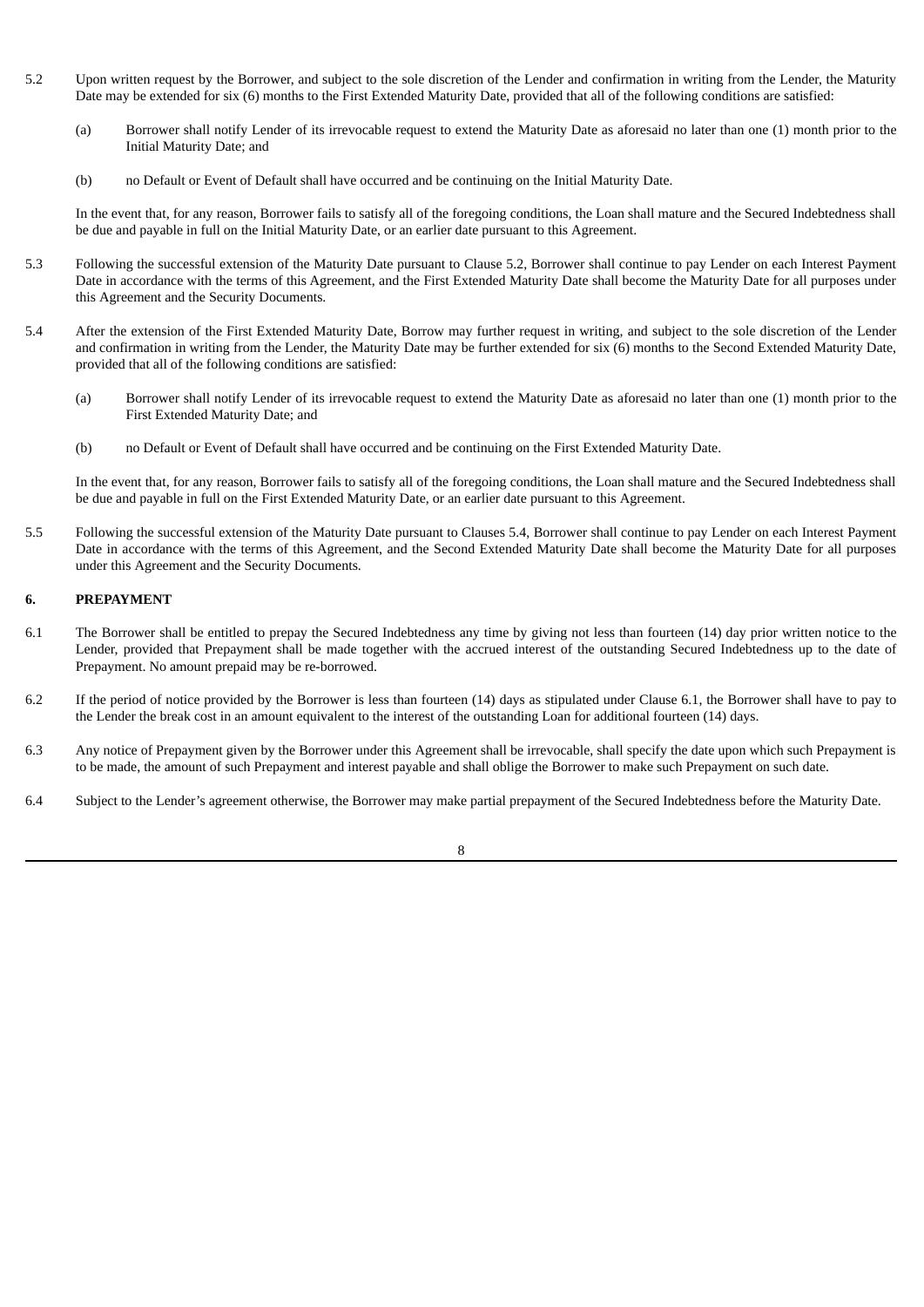6.5 Notwithstanding any provision of this Agreement, the Lender reserves the overriding right at its absolute discretion and without cause to cancel or terminate this Agreement and the Loan, and upon such cancellation or termination of this Agreement, the Loan, the interest and all the Secured Indebtedness or any part thereof (as may be specified by the Lender) shall become payable by the Borrower to the Lender within 90 calendar days in such manner as the Lender shall direct.

# **7. PAYMENTS, TAXES, ACCOUNTS AND CALCULATIONS**

- 7.1 (a) All payments to be made by the Borrower to the Lender under this Agreement shall be made, in full, without any set-off, counterclaim, restriction or condition whatsoever in Australian Dollars and immediately available funds, free and clear of any deductions or withholdings whether on account of Taxes or otherwise, no later than 11.00 a.m. (Hong Kong time) on the due date for payment by delivery to the Lender casher's order drawn in favour of the Lender or to the order of the Lender (drawn on a licensed bank in Hong Kong) in immediately available funds or if the Lender shall direct in writing, by telegraphic transfer to such bank account(s) as the Lender may direct in writing.
	- (b) The Borrower's obligation to make any and all payments hereunder shall not be affected by any circumstance, including without limitation (i) any set-off, counterclaim, defence or other right which the Borrower may have against the Lender or any other person for any reason whatsoever, (ii) any insolvency, bankruptcy, reorganisation, arrangement, readjustment of debt, dissolution, liquidation or similar proceedings by or against any person, or (iii) any other circumstance or event whatsoever, whether or not similar to any of the foregoing.
	- (c) If at any time the Borrower or any other person is required to make any deduction or withholding in respect of Taxes or otherwise from any payment due under this Agreement for the account of the Lender, the sum due from the Borrower in respect of such payment shall be increased to the extent necessary to ensure that, after the making of such deduction or withholding, the Lender receives on the due date for such payment (and retains, free from and clear of any taxes, deduction or withholding or otherwise) a net sum equal to the sum which it would have received had no such deduction or withholding been required to be made and the Borrower shall indemnify the Lender against any losses or costs incurred by it by reason of any failure of the Borrower to make any such deduction or withholding or by reason of any increased payment not being made on the due date for such payment. The Borrower shall promptly forward to the Lender copies of official receipts or other evidence showing that the full amount of any such deduction or withholding has been paid over to the relevant taxation or other authority.
	- (d) If at any time the Borrower becomes aware that any such deduction, withholding or payment contemplated by Clause 7.1(c) above is or will be required, it shall immediately notify the Lender in writing and supply all available details thereof to the Lender.
- 7.2 If any amount received by the Lender is less than the full amount due, the Lender shall have absolute right to apply and allocate the amount received towards principal, interest and/or any other sums owing hereunder and under the Security Documents in any manner as it considers appropriate.
- 7.3 When any payment under this Agreement would otherwise be due on a day which is not a Banking Day, the due date for payment shall be the immediately preceding Banking Day.

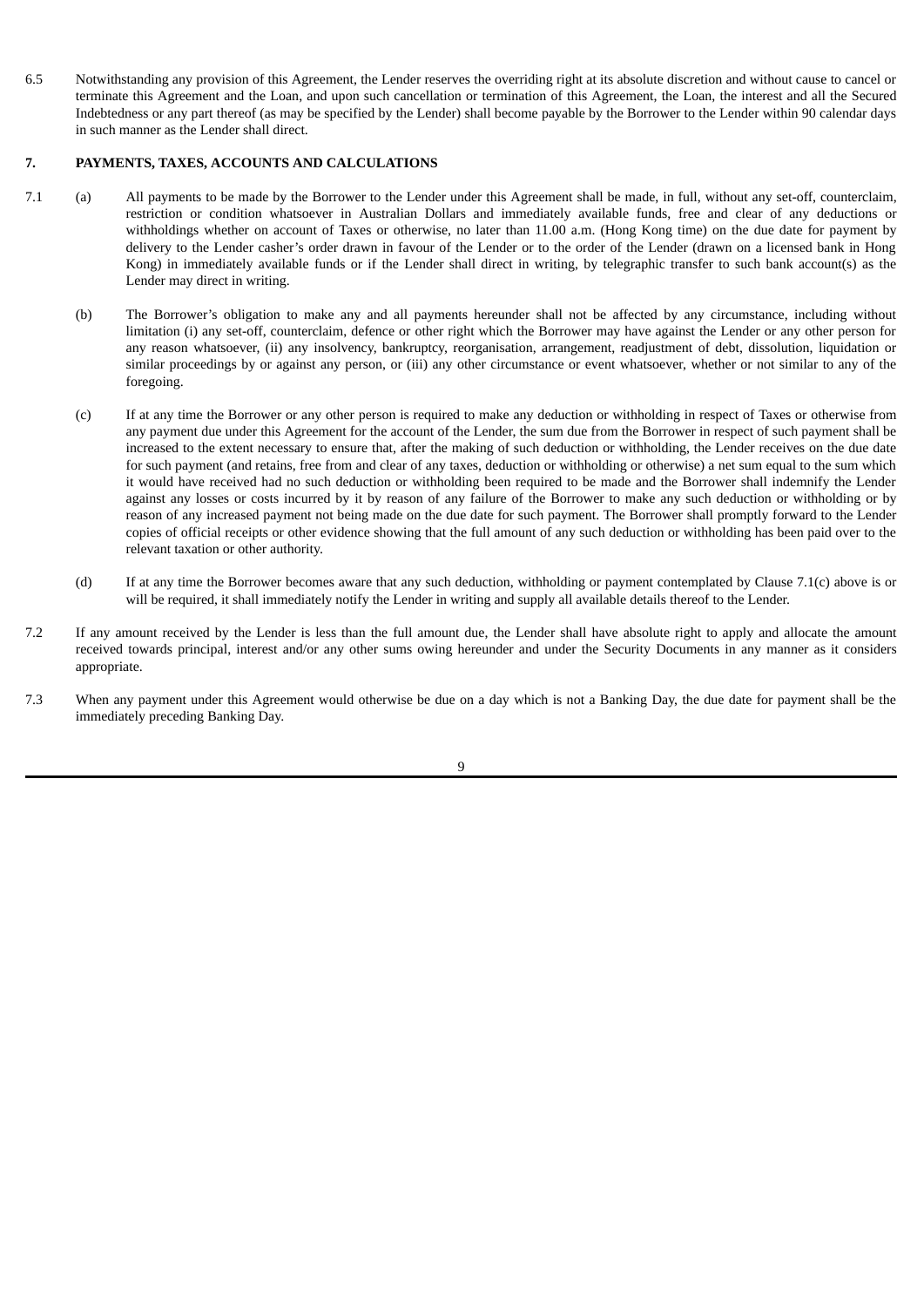- 7.4 The Lender shall maintain on its books in accordance with its usual practice a set of accounts recording the amounts from time to time owing by the Borrower hereunder. In any legal proceedings and otherwise for the purposes of this Agreement the entries made in such accounts shall, in the absence of manifest error, be conclusive and binding on the Borrower as to the existence and amounts of the obligations of the Borrower recorded therein.
- 7.5 Without prejudice to other terms and conditions of this Agreement, the Lender may at its sole discretion certify or determine an outstanding amount and/or interest payable by the Borrower, and a certificate by the Lender as to such amount or interest shall be conclusive and binding on the Borrower in the absence of manifest error.

#### **8. REPRESENTATIONS AND WARRANTIES**

- 8.1 The Borrower represents and warrants to the Lender that:
	- (a) the Borrower is an exempted company duly incorporated with limited liability and validly existing under the laws of the Cayman Islands and is a separate legal entity capable of suing and being sued and has full power, authority and legal right to carry on its business as such business is now being conducted and to own its property and assets and to carry on its business and operations and has complied with all legal requirements relative to its business;
	- (b) the Borrower has full power, authority and legal right to execute, deliver and engage in the transactions contemplated by and to perform its obligations under this Agreement and each of the Security Documents to which it is a party and has taken or obtained all necessary corporate and other action and consents to authorise the execution and performance of this Agreement and such Security Documents in accordance with the laws of the applicable jurisdictions and its constitutional documents;
	- (c) neither the execution of this Agreement and each of the Security Documents nor the performance hereof and thereof by the Borrower of any of its obligations or the exercise of any of its rights hereunder or thereunder will conflict with or result in a breach of any law, regulation, judgment, order, authorisation, agreement or obligation applicable to it or by which it is bound or cause any limitation placed on it or the powers of its directors to be exceeded or result in the creation of or oblige the Borrower or any Security Party to create an Encumbrance in respect of any of its property or assets (except pursuant to the terms of such Security Documents);
	- (d) the Borrower has no indebtedness to any person except indebtedness arising in the ordinary course of its business or as previously disclosed to the Lender;
	- (e) all necessary authorisations, consents, approvals or licence from any governmental or other authority or from any shareholders or creditors of the Borrower for or in connection with the execution, validity and performance of this Agreement and any of the Security Documents to which the Borrower is a party have been obtained and are in full force and effect;
	- (f) each Talem Clinic has obtained and maintained all necessary and valid business permits and accreditations required to operate its business, namely, general practice medical center;
	- (g) no litigation, arbitration, winding up, bankruptcy, liquidation or administrative proceeding of whatsoever nature is currently taking place or, to its knowledge, pending or threatened against the Borrower or any of its assets or any of the Group Companies;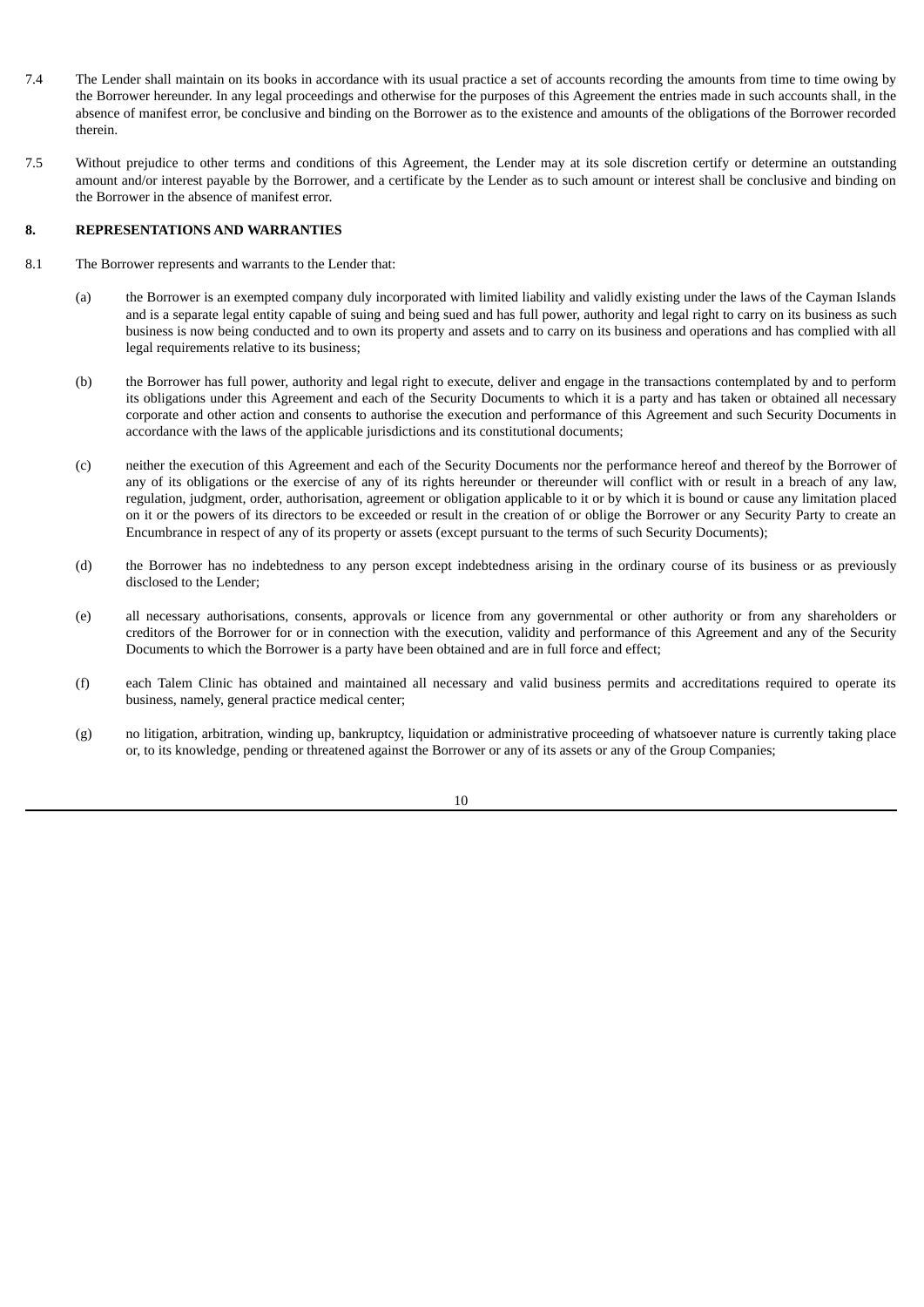- (h) the Borrower is not in default under any law, regulation, judgment, order, authorisation, agreement or obligation applicable to it or its assets or revenues, the consequences of which default could affect its business or financial condition or its ability to perform its obligations under this Agreement and any of the Security Documents to which it is a party and no Event of Default or, so far as it is aware, prospective Event of Default has occurred which has not been waived or remedied (if capable of being remedied) to the Lender's satisfaction;
- (i) the information, documents, exhibits and reports (if any) furnished and circulated to the Lender by the Borrower in connection with or as may be required under this Agreement are true and accurate in all material respects;
- (j) the entry into by the Borrower into, the exercise by it of its rights and the performance and compliance with its obligations under, this Agreement and the Security Documents to which it is a party do not and will not breach or contravene:
	- (i) any law or directive to which it is subject; or
	- (ii) its memorandum and articles of association or equivalent constitutional documents; or
	- (iii) any terms or conditions of any agreement or licence or consent or permit to which it is a party or which is binding on it or its assets;
- (k) this Agreement and the Security Documents to which the Borrower is a party constitute (or, as and when executed, will constitute) legal, valid, binding and enforceable obligations of the Borrower in accordance with their respective terms;
- (l) no event or circumstance which constitutes, or which with the giving of notice or lapse of time or both would constitute, an Event of Default has occurred and which has not been waived or remedied or about to be remedied (if capable of being remedied) to the Lender's satisfaction;
- (m) the obligations of the Borrower under this Agreement and the Security Documents to which it is a party are primary, direct, general and unconditional obligations of the Borrower;
- (n) the Borrower is the legal and beneficial owner of the Pledged Shares free from Encumbrances; and
- (o) all statements of facts stated in Recitals (A) to (C) are true and correct.
- 8.2 The Borrower further represents and warrants to and undertakes with the Lender that the representations and warranties in Clause 8.1 inclusive will be true and accurate on the date of this Agreement and throughout the continuance of this Agreement and so long as any sum remaining owing hereunder and under the Security Documents with reference to the facts and circumstances subsisting from time to time.
- 8.3 The Borrower hereby acknowledges that the Lender has entered into this Agreement in reliance upon the representations and warranties contained in this Clause 8.

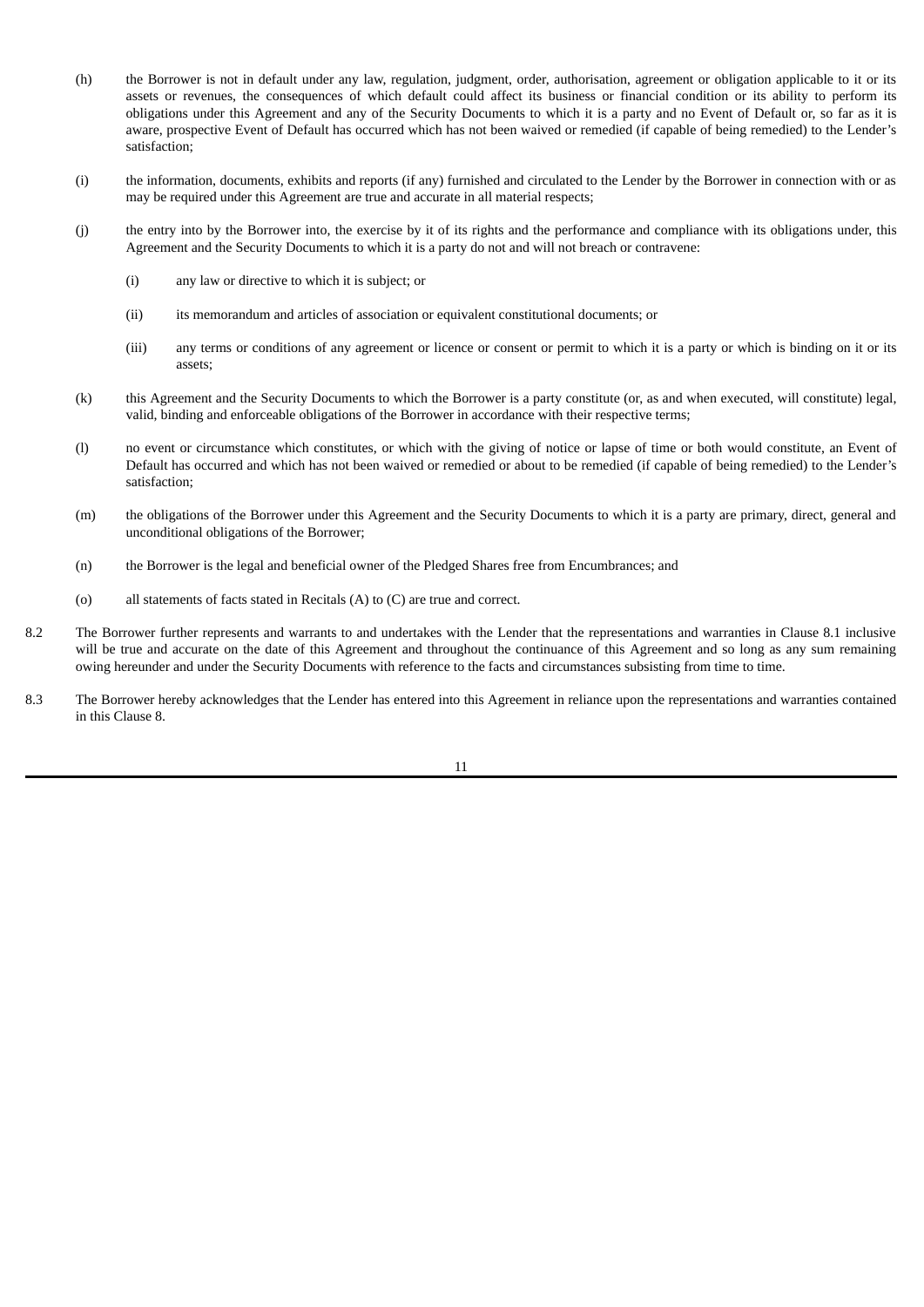# **9. UNDERTAKINGS**

- 9.1 The Borrower hereby undertakes and agrees with the Lender throughout the continuance of this Agreement and so long as any sum remains owing hereunder and under the Security Document by the Borrower and the Security Party to the Lender that the Borrower shall:
	- (a) supply or procure the supply to the Lender promptly on request, such financial or other information relating to it as the Lender may from time to time request;
	- (b) unless otherwise agreed by the Lender, promptly repay the Secured Indebtedness and other sum of monies upon the receipt by any of the Group Companies or their ultimate beneficial owners pursuant to this Agreement and the Security Documents;
	- (c) keep proper records and books of account in respect of the business of itself;
	- (d) ensure that all accounts to be delivered by it under this Agreement are prepared in accordance with the applicable laws and accounting principles and practices generally accepted in the Cayman Islands and consistently applied and have been prepared, examined, reported on and approved in accordance with its memorandum and articles of association or equivalent constitutional documents and the applicable laws and, give a true and fair view of the financial condition and operations of the Borrower for the period indicated and as at the last day of that period;
	- (e) promptly inform the Lender in writing of :
		- (i) any occurrence of which it becomes aware which might affect the ability of the Borrower to perform any of the obligations under this Agreement and any of the Security Documents;
		- (ii) any loss or damage or any Force Majeure Event which has an adverse effect on the cashflow or operations of the Borrower;
		- (iii) the occurrence of any Event of Default or prospective Event of Default;
		- (iv) any litigation, arbitration or administrative proceeding taking place or pending or may take place or threaten to take place against any of the Group Companies;
		- (v) any change or proposed change in the shareholders or directors of and in the ownership (legal or beneficial) of the Borrower or any of the Group Companies;
		- (vi) any proceeding as referred to in Clause 8.1(f); or
	- (f) maintain its corporate existence and conduct its business in a proper and efficient manner and in compliance with all laws, regulations, authorisations, agreements and obligations and pay all taxes imposed on it when due;
	- (g) maintain in full force and effect all such authorisations as are referred to in Clause 8.1(e), and take immediate steps to obtain or cause to be obtained and thereafter maintain in full force and effect any other authorisations which may become necessary or advisable for the purposes stated therein;
	- (h) ensure that its obligations under this Agreement shall at all times be secured under the Security Documents and rank in priority to all other present and future indebtedness of the Borrower, except for those obligations which are mandatorily preferred by law and not by contract;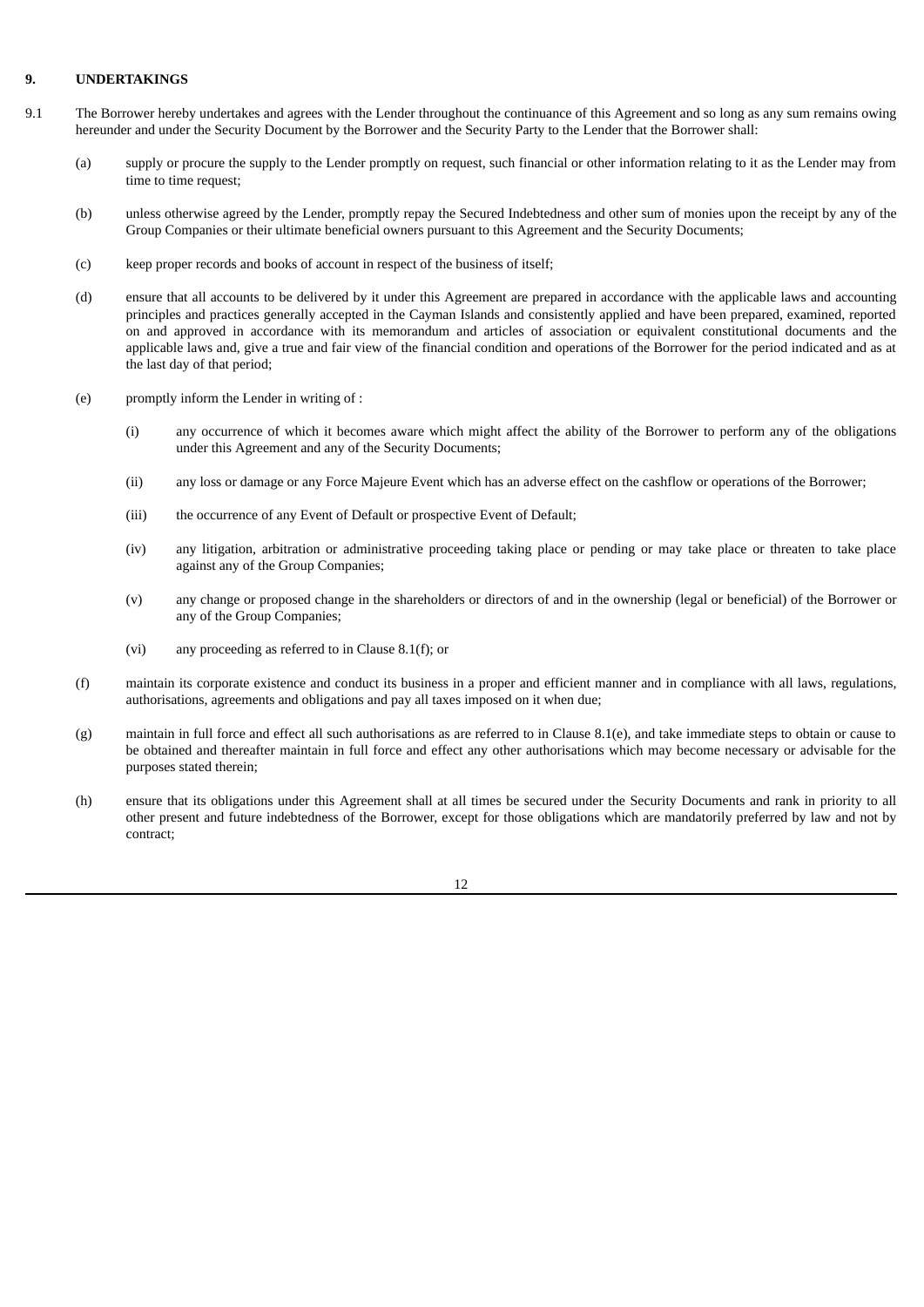- (i) send to the Lender as many copies as it may reasonably require of every audited and unaudited balance sheet, audited and unaudited profit and loss account, report, notice or like document issued by it to its shareholders, in each case as soon as practicable;
- (j) punctually pay all sums due from it and otherwise comply with its obligations under this Agreement and the Security Documents to which it is a party; and
- (k) use the Facility exclusively for the purposes specified in Clause 2.2.
- 9.2 The Borrower further irrevocably undertakes and agrees with the Lender throughout the continuance of this Agreement and so long as any sum remains owing hereunder by the Borrower to the Lender that the Borrower shall not unless expressly permitted herein or the Lender otherwise agrees in writing:
	- (a) issue shares or other securities or purchase or redeem any of its issued shares or other securities or reduce its share capital or make a distribution of assets or other capital distribution to its shareholders or make any repayment of loan or other indebtedness owing to any of its shareholders;
	- (b) change the nature of its business or sell, transfer or otherwise assign, deal with or dispose of or enter into arrangement with similar effect of a disposal in relation to all or any part of its business or assets or revenues other than in the normal course of its business;
	- (c) make or grant any loan or advance or guarantee or in any other manner be or become directly or indirectly or contingently liable for any indebtedness or other obligation of any other person other than in the normal course of business of that company;
	- (d) save as contemplated under this Agreement and/or any Security Documents, create or attempt or agree to create or permit to arise or exist any Encumbrance over all or any part of its property, assets or revenues other than in its normal course of business;
	- (e) save as contemplated under this Agreement and/or any Security Documents, borrow or raise money or credit or permit to subsist or incur any indebtedness other than in the normal course of business of that company;
	- (f) save as contemplated under this Agreement and/or any Security Documents, enter into any agreement or obligation or make any acquisitions which is likely to adversely affect its financial or business conditions;
	- (g) declare or pay out any dividend or similar distribution by the Company, whether of an income or capital nature and whether in cash or in specie or make any payment whatsoever to its members;
	- (h) enter into or effect any merger, reorganisation or consolidation with any other person or enter into any arrangement for or in respect of such merger, reorganisation or consolidation;
	- (i) amend or supplement its memorandum and its articles of association or equivalent constitutional documents in any way which may affect its ability to perform its obligations hereunder and under the Security Documents;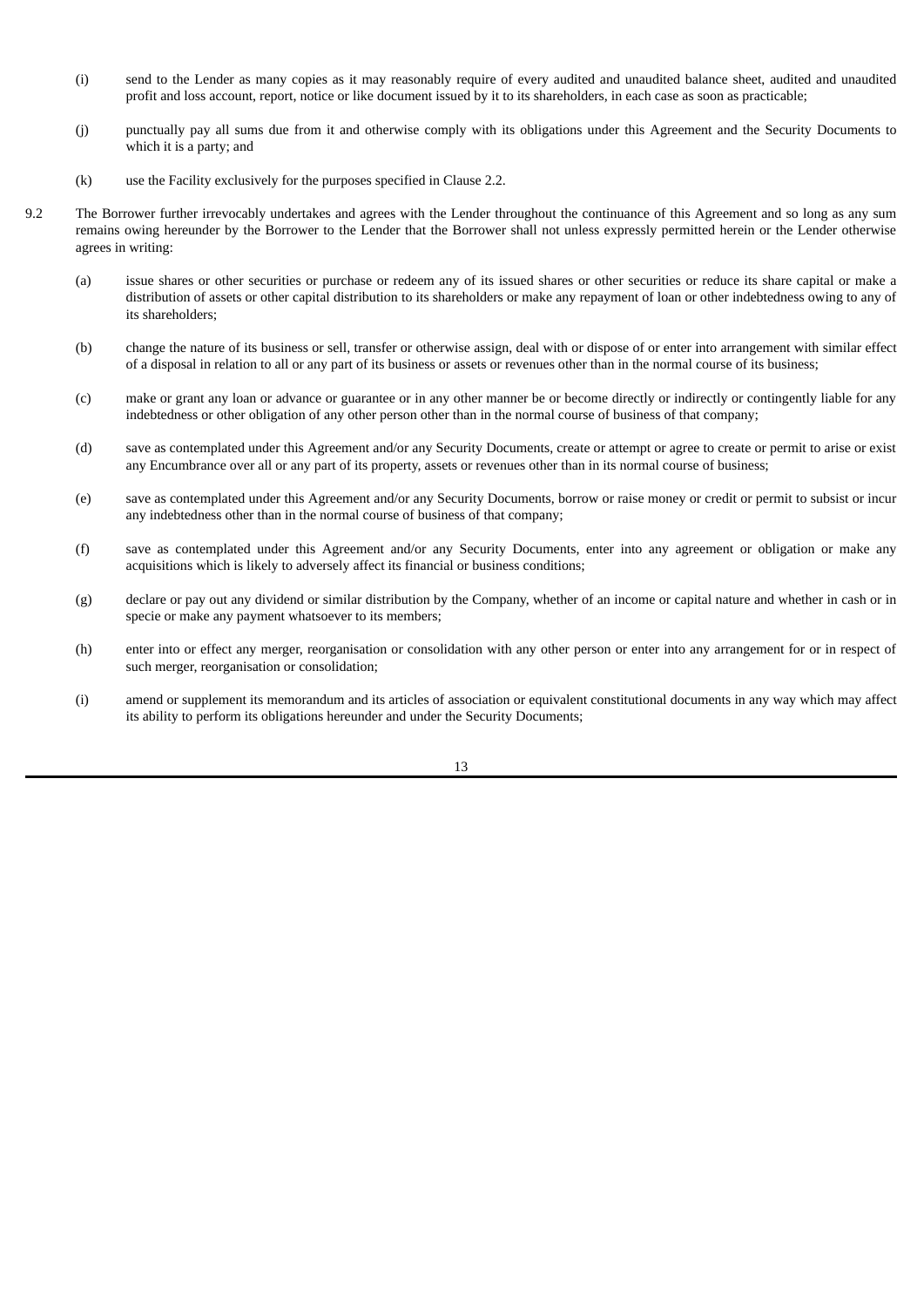- (j) transfer, sell, dispose or otherwise create Encumbrances or deal with any of the shares, charged assets, options, warrants or other securities convertible into shares of the Borrower, or enter into any agreement to do so (except as contemplated in the Share Pledge) and shall not issue and allot or agree to issue and allot any new shares, options, warrants or other securities convertible into shares in the capital of each of them or enter into any agreement to do so or alter its share capital in any way, including without limitation, any consolidation or sub-division of its shares or issue of any shares or equity share capital which is of a class different from its shares, whether or not ranking pari passu in any respect with its other shares; take any step with a view to bankrupt, dissolution, liquidation or winding-up (as appropriate); and
- (k) do any act or things or refrain from doing any act or things which may affect or jeopardize the Lender's rights, powers, interests or otherwise under this Agreement or any of the Security Documents.
- 9.3 The Borrower shall cause and procure the Security Party to further irrevocably undertake and agree with the Lender throughout the continuance of this Agreement and so long as any sum remains owing hereunder by the Borrower to the Lender that the Security Party shall not, unless expressly permitted herein or the Lender otherwise agrees in writing:
	- (a) issue shares or other securities or purchase or redeem any of its issued shares or other securities or reduce its share capital or make a distribution of assets or other capital distribution to its shareholders or make any repayment of loan or other indebtedness owing to any of its shareholders;
	- (b) make or grant any loan or advance or guarantee or in any other manner be or become directly or indirectly or contingently liable for any indebtedness or other obligation of any other person other than in the normal course of business of that company;
	- (c) borrow or raise money or credit or permit to subsist or incur any indebtedness other than in the normal course of business of that company*;*
	- (d) enter into any agreement or obligation or make any acquisitions which are likely to adversely affect its financial or business conditions;
	- (e) declare or pay out any dividend or similar distribution, whether of an income or capital nature and whether in cash or in specie or make any payment whatsoever to its shareholders*;*
	- (f) enter into or effect any merger, reorganization or consolidation with any other person or enter into any arrangement for or in respect of such merger, reorganization or consolidation, or
	- (g) do any act or things or refrain from doing any act or things which may affect or jeopardize the Lender's rights, powers, interests or otherwise under the Security Documents, including but not limited to rescinding or altering any passed board resolutions in favor of the Lender;
	- (h) transfer, sell, dispose or otherwise create Encumbrances or deal with any of the shares, assets, options, warrants or other securities convertible into shares of the Talem Australia, or enter into any agreement to do so (except as permitted in the Share Pledge) and shall not issue and allot or agree to issue and allot any new shares, options, warrants or other securities convertible into shares in the capital of each of them or enter into any agreement to do so or alter its share capital in any way, including without limitation, any consolidation or sub-division of its shares or issue of any shares or equity share capital which is of a class different from its shares, whether or not ranking pari passu in any respect with its other shares.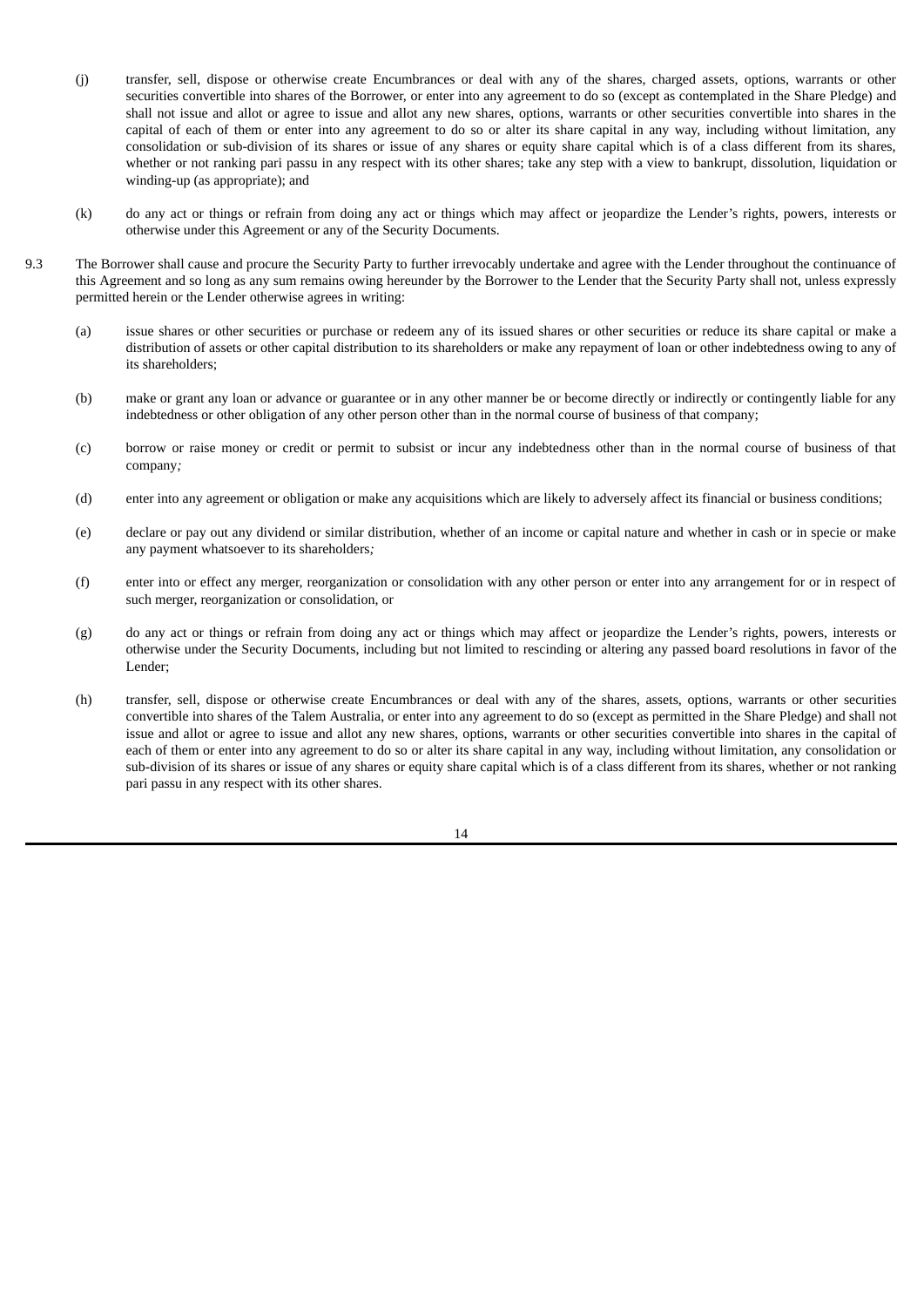- 9.4 Notwithstanding anything to the contrary hereunder, the Borrower and the Security Party are hereby authorized to obtain to obtaining financing from conducting one or more of the activities set forth in Clause 9.3(a), (b), (c) or (h) with respect to the Talem Clinics ("**Permitted Financing Activities**"), provided that the full proceeds from such Permitted Financing Activities (less any transaction fees) shall be first used for Prepayment of the Secured Indebtedness pursuant to Clause 6.
- 9.5 Prior to entering into any transaction agreements regarding the Permitted Financing Activities, Borrower shall timely notify Lender regarding the terms and conditions of such Permitted Financing Activities in writing. Lender may demand that all proceeds received by the Borrower from such Permitted Financing Activities to be simultaneously applied to prepay the Secured Indebtedness.

## **10. EVENTS OF DEFAULT**

- 10.1 Unless expressly permitted herein or the Lender otherwise agrees in writing, each of the following events shall be an Event of Default:
	- (a) the Borrower fails to pay any sum payable under this Agreement and the Security Documents to which it is a party in accordance with the provisions hereof and thereof;
	- (b) the Borrower or any Security Party fails to duly and punctually perform or comply with any of its respective obligations or undertakings hereunder or under any Security Documents to which it is a party within any applicable grace period provided herein or therein (if any) and, in each case in respect of a failure which in the sole opinion of the Lender is capable of remedy and which is not a failure to pay money, does not remedy such failure to the Lender's satisfaction within fourteen (14) days (or such longer period as the Lender may approve) after receipt of written notice from the Lender requiring it to do so;
	- (c) any representation or warranty or statement made or deemed to be made by the Borrower or any Security Party in or in connection with this Agreement or in any of the Security Documents to which it is a party, proves to have been incorrect or misleading in any respect, or does not remain true or correct in all aspect at all times;
	- (d) any of the authorisations referred to in Clause 8.1(e) or any Security Party stipulated under any of the Security Documents is not granted or ceases to be in full force and effect or modified in a manner which would affect the business or financial condition of the Borrower or any Security Party or the Borrower's or the Security Party's ability to perform its obligations under this Agreement or the Security Documents to which it is a party, or if any law, regulation, judgment or order suspends, varies, terminates or excuses performance by the Borrower or any Security Party of any of its obligations under this Agreement or the Security Documents to which it is a party or purports to do any of the same;
	- (e) a creditor takes possession of all or any part of the business or assets of the Borrower or any Security Party or any Group Companies or any execution or other legal process is enforced against the business or any asset of the Borrower or any Security Party or any Group Companies and is not discharged within three (3) days after such execution or enforcement;

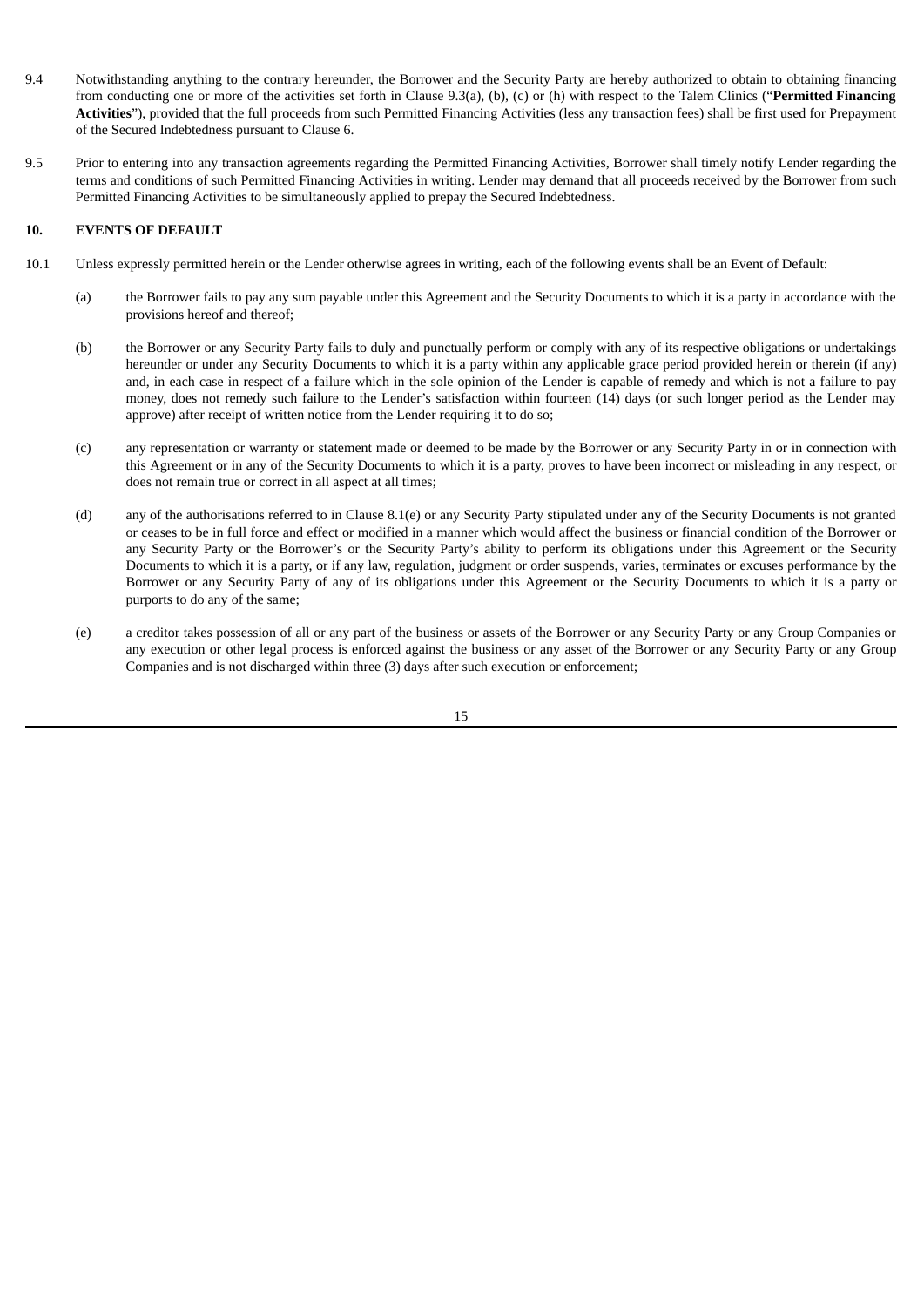- (f) a petition is presented or a proceeding is commenced or an order is made or an effective resolution is passed for the winding-up, insolvency, administration, reorganisation, reconstruction, dissolution or bankruptcy of the Borrower, any Security Party or any Group Companies or for the appointment of a liquidator, receiver, administrator, trustee or similar officer of the Borrower, any Security Party, or any Group Companies or of all or any part of their business or assets;
- (g) the Borrower or any Security Party stops or suspends payments to its creditors generally or is unable or admits its inability to pay its debts as they fall due or is declared or becomes bankrupt or insolvent or begins negotiations or takes any proceeding or other step with a view to readjustment, rescheduling or deferral of its indebtedness (or of a part of its indebtedness which it will or might otherwise be unable to pay when due) or proposes or makes a general assignment or any arrangement, compromise or composition with or for the benefit of its creditors or a moratorium is agreed or declared in respect of or affecting all or any part of its indebtedness;
- (h) the Borrower or any Security Party or any Group Companies ceases or threatens to cease to carry on its business or any part thereof or changes or threatens to change the nature or scope of their business or any Security Party or any Group Companies disposes of or threatens to dispose of or any governmental or other authority expropriates or threatens to expropriate all or any part of its business or assets;
- (i) this Agreement or any of the Security Documents or any provision hereof or thereof ceases for any reason to be in full force and effect or is terminated or jeopardized or becomes invalid or unenforceable or if there is any dispute regarding such potential jeopardy, invalidity or enforceability or if there is any purported termination of the same or it becomes impossible or unlawful for the Borrower or any Security Party to perform any of its obligations hereunder or thereunder or for the Lender to exercise all or any of its rights, powers and remedies hereunder or thereunder or any undertaking in Clause 9 is not enforceable;
- (j) any obligation of the Borrower or any Security Party under this Agreement and/or the Security Documents is not (or is claimed by any such party not to be) in full force and effect;
- (k) the Borrower or any Group Companies makes any financial or other commitment other than on arm's length terms for full value;
- (l) there is any change to the shareholders or the directors of the Borrower or any Group Companies;
- (m) any lawful step is taken by any person for the purpose of a reconstruction, amalgamation, reorganisation, merger or take-over involving the Borrower or any Security Party or any Group Companies; or
- (n) any situation occurs which in the sole and absolute opinion of the Lender gives grounds to believe that an adverse change in the business or financial condition or prospects of the Borrower or any Security Party has occurred or that is likely to affect the ability (i) of the Borrower to perform any of its obligations hereunder, or otherwise to comply with any of the terms of this Agreement; or (ii) of the Lender to exercise or enforce any right, power or remedy under this Agreement.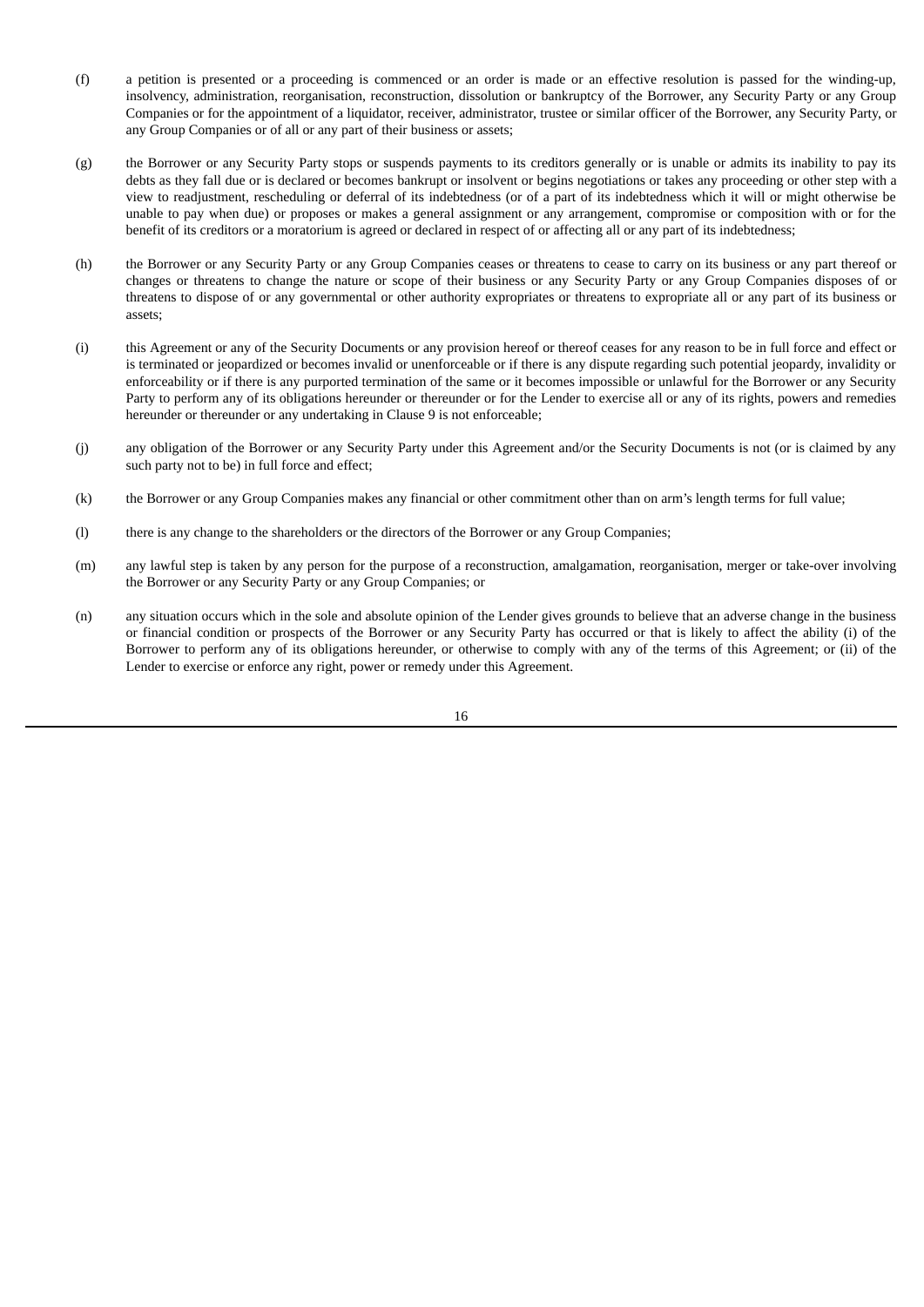- 10.2 If an Event of Default has occurred and is continuing, the Lender may, after giving written notice to the Borrower and that the Borrower fails to remedy to the Lender's satisfaction within fourteen (14) days from the said notice, enforce the security of this Agreement and/or the Security Documents:
	- (a) declare the Loan, accrued interest on the Loan and all other sums outstanding and payable hereunder to be immediately due and payable, and whereupon they shall become, immediately due and payable without further demand, notice or other legal formality of any kind; and
	- (b) declare the Facility terminated whereupon the obligation of the Lender to make any advance hereunder shall immediately cease.

# **11. DEFAULT INTEREST**

If the Borrower fails to pay any sum payable under this Agreement and the Security Documents when due, the Borrower shall pay interest on such sum from and including the due date up to and including the date of actual payment (as well after as before judgment) at an additional margin of 5% per annum over and above the Interest Rate calculated on the basis of actual days elapsed and a 360-day year with reference to such periods and such amounts as the Lender considers appropriate and shall be payable from time to time on demand.

#### **12. INDEMNITIES AND SET-OFF**

- 12.1 The Borrower shall on demand indemnify and keep indemnified the Lender from and against all losses, liabilities, damages, costs and expenses which the Lender may incur as a consequence of any Event of Default or breach of representations, warranties and/or undertakings made and/or given by the Borrower and/or any Security Party under this Agreement and/or the Security Documents and any loss and expense incurred in liquidating or redeploying funds required to maintain the Secured Indebtedness or arranged for the purpose of a Drawing (as the case may be) and any interest or fees incurred in funding any unpaid sum.
- 12.2 Australian Dollars shall be the currency of account and of payment in respect of sums payable under this Agreement. If an amount is received in another currency, pursuant to a judgment or order or in the liquidation of the Borrower or otherwise, the Borrower's obligations under this Agreement shall be discharged only to the extent that the Lender may purchase Australian Dollars with such other currency in accordance with normal banking procedures upon receipt of such amount. If the amount in Australian Dollars which may be so purchased, after deducting any costs of exchange and any other related costs, is less than the relevant sum payable under this Agreement, the Borrower shall indemnify the Lender in full against the shortfall.
- 12.3 If an Event of Default or a prospective Event of Default has occurred, the Lender shall (without prejudice to any general or banker's lien, right of set-off or any other right to which it may be entitled) have the right, without notice to the Borrower or any other person, to set off and apply any credit balance on any account (whether subject to notice or not and whether matured or not and in whatever currency) of the Borrower with the Lender, and any other indebtedness owing by the Lender to the Borrower, against the liabilities of the Borrower under this Agreement and the Security Documents, and the Lender is authorised to purchase with the monies standing to the credit of any such account such other currencies as may be necessary for this purpose.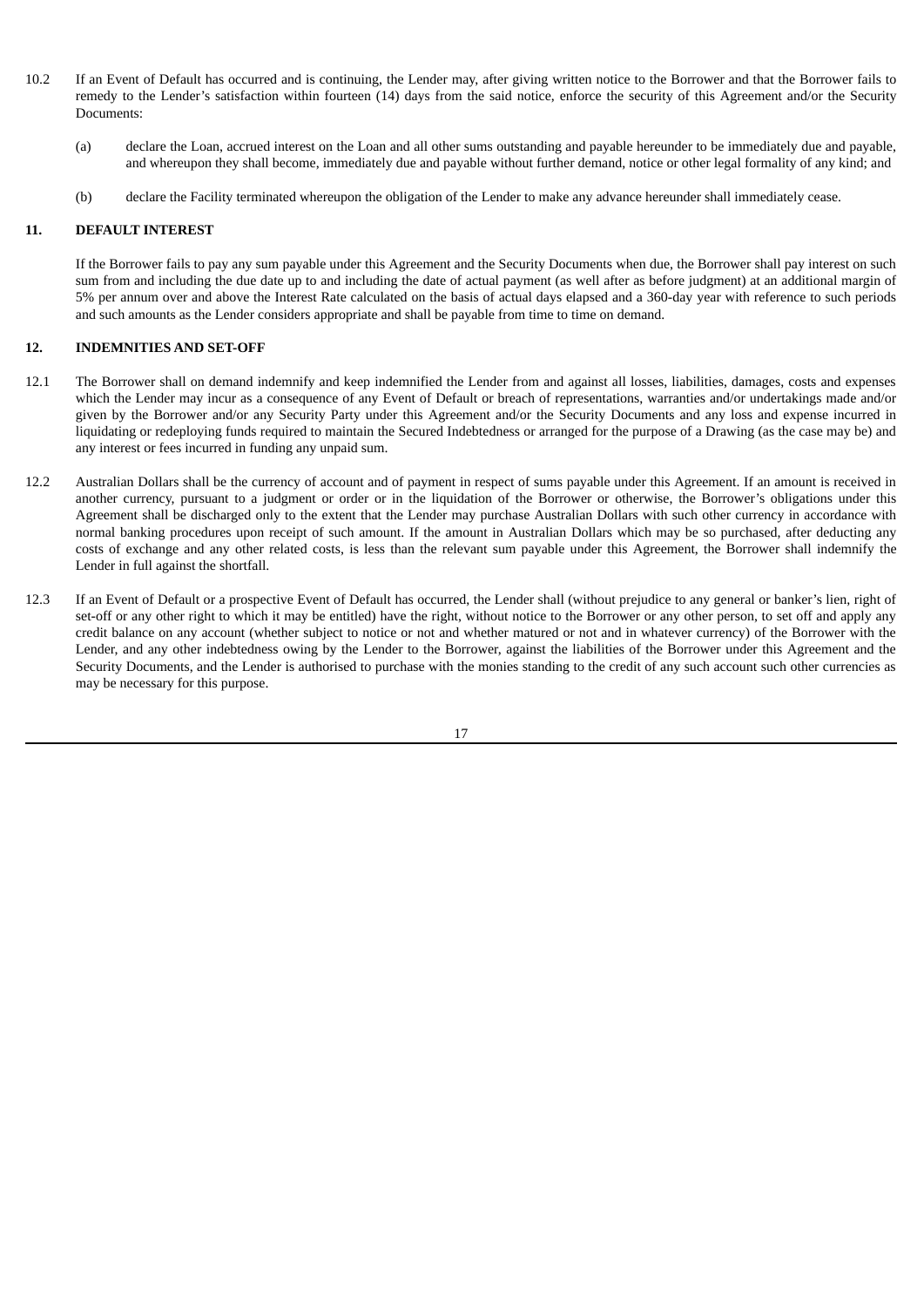12.4 Each of the indemnities in this Clause 12 shall be an obligation of the Borrower separate and independent of and in addition to its other obligations under this Agreement and the Security Documents to which it is a party, shall give rise to separate and independent cause of action, and shall take effect notwithstanding any time or other concession granted to the Borrower or any judgment or order being obtained or the filing of any claim in the liquidation, dissolution or bankruptcy (or analogous process) of the Borrower.

# **13. ASSIGNMENT**

This Agreement shall be binding upon, and enure for the benefit of, the Lender and the Borrower and their respective successors and permitted assigns, provided that the Borrower shall not assign or transfer any of their rights or obligations under this Agreement without the prior written consent of the Lender.

# **14. GOVERNING LAW AND JURISDICTION**

This Agreement and the rights and obligations of the Parties shall be governed by and construed in accordance with the laws of Hong Kong. The Parties hereby agree that Hong Kong Courts shall have non-exclusive jurisdiction in any legal action or proceedings with respect to this Agreement.

# **15. NOTICES**

15.1 Each notice, demand or other communication given or made under this Agreement and the Security Documents shall be in writing and delivered or sent to the relevant Party via email or at its address set out below (or such other address as the addressee has by five (5) days' prior written notice specified to the other parties):

#### to Lender:

Email: [\*\*\*] Attention: [\*\*\*]

#### to Borrower:

Email: [\*\*\*] Attention: [\*\*\*]

Any notice, demand or other communication so addressed to the relevant Party shall be deemed to have been delivered (a) if delivered by hand, when actually received by the addressee, (b) if sent by post, on the second (2<sup>nd</sup>) day after the date of dispatch, and (c) if given by email, on the date of dispatch (provided that confirmation of despatch is produced).

15.2 For the avoidance of doubt, any service of process in the proceedings in Hong Kong to the addresses listed in Clause 15.1 shall be deemed completed on delivery to person named next to the address listed in Clause 15.1 (whether or not it is forwarded to and received by the relevant Party). If for any reason the person named in Clause 15.1(or its successor) no longer serves as agent of the relevant Party for this purpose, the relevant Party shall promptly appoint a successor agent in Hong Kong and notify the other Parties provided that until a Party receives such notification, it shall be entitled to treat the person named in Clause 15.1(or its successor) as the agent of the relevant Party. All Parties agree that any such legal process shall be sufficiently served on it if delivered to such person for service at its address for the time being in Hong Kong whether or not such person gives notice thereof to the relevant Party.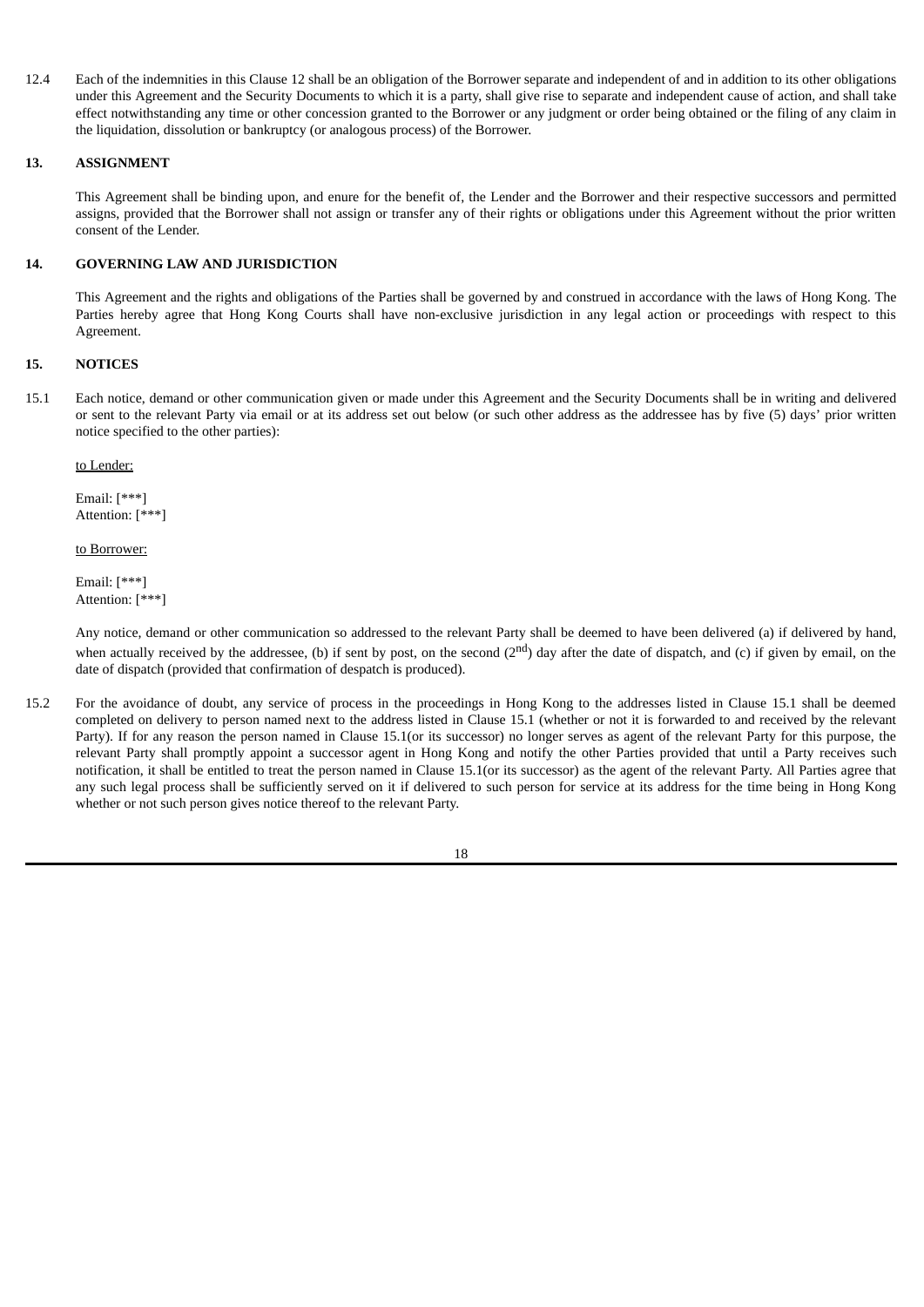#### **16. COSTS AND EXPENSES**

All fees, costs and expenses incurred relating to the negotiation, preparation, execution, registration and implementation of this Agreement, the Security Documents and other related agreements, including the due diligence, travelling, accommodation, documentation expenses and fees and expenses of legal advisers incurred by each Party shall be borne by the respective Party. The Borrower shall pay (or reimburse as the case may be) to the Lender the fees, costs and expenses provided in this Clause 16 upon demand.

# **17. FURTHER ASSURANCE**

- 17.1 The Borrower shall, immediately upon demand by the Lender, and entirely at its own cost and expense, make, execute, do, perform and provide or cause or procure to be made, executed, done, performed and provided, all such further acts, agreements, assurances, bills, bonds, contracts, deeds, documents, evidences of indebtedness, guarantees, indemnities, instruments, letters, loan notes, notes, notices, powers of attorney, promissory notes, receipts, undertakings, matters and things as the Lender shall require to perfect or improve the security afforded or created, or intended to be afforded or created by this Agreement.
- 17.2 The Borrower agrees and undertakes with the Lender that, from the date of this Agreement and so long as any moneys are owing under this Agreement, it will, on demand, duly execute or procure the Security Party duly execute in favour of the Lender such documents and agreements referred to in Clause 17.1, in addition to the Security Documents as the Lender shall from time to time require on or over or in respect of all or any part of the present and/or future undertakings, properties, assets, rights and/or revenues of the Borrower or any Security Party as a continuing security for the Borrower's obligations under this Agreement, and which shall:
	- (a) be in such form and duly executed, delivered, created, secured and/or perfected in such manner as the Lender shall stipulate;
	- (b) if necessary or desirable under applicable law for its creation, legality, validity, priority, enforceability, admissibility in evidence or effectiveness or for the performance by the Borrower or any Security Party or any of their respective obligations thereunder, be duly notarised, filed, recorded, registered and/or enrolled according to such law; and
	- (c) not, without the prior written consent of the Lender, secure or prefer or be extended so as to secure or prefer any present or future indebtedness or obligation except the Borrower's obligations under this Agreement.

#### **18. AMENDMENT**

Any amendment or waiver of any provision of this Agreement shall only be effective if made in writing and signed by the Parties.

#### **19. MISCELLANEOUS**

19.1 The Borrower shall at all times use its best endeavours to keep confidential any information concerning this Agreement, the Security Documents and any documents as mentioned in and/or related to this Agreement and the Security Documents (the "**Confidential Information**"), and shall not disclose any of the Confidential Information except with the consent of the Lender and shall not use for its own benefit any of the Confidential Information except with the consent of the Lender. This Clause 19.1 shall continue without limit of time, and shall survive the termination of this Agreement.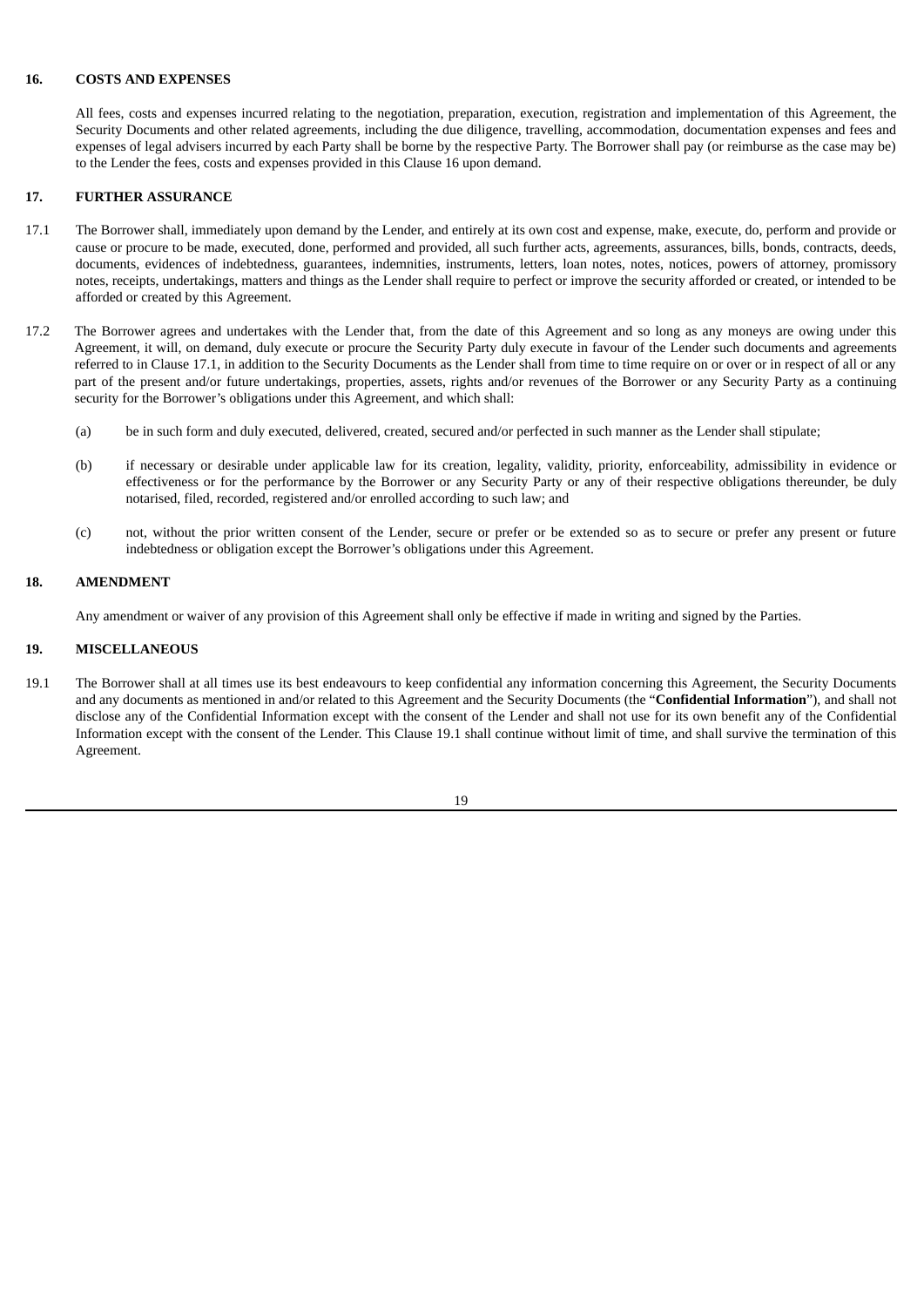- 19.2 This Agreement, together with any documents referred to in it, constitutes the whole agreement between the Parties relating to the Facility and, unless expressly stated otherwise, supersedes and extinguishes any prior drafts, agreements, undertakings, representations, warranties and arrangements of any nature, whether in writing or oral, relating to the Facility.
- 19.3 No failure or delay on the part of the Lender to exercise any power, right or remedy under this Agreement shall operate as a waiver thereof, nor shall any single or partial exercise by the Lender of any power, right or remedy preclude any other or further exercise thereof or the exercise of any other power, right or remedy by, nor shall the giving by the Lender of any consent to any act or thing which by the terms of this Agreement requires such consent prejudice its right to withhold or give consent to the doing of any other similar act or thing. The rights and remedies provided in this Agreement are cumulative and are not exclusive of any rights or remedies provided by applicable law.
- 19.4 Any provision of this Agreement prohibited by or unlawful or unenforceable under any applicable law actually applied by any court of competent jurisdiction shall (to the extent required by such law) be severed from this Agreement and rendered ineffective so far as is possible without modifying the remaining provisions of this Agreement. Where however the provisions of any such applicable law may be waived, they are hereby waived by the parties hereto to the full extent permitted by such law, to the end that this Agreement shall be a valid and binding agreement enforceable in accordance with its terms.
- 19.5 The time for payment of all sums payable by the Borrower hereunder, and for the performance by the Borrower of its obligations hereunder, shall be of the essence of this Agreement.
- 19.6 No person, other than the Parties, has, may or will have, any rights under the Contracts (Rights of Third Parties) Ordinance (Chapter 623 of the Laws of Hong Kong) to enforce, make or pursue any claim, or enjoy any benefit under any provisions of this Agreement. Application of the said ordinance is hereby expressly excluded.
- 19.7 In the event of any inconsistency between any of the terms of this Agreement and any of the terms of the Security Documents, the terms of this Agreement shall prevail.

*[Remainder of page intentionally left blank]*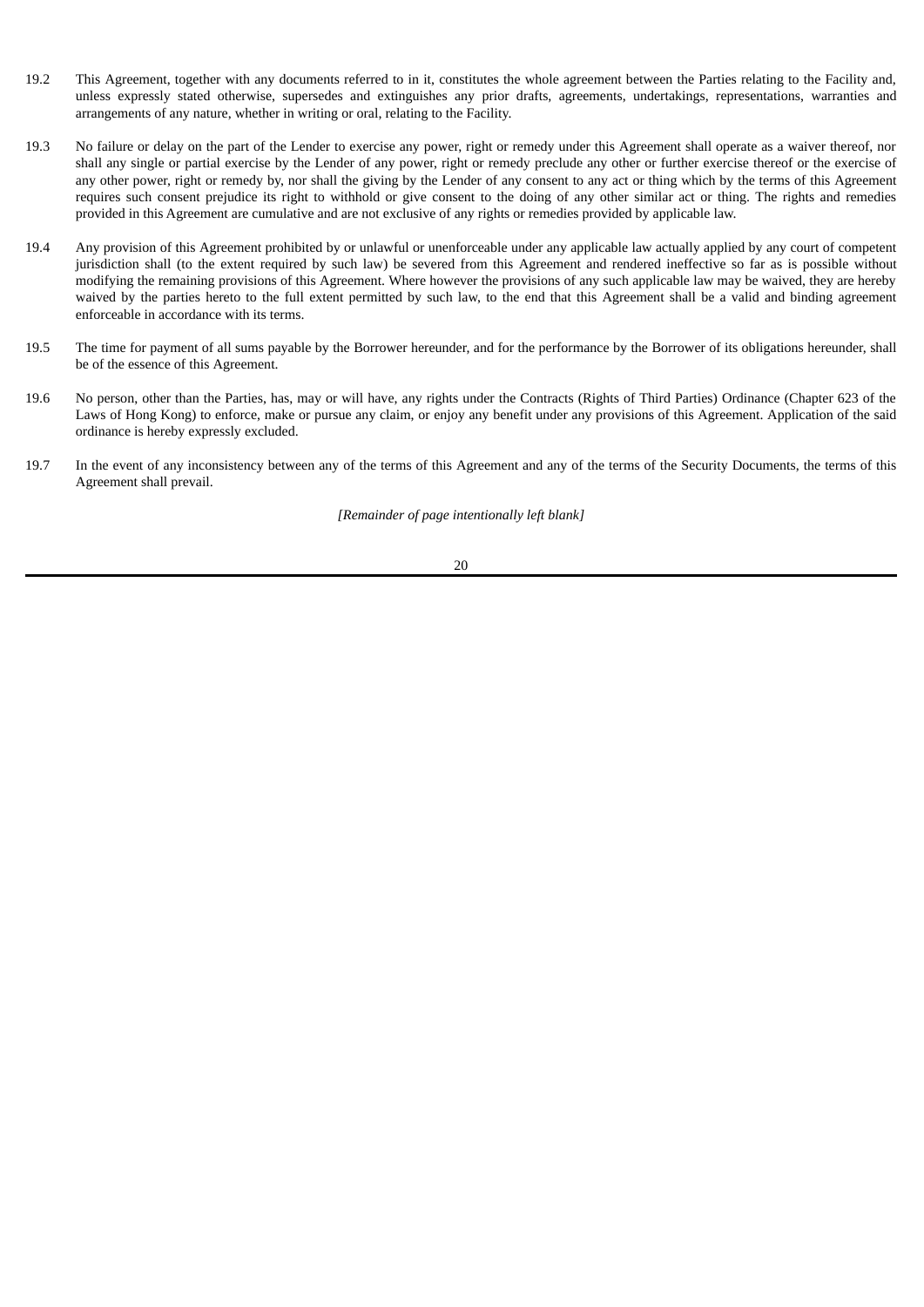**IN WITNESS WHEREOF**, this Agreement has been executed on the day and year first above written above.

)  $)$ <br>)  $)$ <br>)  $)$ 

# **The Lender**

| SIGNED by<br>for and on behalf of<br><b>APTORUM THERAPEUTICS LIMITED</b> |  |
|--------------------------------------------------------------------------|--|
| in the presence of:                                                      |  |

Name of witness:

 $\_$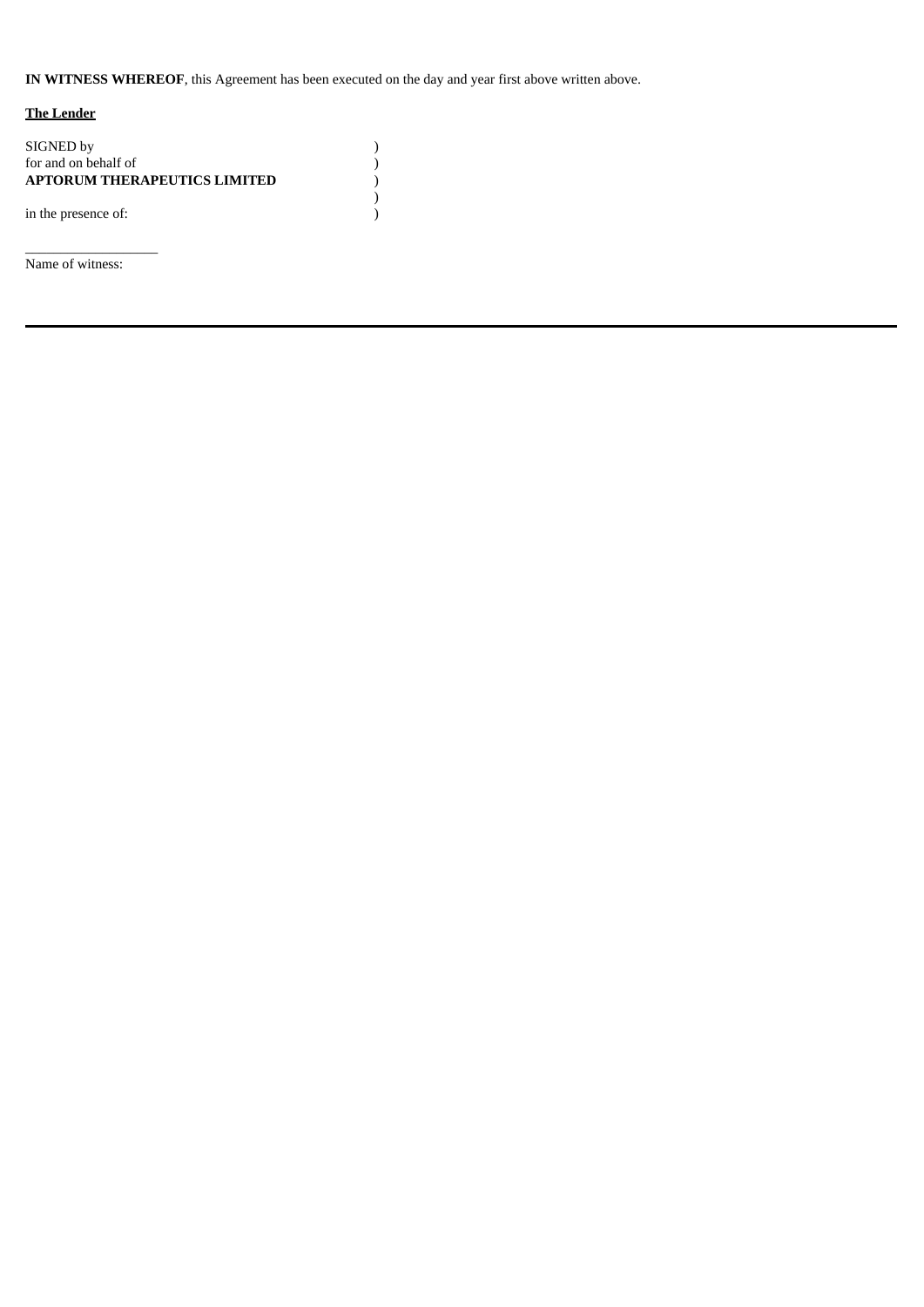# **The Borrower**

| SIGNED by<br>for and on behalf of<br><b>TALEM MEDICAL GROUP LIMITED</b> |  |
|-------------------------------------------------------------------------|--|
| in the presence of:                                                     |  |

Name of witness:

\_\_\_\_\_\_\_\_\_\_\_\_\_\_\_\_\_\_\_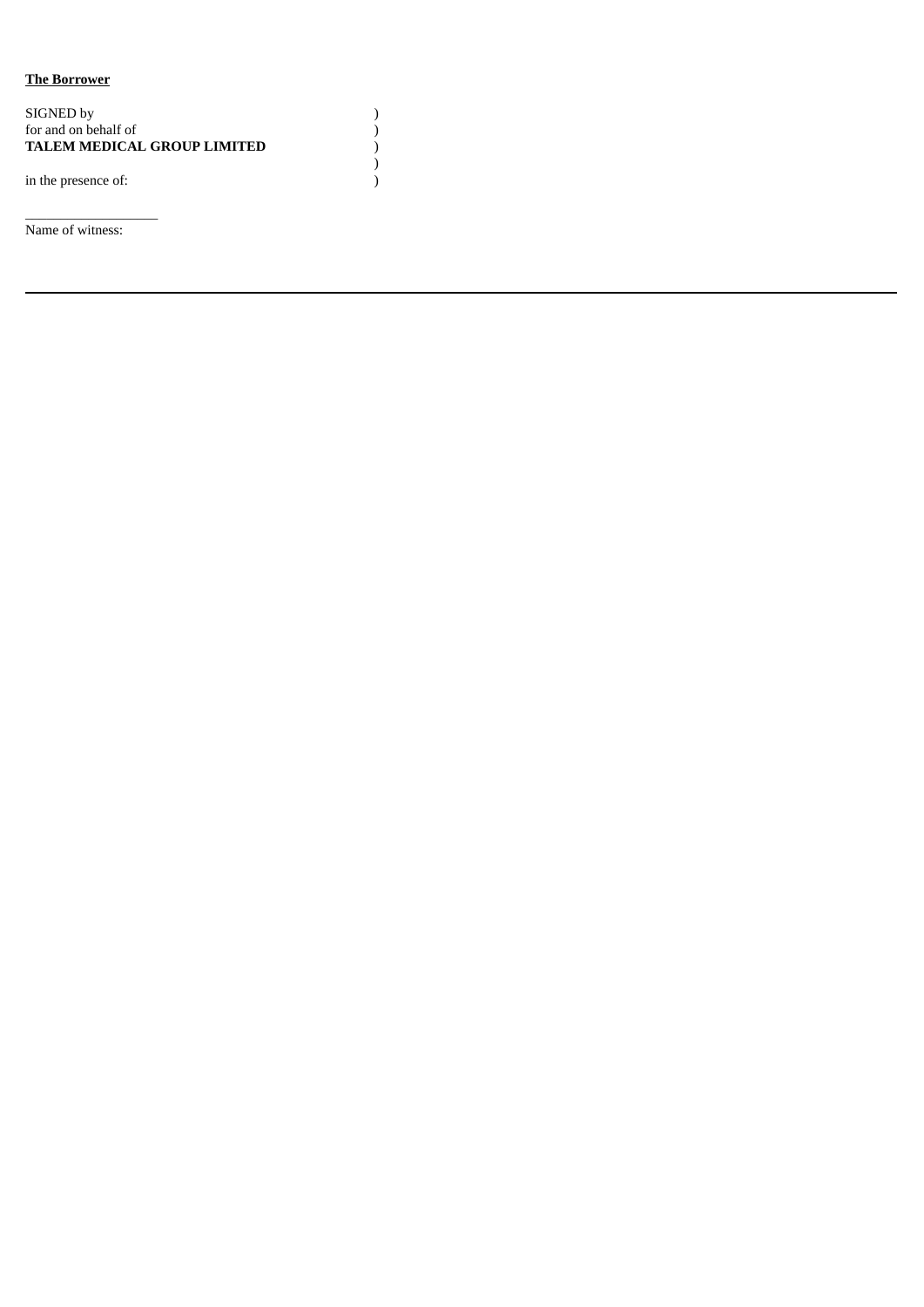# **SCHEDULE 1 DRAWDOWN NOTICE**

# To: Aptorum Therapeutics Limited Attention: Board of Directors

Date:

# Loan Agreement relating to a Facility of AUD4,700,000

We refer to the above agreement (the **"Loan Agreement"**). Words and expressions defined in the Loan Agreement shall have the same meanings when used in this Drawdown Notice.

We hereby give you notice that we intend to make a Drawing of AUD\_\_\_\_\_\_\_ under the Facility on \_\_\_\_\_\_\_\_, and such sum should be disbursed to [\*\*\*].

We hereby certify and confirm that:

- (1) the Drawing will be used in accordance with Clause 2.2 of the Loan Agreement;
- (2) the representations and warranties set out in Clause 8.1 of the Loan Agreement repeated with reference to the facts and circumstances subsisting at the date of this notice, remain true and correct in all respects;
- (3) the undertakings set out in Clause 9 of the Loan Agreement have at all times been duly complied with, observed and performed; and
- (4) no Event of Default or prospective Event of Default or circumstances set out in Clause 10.1 has occurred which remains unwaived or unremedied.

# For and on behalf of: **Talem Medical Group Limited**

Name: Title: Director

We, the undersigned, hereby acknowledge receipt of the above notice.

For and on behalf of **Aptorum Therapeutics Limited**

Name: Title: Director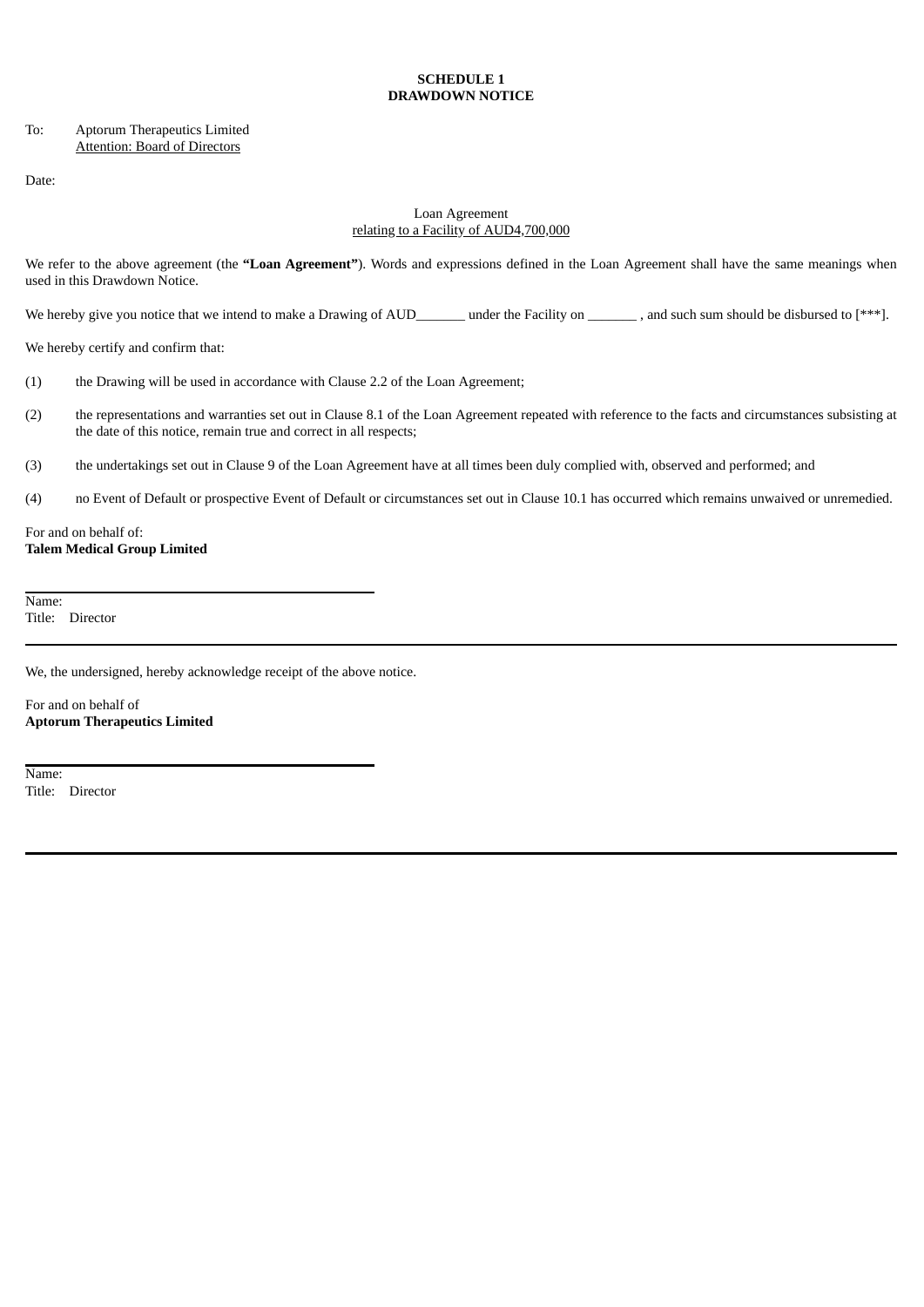# **SCHEDULE 2 PROMISSORY NOTE**

#### **AUD4,700,000** Date:

FOR VALUE RECEIVED, **TALEM MEDICAL GROUP LIMITED**, an exempted company incorporated in the Cayman Islands, with a registered address at Floor 4, Willow House, Cricket Square, Grand Cayman KY1-9010, Cayman Islands, does hereby unconditionally agree and promise to pay to the order of **APTORUM THERAPEUTICS LIMITED,** an exempted company incorporated in the Cayman Islands, with a registered address at Floor 4, Willow House, Cricket Square, Grand Cayman KY1-9010, Cayman Island (the "**Lender**") and/or its successors and assigns (collectively, with the Lender), at, or such other place as the Lender may from time to time designate, the principal sum of four million seven hundred thousand dollars (AUD4,700,000) or such lesser amount subject to the Drawings under the Loan Agreement (as defined below) (the "**Secured Indebtedness**"), together with interest on the outstanding Secured Indebtedness evidenced by this Promissory Note at the Interest Rate (defined below).

Unless otherwise expressly defined in this Promissory Note, all capitalized terms used herein shall have the same meaning as assigned to them in the Loan Agreement, of even date herewith, between the Borrower and the Lender (the "**Loan Agreement**").

- (a) The entire Secured Indebtedness advanced under the Loan Agreement shall be due and payable on the earlier to occur of (a) the occurrence and continuation of an Event of Default (as defined in the Loan Agreement) under the Loan Agreement, or (b) the Maturity Date.
- (b) The Initial Maturity Date may be extended for two periods of six (6) months to the First Extended Maturity Date and further to the Second Extended Maturity Date in accordance with the terms of the Loan Agreement.
- (c) Interest shall be payable on the outstanding Secured Indebtedness at the rate of ten percent (10%) per annum (the "**Interest Rate**"), payable semiannually in arrears on six (6) months from the first Drawdown Date, twelve (12) months from the first Drawdown Date, and on the Maturity Date. Interest at the Interest Rate on all outstanding Drawings and shall be payable with the then outstanding Secured Indebtedness on the Maturity Date.
- (d) All payments shall be applied first to interest and then to principal. Borrower may prepay, in whole or in part, the Secured Indebtedness and all Interest accrued at any time prior to the Maturity Date pursuant to the Loan Agreement.
- (e) The Borrower may prepay any amounts contemplated under this Promissory Note in full or in part prior to the Maturity Date as provided in the Loan Agreement.
- (f) This Promissory Note is intended to be governed by the laws of Hong Kong.
- (g) It is agreed that time is of the essence in the performance of this Promissory Note. Upon the occurrence and during the continuation of an Event of Default under this Promissory Note that is not cured within the applicable cure period, if any, set forth in the Loan Agreement, the Lender shall have the right and option to declare, without notice, all the remaining indebtedness of unpaid principal and interest evidenced by this Promissory Note immediately due and payable.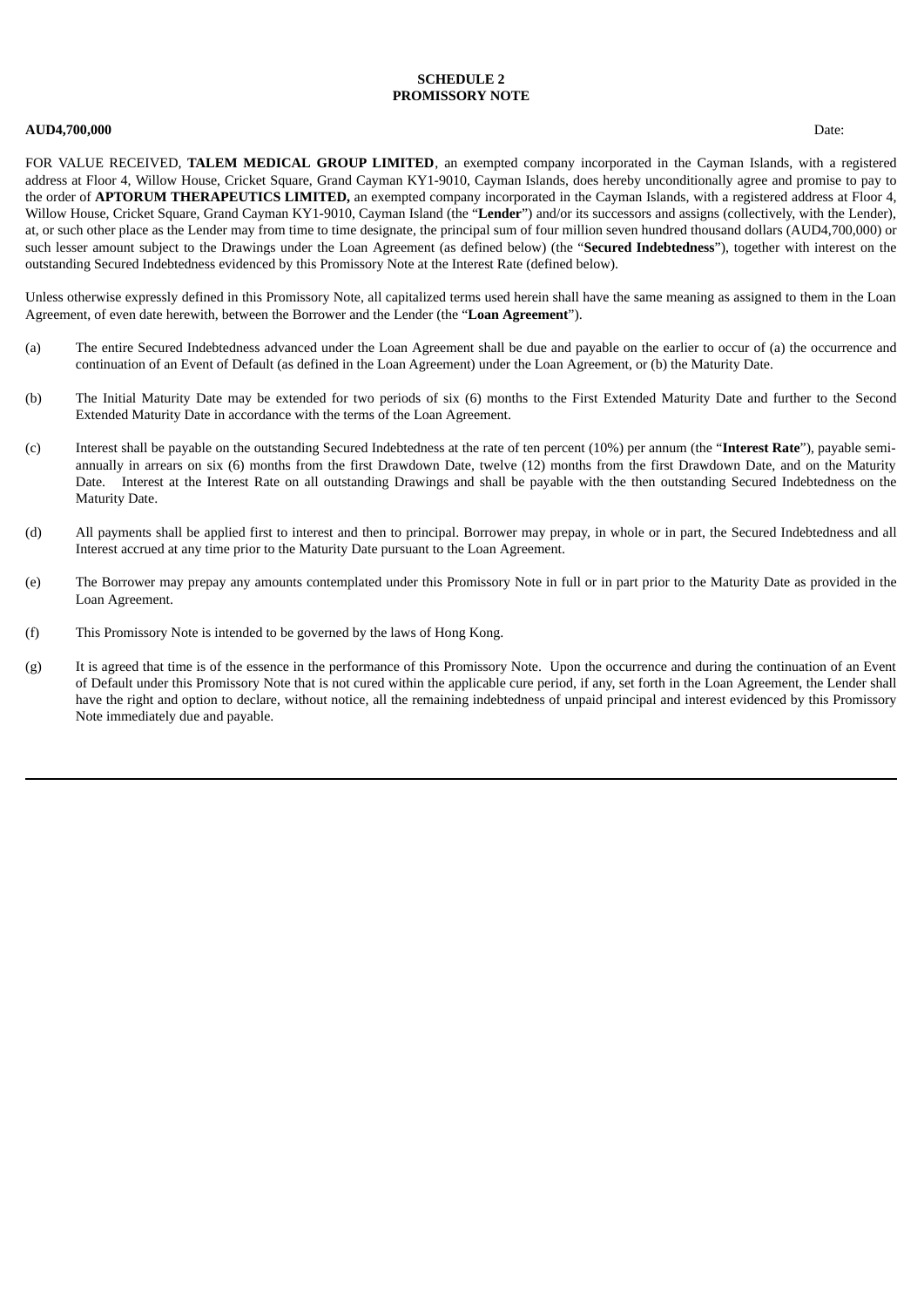- (h) In an Event of Default, Borrower agrees to promptly pay all of Lender's costs and expenses incurred in attempting or effecting collection hereunder or the enforcement of this Promissory Note, including, without limitation, all attorneys' fees and related charges, as and when incurred by Lender, whether or not any action, suit or proceeding is instituted for collection or for the enforcement of this Promissory Note; and all such costs and expenses of collection and enforcement shall be added to the principal amount outstanding of this Promissory Note.
- (i) The Borrower hereby waives diligence, presentment, demand, protest, notice of intent to accelerate, notice of acceleration, and any other notice of any kind. No delay or omission on the part of the Lender in exercising any right hereunder shall operate as a waiver of such right or of any other remedy under this Promissory Note. A waiver on any one occasion shall not be construed as a bar to or waiver of any such right or remedy on a future occasion.
- (j) All agreements between the Lender and the Borrower are hereby expressly limited so that in no contingency or event whatsoever, whether by reason of acceleration of maturity of the indebtedness evidenced hereby or otherwise, shall the amount paid or agreed to be paid to the Lender for the use, forbearance, loaning or detention of the indebtedness evidenced hereby exceed the maximum permissible under applicable law.
- (k) Borrower acknowledges that Lender's willingness to make the loan represented by this Promissory is based on the facts represented to Lender by Borrower as set forth in the Loan Agreement.

IN WITNESS WHEREOF, this Promissory Note has been executed by Borrower as of the day and year first set forth above.

# **TALEM MEDICAL GROUP LIMITED**

By: Name:

Title: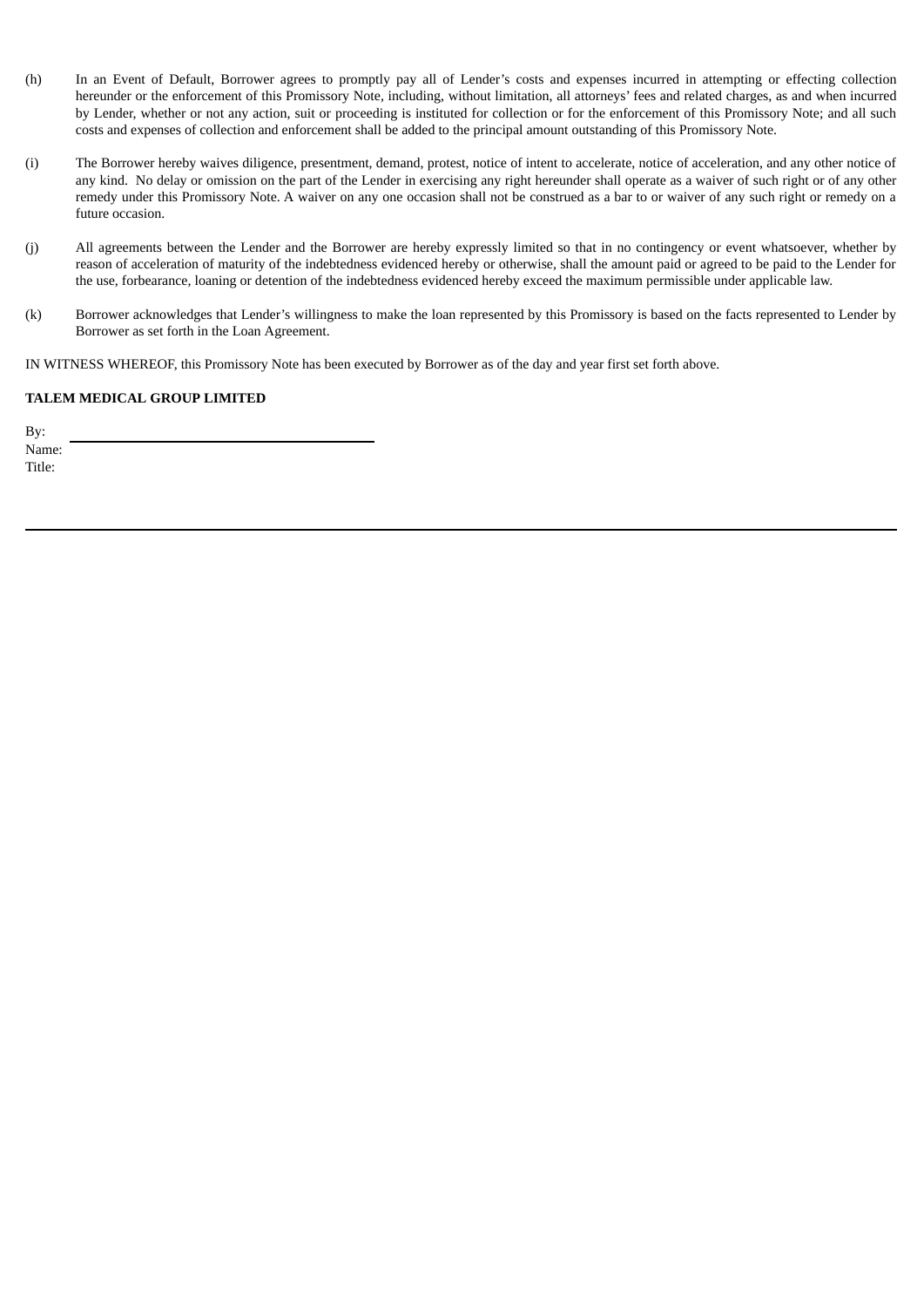**SCHEDULE 3 SHARE PLEDGE**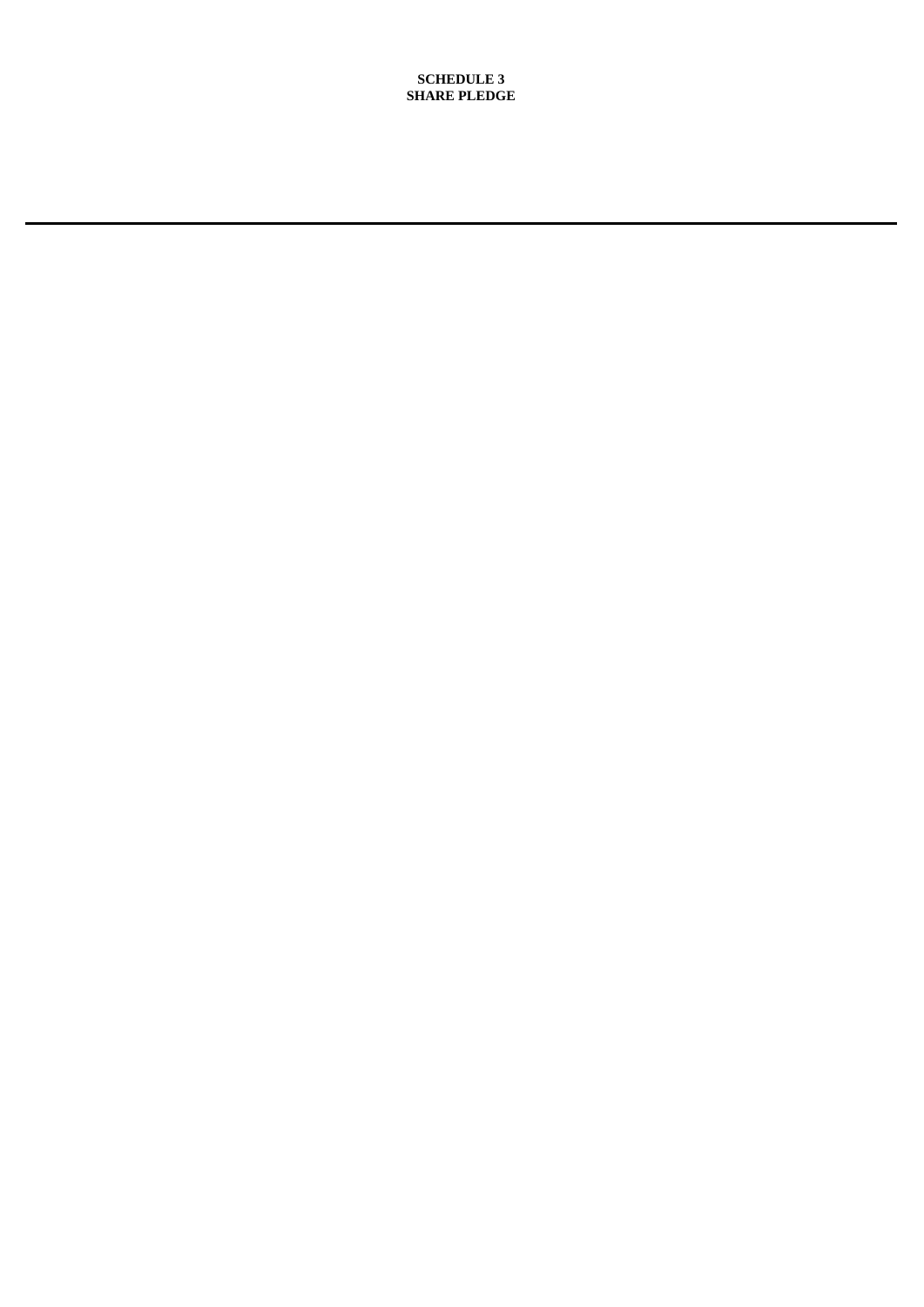# <span id="page-45-0"></span>**APTORUM THERAPEUTICS LIMITED**

Secured Party

and

# **TALEM MEDICAL GROUP LIMITED**

Grantor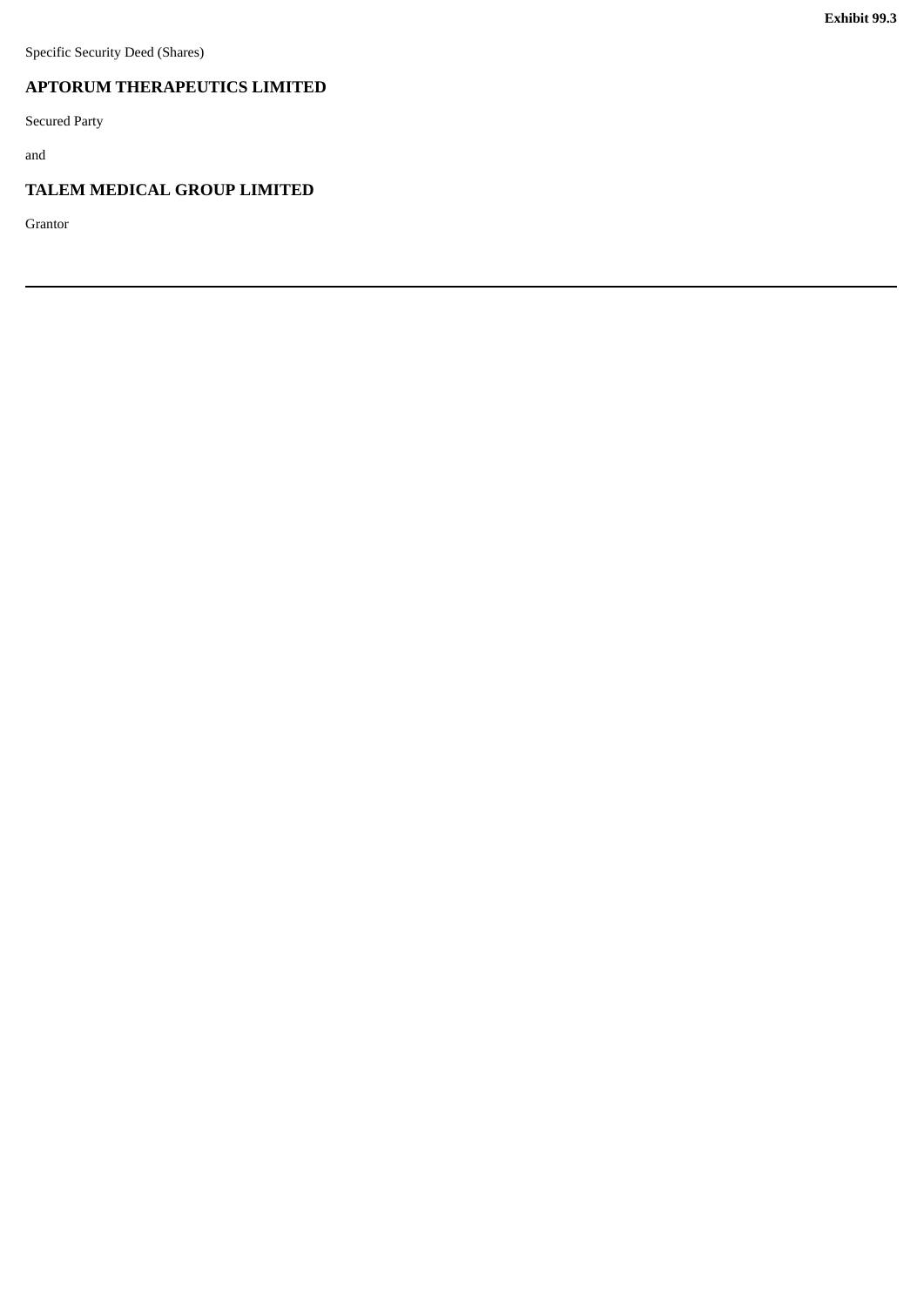Specific Security Deed (this Deed)

Date 17- November 2021

Parties:

**APTORUM THERAPEUTICS LIMITED** (**Secured Party**) Floor 4, Willow House, Cricket Square, Grand Cayman KYI-9010, Cayman Islands **TALEM MEDICAL GROUP LIMITED** (**Grantor**) Floor 4, Willow House, Cricket Square, Grand Cayman KYI-9010, Cayman Islands Recitals: A. The Grantor is (or will become) the legal and beneficial owner of the Collateral.

B. The Grantor has agreed to enter into this Deed in favour of the Secured Party in order to provide security for the payment of the Secured Money and the performance of the Secured Obligations.

Deed:

#### **1. Definitions and interpretation**

1.1 **Definitions**. In this Deed, unless expressly stated otherwise:

**Attorney** means an attorney appointed under this Deed.

**Authorised Representative** means in respect of each party, a solicitor of that party or a person nominated by notice to the other party as an authorised representative, and in respect of a party which is a corporation:

- (a) a company secretary or director, or any officer of the corporation whose title or office includes the words "manager" or "director"; or
- (b) a person acting with the title or in the office of manager or director.

**Collateral** means the personal property described in Schedule 1 of this Deed (including proceeds as that term is defined in the PPSA) or any part of those items of property, whether or not subject to a trust, and it includes anything in relation to which the Grantor has at any time a sufficient right, interest or power to grant a Security Interest, and includes New Rights and Documents of Title.

**Control** has the meaning given to that term in the PPSA.

**Control Party** means an intermediary of, or a person who is the issuer or the registered owner of, any financial property or intermediated security which is Collateral (the terms 'intermediary', 'financial property' and 'intermediated security' have the meanings given to such terms in the PPSA.

**Corporations Act** means the *Corporations Act 2001* (Cth).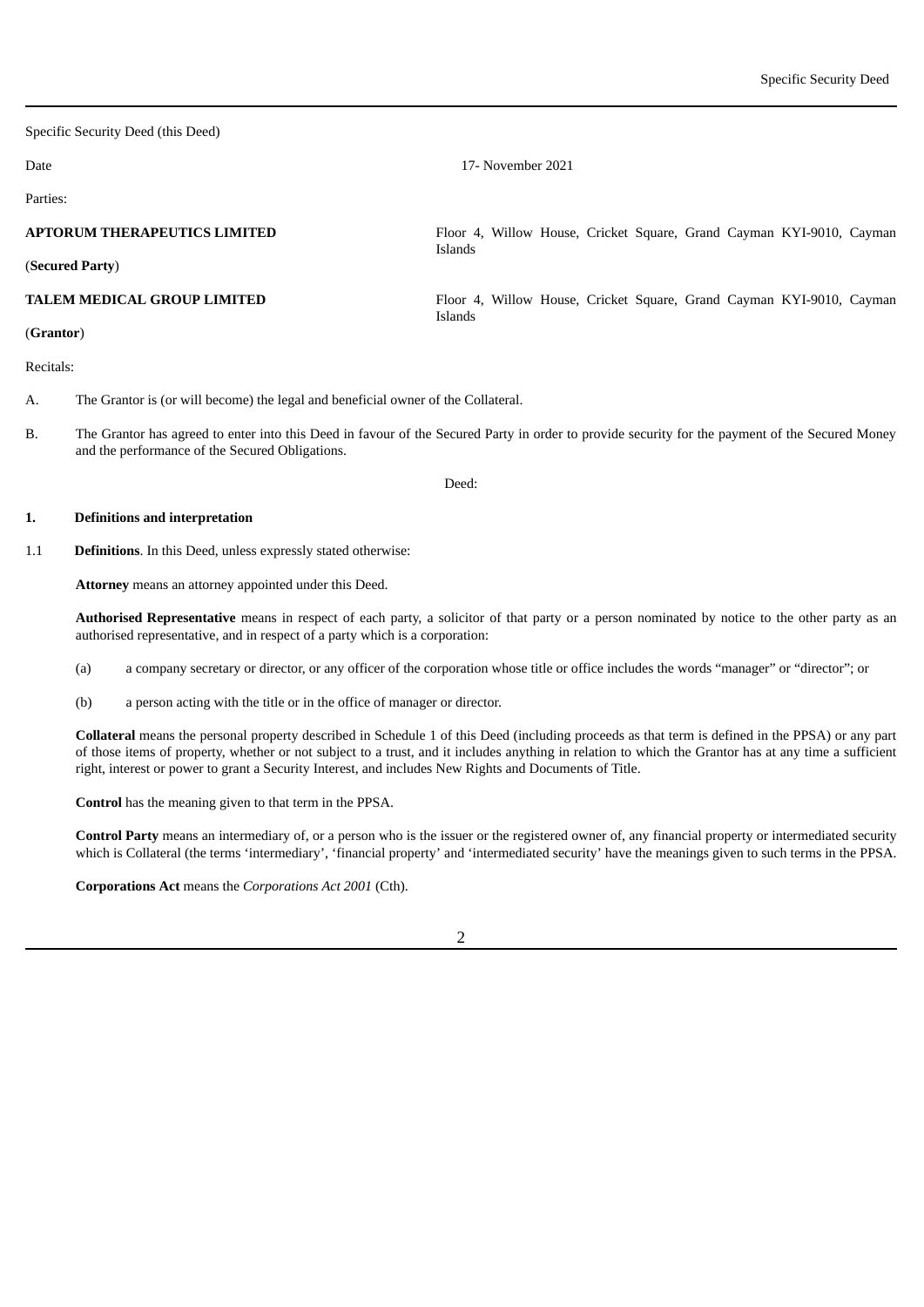#### **Documents of Title** includes:

- (a) documents of title and negotiable instruments (as those terms are defined in the PPSA);
- (b) each Transfer; and
- (c) any certificate or other document that evidences title to a Marketable Security, any notice of entitlement and any other document (whether negotiable or not) that the Grantor is required to deposit with the Secured Party under this Deed.

#### **Encumbrance** means:

- (a) a Security Interest;
- (b) any other mortgage, pledge, lien or charge;
- (c) any other arrangement or interest that secures the payment of money or the performance of Secured Obligations (including a bill of sale, trust, power or title retention arrangement, right of set-off, assignment of income, garnishee order or monetary claim and a flawed deposit arrangement); or
- (d) any third party right or interest in property, or any right arising as a consequence of the enforcement of a judgement.

**Event of Default** means an event specified in Clause 6.

**Insolvency Event** means, in relation to a person:

- (a) a receiver, receiver and manager, administrator, liquidator, provisional liquidator, or similar officer is appointed to the person or any of its assets;
- (b) a resolution is passed or an application to a court is taken or an order is made for the winding up, dissolution, official management or administration of the person;
- (c) the person ceases to (or is unable to) pay its creditors (or any class of them) in the ordinary course of business, or announces its intention not to pay its creditors;
- (d) the person is (or states that it is) insolvent or is deemed to be insolvent under the Corporations Act;
- (e) the making by the person of an assignment or attempted assignment for the benefit of its creditors;
- (f) any enforcement process (as that term is defined under the Corporations Act) is taken against or in relation to a substantial portion of the assets of that person and is not satisfied or withdrawn within 21 days; or
- (g) anything having a substantially similar effect to any of the events specified above happens under the law of any applicable jurisdiction.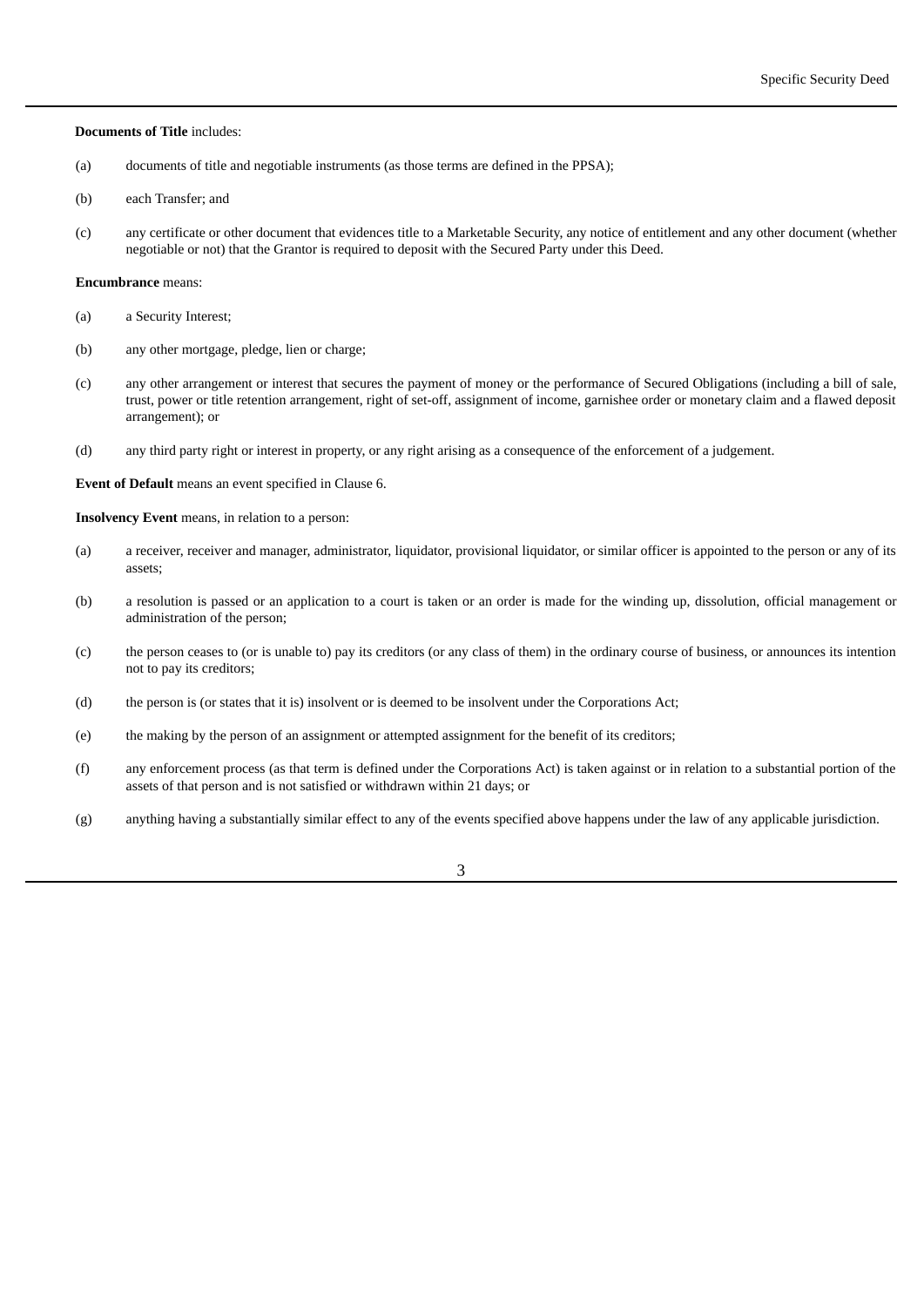**Marketable Securities** has the meaning given to the term 'securities' in the Corporations Act and includes:

- (a) an undertaking referred to in the exceptions to paragraphs (a), (b) and (c) of the definition of 'debenture' under the Corporations Act;
- (b) a negotiable instrument;
- (c) a unit or other interest in a trust or partnership; or
- (d) a right or an option in relation to any of the above, whether issued or unissued.

**New Rights** means all of the Grantor's present and future rights and interests attaching to or arising from or otherwise in connection with the Collateral including all:

- (a) benefits, distributions, premiums, profits, dividends, interest, money, instruments, accounts, offers, privileges, rights bonuses, allotments, Marketable Securities, stock, units, interest in a managed investment scheme, debentures, securities, distributions;
- (b) rights to take up Marketable Securities or the allotment of or other in specie distribution of further Marketable Securities;
- (c) rights resulting from any conversion, consolidation, redemption, cancellation, reclassification, subdivision or forfeiture of any Marketable Securities;
- (d) rights relating to a reduction of capital, buy-back, liquidation or scheme of arrangement; and
- (e) Documents of Title to any Marketable Securities or any other thing in relation to any of the matters described above.

## **Permitted Encumbrance** means:

- (a) an Encumbrance created under this Deed and/or under other Transaction Documents (including but not limited to Permitted Financing Activities under the Loan Agreement); and
- (b) an Encumbrance that the Secured Party agrees is a Permitted Encumbrance.

**PPSA** means the *Personal Property Securities Act 2009* (Cth).

#### **Receiver** means:

(a) a receiver or receiver and manager appointed ; or

(b) anyone else who (whether or not as agent for the person) is in possession, or has control, of that property to enforce an Encumbrance.

**Secured Money** means all debts, monetary liabilities and obligations of the Grantor to the Secured Party under a Transaction Document, irrespective of whether the debts, liabilities or obligations are past, present or future, actual or contingent, joint or several or as principal, surety or otherwise.

**Secured Obligations** means all obligations, whether present or future, of the Grantor to the Secured Party, which are additional to the payment of the Secured Money.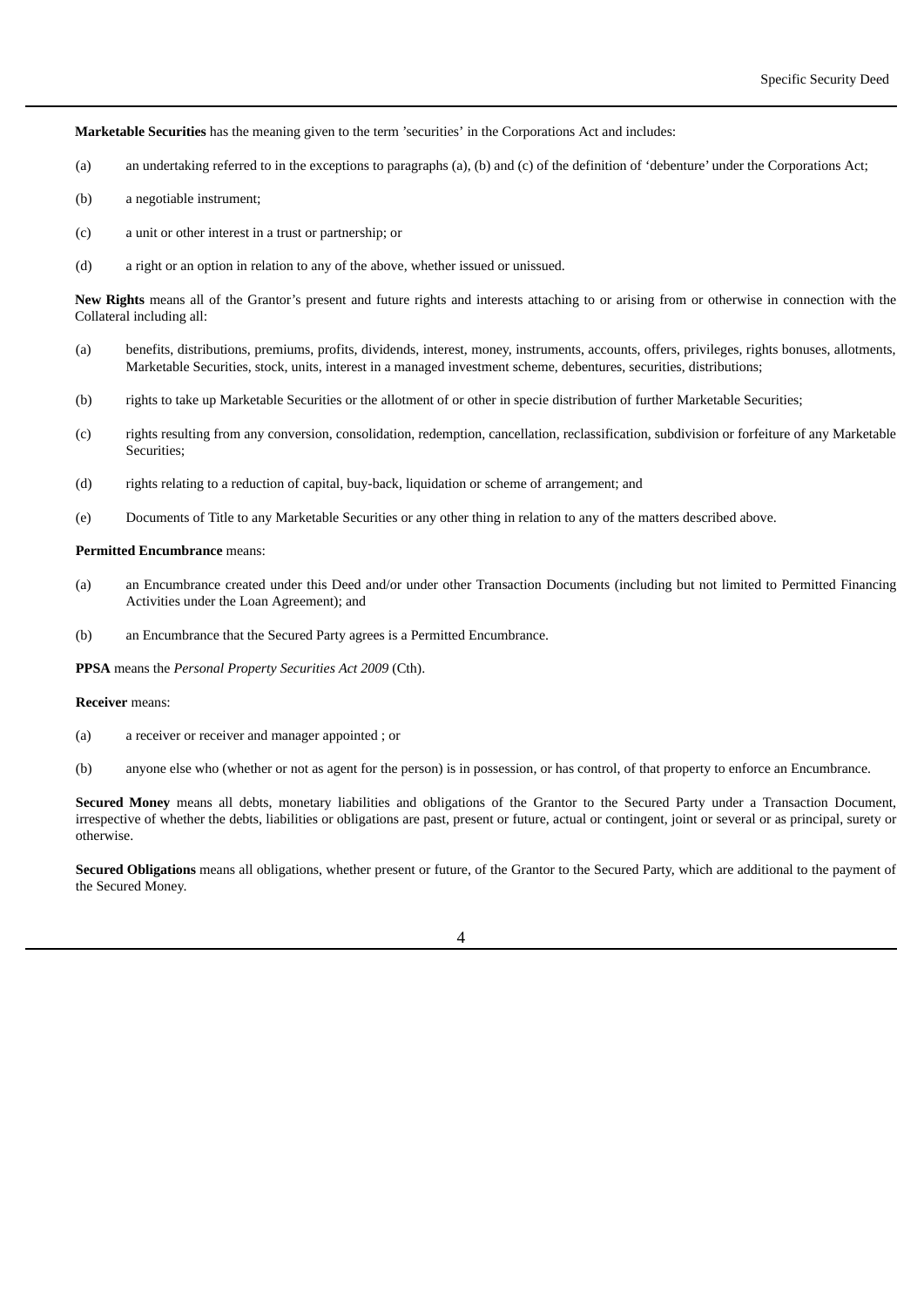#### **Security Interest** means:

- (a) in relation to any personal property (as defined in the PPSA and to which the PPSA applies), has the same meaning as the PPSA; and
- (b) in relation to any other property, any interest in or right over property which secures the payment of a debt or other monetary Secured Obligation or the compliance with any other Secured Obligation.

#### **Transaction Documents** means:

- (a) this Deed;
- (b) the Loan Agreement relating to facilities of up to an aggregate amount of AUD4,700,000 entered into between the parties on or about the date of this Deed;
- (c) any other document which the parties agree in writing is a Transaction Document; and
- (d) any document, amending, varying, supplementing or replacing any of the above.

**Transfer** means a blank executed document of transfer in registrable form that is sufficient to transfer all legal and beneficial ownership in the Marketable Securities to the Secured Party.

**Verification Statement** means the written statement provided in accordance with section 156 of the PPSA.

- 1.2 **Interpretation**. In this Deed, unless inconsistent with the context:
	- (a) if a word or phrase is defined, then its other grammatical forms have a corresponding meaning;
	- (b) the singular includes the plural and vice versa;
	- (c) the word *includes* and similar words, are not words of limitation and do not restrict the interpretation of a word or phrase in this Deed;
	- (d) a reference to a document, includes a variation or replacement of it;
	- (e) a reference to a statute includes its subordinate legislation and a modification, replacement or re-enactment of either;
	- (f) a reference to person, includes a reference to:
		- (i) an individual, a body corporate, a trust, a partnership, a joint venture an unincorporated body or other entity, whether or not it is a separate legal entity;
		- (ii) if the person is an individual, the person's personal representatives and assigns; and
		- (iii) if the person is not an individual, the person's successors and assigns;
	- (g) if the date on which a thing must be done is not a business day, then that thing must be done on the next business day;
	- (h) if a period of time runs from a given date, act or event, then the time is calculated exclusive of the date, act or event; and
	- (i) a clause is not to be construed against a party solely on the ground that the party is responsible for the preparation of this Deed or that clause.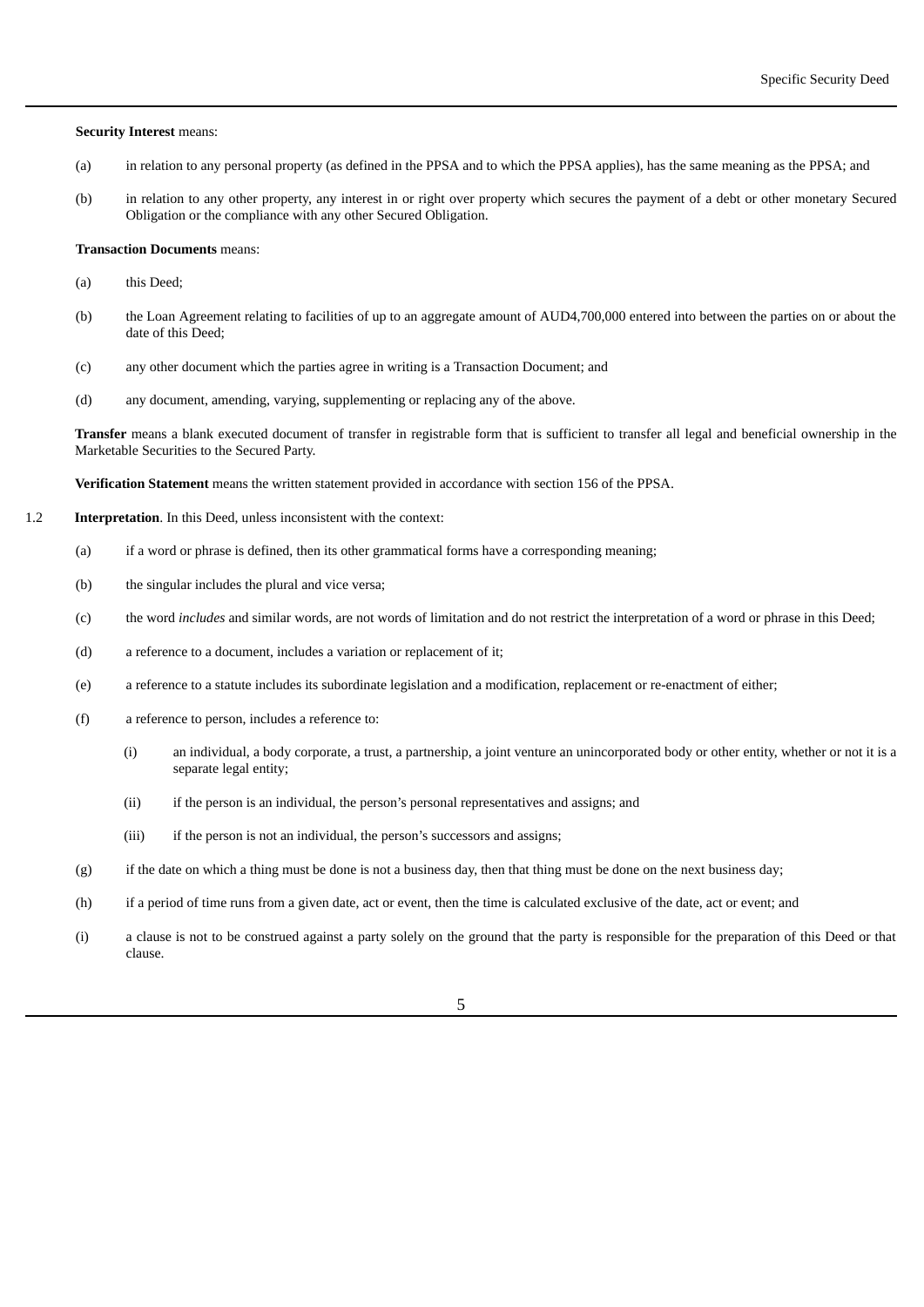#### 1.3 **Trusts**

- (a) Unless the context requires otherwise, a reference to a transaction, asset, act or liability of any nature of the Grantor includes its transactions, assets, acts or liabilities as trustee.
- (b) Where the Grantor incurs an obligation, it incurs that obligation both in its own right and in its capacity as trustee, unless the obligation relates only to an asset which it holds in its own right and not as trustee.

# **2. Security**

# 2.1 **Security Interest granted by this Deed**.

- (a) To secure the due payment of the Secured Money and the performance of the Secured Obligations, the Grantor grants to the Secured Party a Security Interest in the Collateral.
- (b) The Security Interest granted by this Deed is intended to take effect as a first ranking security subject only to those Permitted Encumbrances which the Secured Party agrees in writing rank in priority to those Security Interest.
- (c) Nothing in this Deed will be construed as an agreement by the Secured Party to subordinate any Security Interest granted by this Deed to any other Encumbrance or interest affecting the Collateral at any time.
- 2.2 **Continuing security**. The Security Interest created under this Deed is a continuing security, despite intermediate payments, settlement of accounts or anything else.
- 2.3 **Security Interest is unconditional**. The Security Interest created under this Deed is not discharged nor are the obligations of the Grantor in relation to the Security Interest affected by any matter or thing, including:
	- (a) time, indulgence, waiver or consent at any time given to the Grantor;
	- (b) any amendment to, or the enforceability of, any Transaction Documents; or
	- (c) insolvency, receivership, administration, winding up or change of control occurring in relation to the Grantor.

# **3. Undertakings**

- 3.1 **Provide assistance**. At the Secured Party's request, the Grantor must do everything that the Secured Party requires to allow the Secured Party to:
	- (a) obtain the full benefit of its rights under this Deed;
	- (b) obtain a more effective security or obtain the priority that the Secured Party requires over any property subject to the Security Interest given by the Grantor including by:
		- (i) depositing with the Secured Party any certificate or Document of Title evidencing any Collateral; and
		- (ii) assisting with procuring any Control Party to enter into a Control agreement with respect to such Collateral;

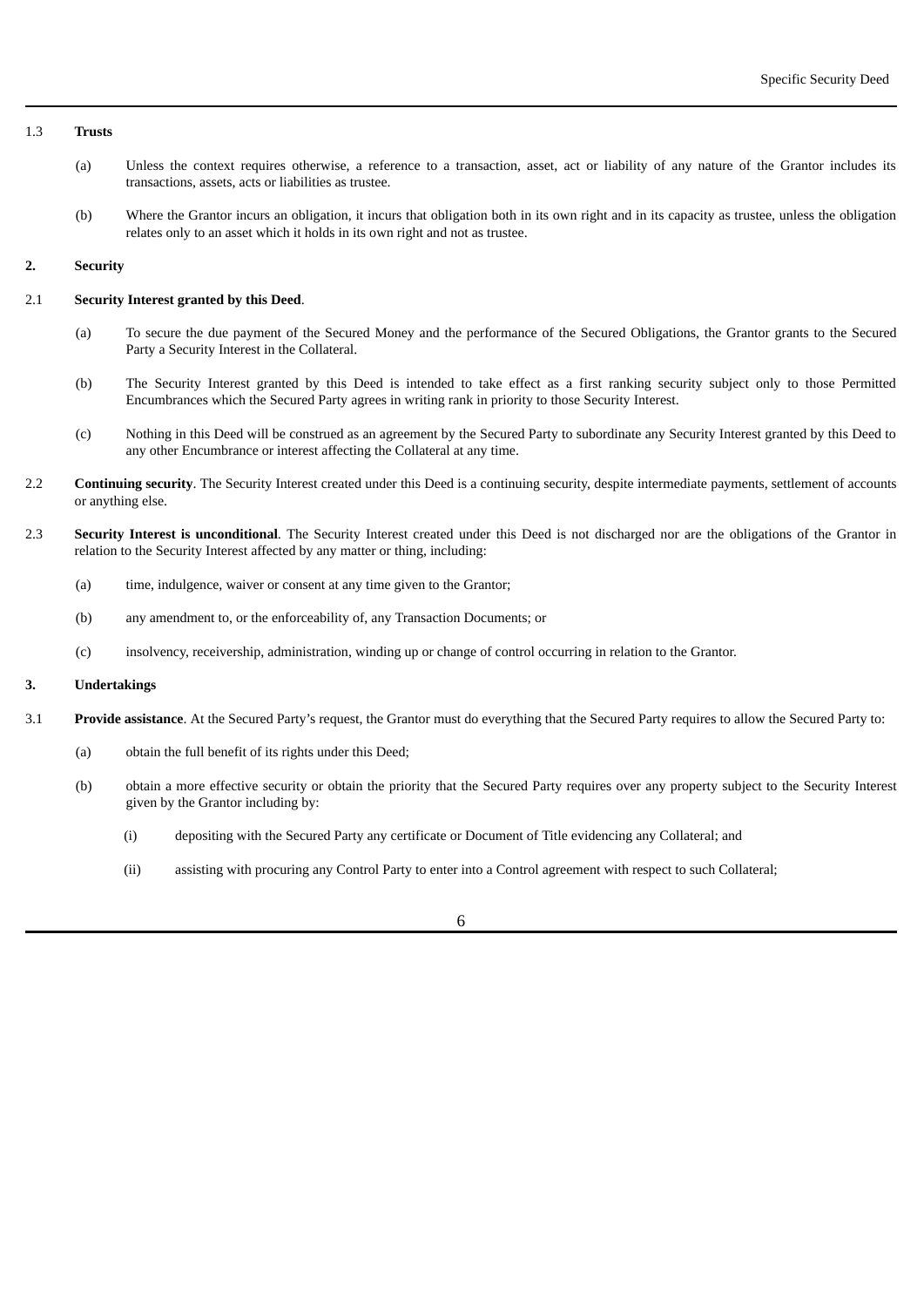- (c) continuously maintain perfection of any Security Interest that forms part of the Collateral including perfecting as a purchase money security interest as defined in the PPSA where applicable;
- (d) be assigned or transferred absolutely any Collateral including an account due to the Grantor;
- (e) promptly do everything necessary or reasonably required by the Secured Party (including the stamping of any Security Interest), such as:
	- (i) to preserve and protect the value of its Collateral; and
	- (ii) to protect and enforce its title and the title of the Secured Party as secured party to its Collateral (including perfecting and continuously maintaining perfection of any Security Interest); and
	- (iii) to comply with all Security Interest affecting its Collateral and the Secured Obligations secured by those Security Interest.
- 3.2 **Deposit of documents.** The Grantor agrees to deposit with the Secured Party:
	- (a) all documents of title relating to the Collateral; and
	- (b) any other documents the Secured Party requests relating to the Collateral, including the Transfers.

# 3.3 **Maintenance of Collateral; Voting Rights.**

- (a) The Grantor must:
	- (i) not do anything, permit anything to be done or fail to do anything that materially lowers the value of the Collateral; and
	- (ii) not do or omit to do anything which might render the Collateral liable to forfeiture, cancellation, avoidance or loss or might otherwise prejudicially affect the Grantor's interest in the Collateral.
- (b) Unless an Event of Default occurs and continues to be occurring, the Grantor may exercise all voting powers in respect of the Collateral.
- (c) The Grantor must not exercise any voting powers in respect of the Collateral under this Clause 3.3 in any way which might adversely affect the value of the Collateral.
- (c) If an Event of Default occurs, the rights of the Grantor under this Clause 3.3 immediately cease and the Secured Party, any Receiver or Attorney is entitled to receive all Distributions and exercise all voting powers in respect of the Collateral to the exclusion of the Grantor.
- 3.4 **Default.** The Grantor must ensure it does not breach the terms of this Deed and an Event of Default does not occur.
- 3.5 **Distribution re-investment plan.** The Grantor will not participate in any distribution re-investment plan in connection with the Collateral.
	- 7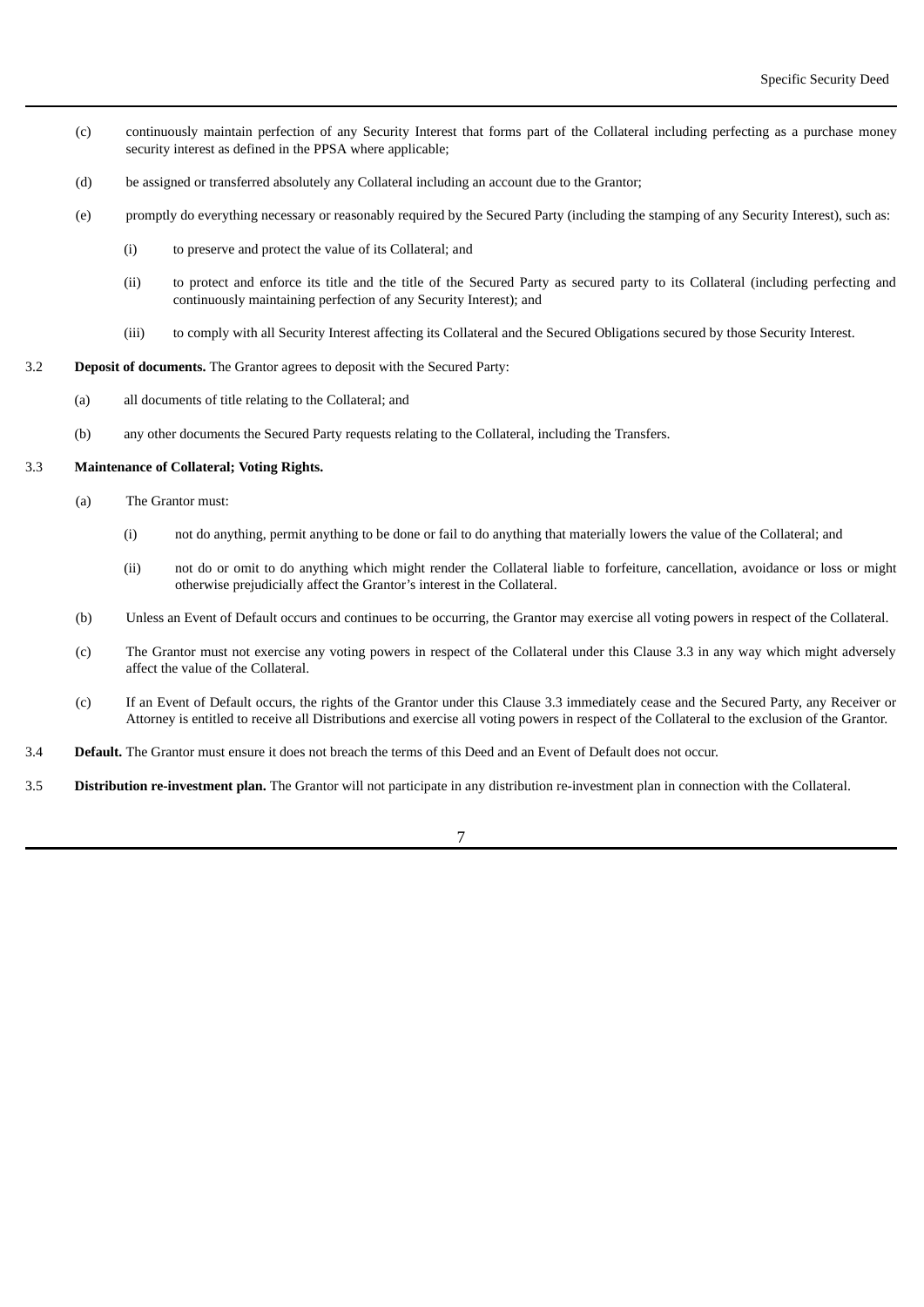- 3.6 **Blank Transfers.** The Grantor must deposit with the Secured Party, or as the Secured Party directs, the Transfers in respect of their interest in the Collateral on execution of this Deed. Notwithstanding the above, if there is any changes in the applicable laws during the charge which would render the Transfer as provided in this Deed to contravene any then-existing applicable laws, Grantor shall timely inform the Secured Party and, notwithstanding anything to the contrary in the Transaction Document, the Secured Party shall not carry out any activities and/or cause the Grantor (an/or its relevant parties) to carry out any activities which are likely to contravene with the then-existing applicable laws.
- 3.7 **Verification statement**. The Grantor waives its right to receive a Verification Statement in relation to the registration of a financing statement or financing change statement.

#### **4. Representations and Warranties**

- 4.1 The Grantor represents and warrants to the Secured Party that:
	- (a) its obligations under this Deed are legal, valid, binding and enforceable against it in accordance with their terms;
	- (b) it has taken all necessary action to authorise the execution and performance of this Deed in accordance with its terms;
	- (c) it is the legal and beneficial owner of the Collateral and no other person holds any interest in the Collateral other than in respect of the Permitted Encumbrances;
	- (d) it has good title to the Collateral free from any Encumbrance;
	- (e) the Collateral is fully paid-up and not subject to any prior ranking or equally ranking Encumbrance;
	- (f) it has disclosed to the Secured Party all of its interest in the Collateral;
	- (g) no Event of Default subsists that has not been notified in writing to the Secured Party and waived by the Secured Party; and
	- (h) it has not suffered an Insolvency Event and would not reasonably be expected to suffer an Insolvency Event as a result of entering into this Deed.

# **5. Dealing with Collateral**

- 5.1 **Permitted dealings**. Until an Event of Default occurs or the Collateral is registered in the Secured Party's or its representative's name:
	- (a) but subject to the provisions of any other Transaction Documents, the Grantor may receive and retain all dividends and any other income that forms part of or is derived from the Collateral; and
	- (b) the Grantor:
		- (i) may attend meetings and exercise all rights including voting rights in connection with the Collateral; and
		- (ii) must not vote in favour of any resolution that would materially or adversely affect the value of the Collateral or any of the rights attached to the Collateral.

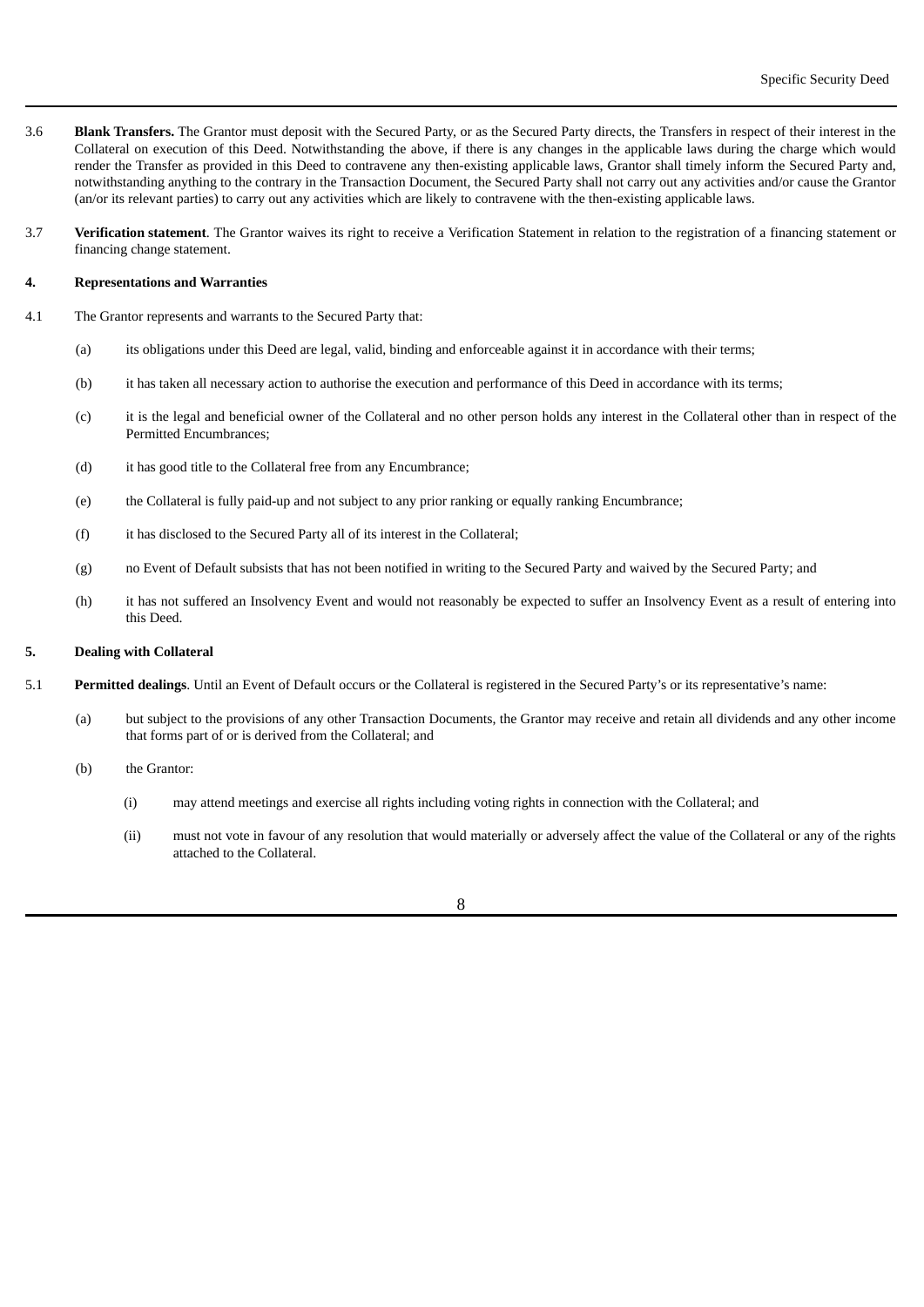#### 5.2 **Deposit Documents of Title**.

- (a) The Grantor must deposit with the Secured Party all Documents of Title (including the number of Transfers that the Secured Party specifically requires) in relation to the Collateral at the time it signs this Deed.
- (b) The Grantor allows the Secured Party to hold and retain possession or Control or to take possession or Control of Documents of Title until the Secured Party discharges the Security Interest created by this Deed.

#### 5.3 **Rights of Grantor cease**. If an Event of Default occurs and is continuing:

- (a) the rights of the Grantor under Clause 5.1 shall immediately cease;
- (b) the Secured Party is entitled to:
	- (i) receive any New Rights and apply them or their sale proceeds as it sees fit and in this respect, the Grantor agrees to procure that all dividends and all other income paid in relation to the Collateral are paid directly to the Secured Party; and
	- (ii) attend meetings and exercise or refrain from exercising any rights in connection with the Collateral; and
- (c) the Grantor must at its own expense:
	- (i) execute proxies and other instruments that the Secured Party may require to enable the Secured Party to attend meetings and exercise rights; and
	- (ii) if requested by the Secured Party, do everything necessary to ensure that the Collateral is registered in the Secured Party's or its representative's name, as stated in the request.
- 5.4 **Restricted dealings**. Except in accordance with this Deed or under written consent of the Secured Party, the Grantor must not:
	- (a) grant, allow to exist or agree to an Encumbrance over the Collateral other than a Permitted Encumbrance;
	- (b) transfer, sell, dispose or otherwise deal with Collateral;
	- (c) waive any of the Grantor's rights or release any person from its obligations in connection with this Security Property;
	- (d) assign or otherwise deal in any way with the Security Interest or any interest in it or create of allow any interest in it to be arise or be varied;
	- (e) allow any person other than the Secured Party to have an Encumbrance in respect of the Collateral; or
	- (f) give Control or possession of the Collateral to another person other than the Secured Party.

Where by law the Secured Party may not restrict the creation of any Encumbrance over an asset ranking after the Security Interest granted under this Deed or any Transaction Document, this Clause 5.4 will not restrict that creation, but before creating that Encumbrance the Grantor shall ensure the holder of that Encumbrance enters into a deed of priority in form and substance specified by the Secured Party.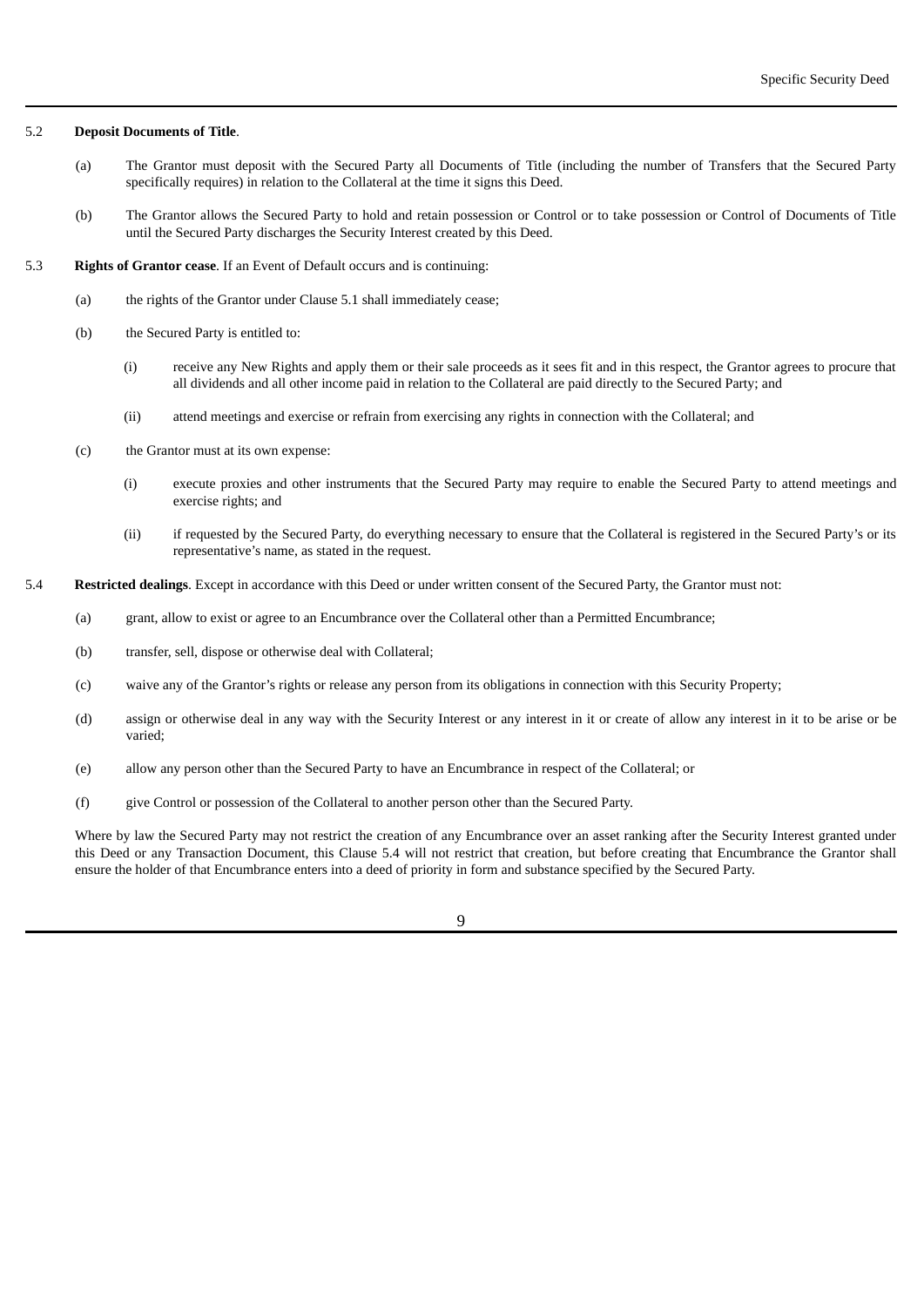- 5.5 **Release**. The Secured Party will release the Collateral from the Security Interest created by this Deed if the Grantor's obligation to pay the Secured Money and perform all of the Secured Obligations are satisfied and in the Secured Party's reasonable opinion:
	- (a) there is no prospect that money or damages will become owing (whether actually or contingently) by the Grantor to the Secured Party; and
	- (b) no payment towards the satisfaction of the Grantor's obligation to pay the Secured Money is likely to be void, voidable or refundable under any applicable law (including any law relating to insolvency).

#### **6. Events of Default**

- 6.1 An Event of Default occurs if one or more of the following occurs:
	- (a) the Grantor does not pay the Secured Money when due;
	- (b) the Grantor fails to perform the Secured Obligations and that failure continues without waiver or consent by the Secured Party for a period of 14 days;
	- (c) execution or distress takes place or is attempted or an order to execute a judgment (however described) is made against the Grantor or any of its assets and is not stayed or withdrawn within 14 days;
	- (d) the Grantor is the subject of an Insolvency Event;
	- (e) a present or future Encumbrance over any Collateral is enforced or becomes enforceable;
	- (f) any part of the Transaction Documents is terminated or is or becomes void, illegal, invalid, unenforceable, defective or of limited force and effect;
	- (g) any Collateral is transferred (including by sale or creating a Security Interest or under proceedings to enforce a judgment) in breach of a provision of this Deed;
	- (h) an event occurs which is specified in the Transaction Documents as an Event of Default or an event of default (as the expression or any equivalent expression is defined in any Transaction Documents) occurs;
	- (i) the Grantor does not comply with an undertaking given to the Secured Party (including the undertakings in this Deed) within the period specified in the undertaking, or where no period is specified and the undertaking is not an ongoing undertaking, within 14 days after the date of the undertaking; or
	- (j) a representation, warranty or statement made by or on behalf of the Grantor is not true in a material respect or is misleading in a material respect when made or repeated.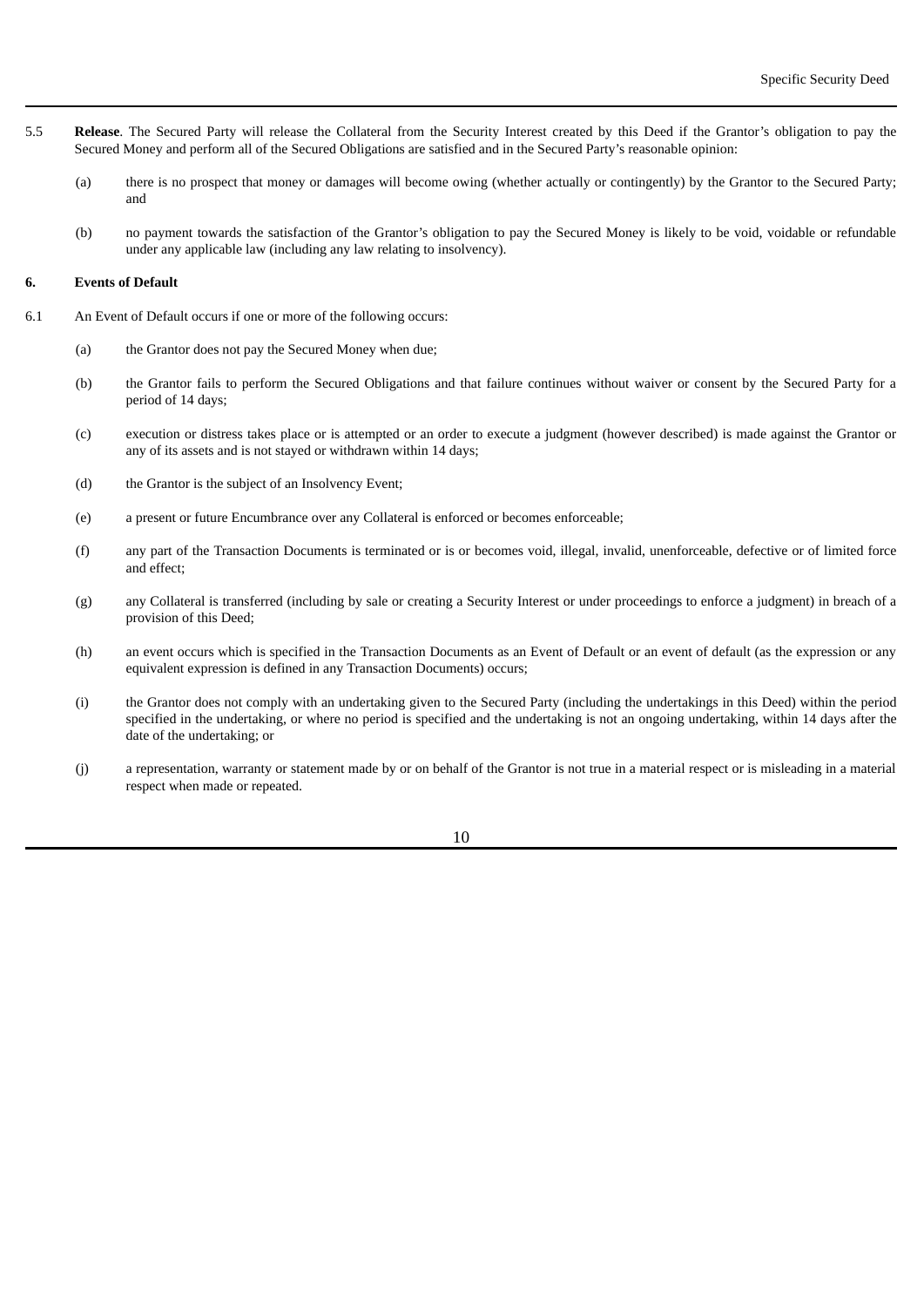# **7. Rights the Secured Party may exercise at any time**

- 7.1 **Performance of Grantor's Secured Obligations.** If at any time a party to this Deed fails to perform any Secured Obligation in any Transaction Document, the Secured Party or any person it authorises may do anything which in its opinion is necessary or expedient to make good or to attempt to make good that failure to its satisfaction.
- 7.2 **Secured Party may enter.** The Secured Party or any person it authorises may inspect and copy the records of the Grantor related to the Collateral at any time while an Event of Default subsists. The Grantor will do everything in its power to assist that inspection and copying and ensure that its employees and officers and their employees and officers do the same.
- 7.3 **Right to rectify.** The Secured Party performs any Secured Obligations pursuant to Clause 7.1, the Grantor agrees to pay the Secured Party's reasonable fees, costs and expenses on demand in writing.

## **8. Enforcement**

- 8.1 **Circumstances when this Deed may be enforced.** If an Event of Default occurs, then the Secured Money will immediately become payable at the Secured Party's option (despite any delay or previous waiver of the right to exercise that option) and this Deed will immediately become enforceable (whether or not the Secured Money has become payable in this manner).
- 8.2 **Enforcement despite earlier payment.** This Deed may be enforced:
	- (a) even if the Secured Party accepts a payment of interest or other amount after any Event of Default (except where the payment is sufficient to cure the default); and
	- (b) without the need for any consent or agreement of, the Grantor or any other person.

# 8.3 **Powers on enforcement.**

- (a) If an Event of Default occurs, then the Secured Party, any of its Authorised Representatives, Receiver or the Attorney (except to the extent specifically excluded by the terms of appointment), may do anything in respect of the Collateral that an absolute beneficial legal owner of the property could do, which includes the power to do any of the following, in addition to anything else the law or this Deed allows the Secured Party to do:
	- (i) Seize, take and retain possession of the Collateral.
	- (ii) Obtain registration of the Collateral in the Secured Party or its nominee's name.
	- (iii) Do everything necessary to enable the Secured Party or its nominee to receive any New Rights.
	- (iv) Grant or take put or call options.
	- (v) Anything to maintain, protect or improve any of the Collateral or to obtain income or returns from any of the Collateral.
	- (vi) Borrow or raise any money from the Secured Party or any other person approved by the Secured Party, give guarantees and grant any Encumbrance over any of the Collateral to secure that money or guarantee. Such Encumbrance may rank in priority to or equally with or after, the Security Interest granted under this Deed and it may be given in the name of the Grantor or otherwise.
	- (vii) Lend money or provide financial accommodation.
	- (viii) Make or accept any arrangement or compromise.
	- (ix) Give receipts for money and other assets.
	- (x) Perform or enforce, exercise or refrain from exercising the Grantor's rights and powers under or obtain the benefit in other ways of, any documents or agreements or rights which form part of the Collateral and any documents or agreements entered into in exercise of any power.
	- (xi) Surrender, release or transfer any of the Collateral or exchange it (xi) with any person for other property.
	- (xii) Promote the formation of any corporation with a view to purchasing any of the Collateral or assuming the Secured Obligations of the Grantor or otherwise.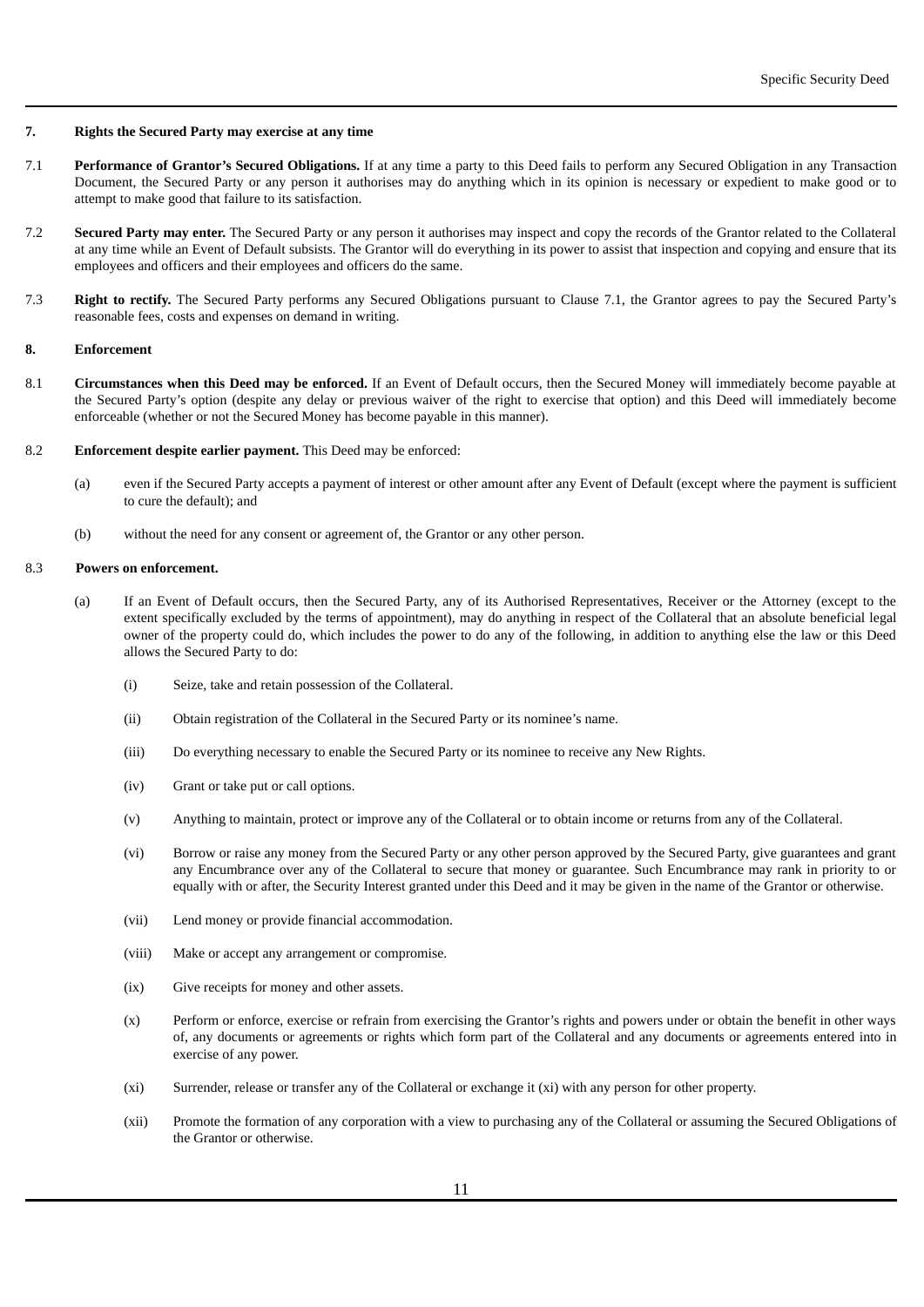- (xiii) Delegate to any person acceptable to the Secured Party any power conferred on the Secured Party, Receiver or Attorney (including delegation).
- (xiv) Exercise any voting or other rights or powers in respect of any of the Collateral.
- (xv) Do anything incidental to the exercise of any other power of the Secured Party, Receiver or Attorney.
- (b) The Secured Party may exercise any powers set out in Clause 8.3(a):
	- (i) without any need to take possession and without being liable as mortgagee in possession; and
	- (ii) through one or more agents, in which case anything done or incurred by an agent will be taken to be done or incurred by the Secured Party.

#### **9. Statutory Powers**

- 9.1 **Powers in augmentation.** The powers conferred on the Secured Party by law:
	- (a) are in addition to the powers conferred by this Deed or any Transaction Document;
	- (b) to the extent permitted by law, may be exercised immediately when an Event of Default occurs and at any time subsequently; and
	- (c) are excluded or varied only so far as they are inconsistent with the express terms of this Deed or any Transaction Document.

# **10. Registration under PPSA**

- 10.1 **Registration.** The Secured Party may, at the Grantor's expense, apply for any registration, or give any notification, in connection with the Security Interest under this Deed. This includes registration under the PPSA for the Collateral. The Grantor consents to any such registration or notification and agrees not to make an amendment demand.
- 10.2 **Notice requirements.** The Grantor hereby acknowledges receipt of a copy of this Deed, and waives any right it may have to receive a Verification Statement in relation to the registration or amendment of any Security Interest by the Secured Party in connection with this Deed.

# **11. Application of money**

- 11.1 Money that the Secured Party, a Receiver or an Attorney receives under or because of this Deed is to be applied in the following order, unless the Secured Party is obliged to pay anyone with a prior claim:
	- (a) First in payment of all expenses the Secured Party**,** Receiver or Attorney incurs in or incidental to the exercise or attempted exercise of a power or otherwise in relation to this Deed.
	- (b) Then in payment of any other outgoings the Secured Party or Receiver thinks it appropriate to pay.
	- (c) Then in payment to the Receiver and the Attorney of any remuneration (whether by way of commission or otherwise).
	- (d) Then in payment to the Secured Party, a Receiver or an Attorney of any amount necessary to give effect to any indemnity contained in this Deed.
	- (e) Then in payment to the Secured Party of the Secured Money.
- 11.2 Any surplus will belong to the Grantor or other persons entitled to it. The Secured Party, Receiver or Attorney may pay the surplus to the credit of a bank account in the name of the Grantor or other person entitled to it and will then be under no further liability in relation to it. The surplus will not accrue interest.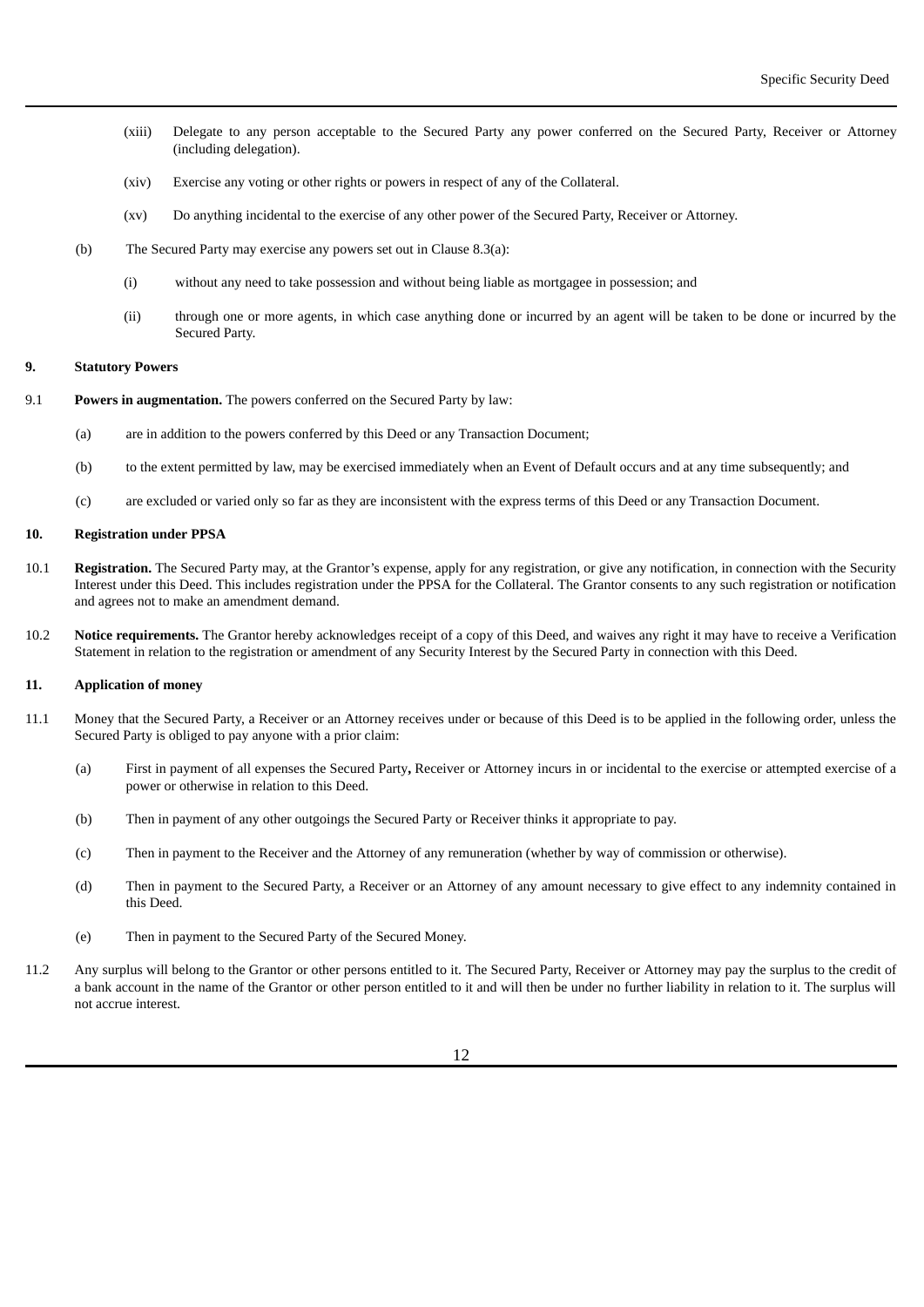## **12. Third party dealings**

12.1 **Secured Party's receipts and discharges.** The Secured Party may give discharges and receipts for any money payable by any third party in respect of any exercise of a right by the Secured Party, a Receiver or an Attorney.

# 12.2 **No duty to enquire.**

- (a) Any person dealing with the Secured Party, a Receiver or an Attorney in relation to the exercise by any of them of a right under this Deed need not be concerned to enquire whether:
	- (i) the right is exercisable or properly exercised;
	- (ii) the Receiver or Attorney is properly appointed;
	- (iii) any money paid by it to the Secured Party, a Receiver or an Attorney is properly applied; and
	- (iv) the title of that person to any property acquired by it from the Secured Party, Receiver or Attorney will not be adversely affected by the right not being exercisable or any improper appointment, exercise of the right or application of money by the Secured Party, a Receiver or an Attorney of which it does not have actual notice.
- (b) The Grantor agrees that if the Secured Party, a Receiver or an Attorney sells or otherwise disposes of the Collateral the Grantor will not challenge the acquirer's right to acquire the Collateral (including on the ground that the Secured Party, the Receiver or the Attorney was not entitled to dispose of the Collateral or that the Grantor did not receive notice of the intended disposal) and the Grantor will not seek to reclaim that property.
- (c) The benefit of Clause 12.2(a) is held on trust for the benefit of the Secured Party, each Receiver, each Attorney and each person dealing with any of them.

# **13. Protection of Secured Party**

## 13.1 **Protection of Secured Party, Receiver and Attorney.**

- (a) The Secured Party is not obliged to, but may:
	- (i) notify any debtor or member of the Grantor or any other person of this Deed; or
	- (ii) enforce payment of any money payable to the Grantor or take any step or proceeding for any similar purpose.
- (b) None of the Secured Party, any of its Authorised Representatives, Receiver nor Attorney is liable for any omission or delay in exercising any power, right, discretion or remedy under this Deed or for any involuntary loss or irregularity that may occur in relation to the exercise or non exercise of any of them except to the extent of its own fraud, negligence or wilful misconduct.
- 13.2 **Conflict of interests.** The Secured Party, an Authorised Representative of the Secured Party or other person appointed by the Secured Party under this Deed, an administrator of the Grantor appointed by the Secured Party, a Receiver or an Attorney may exercise or agree to exercise a power given by this Deed or by law even though that person may have a conflict of interests in exercising the power.

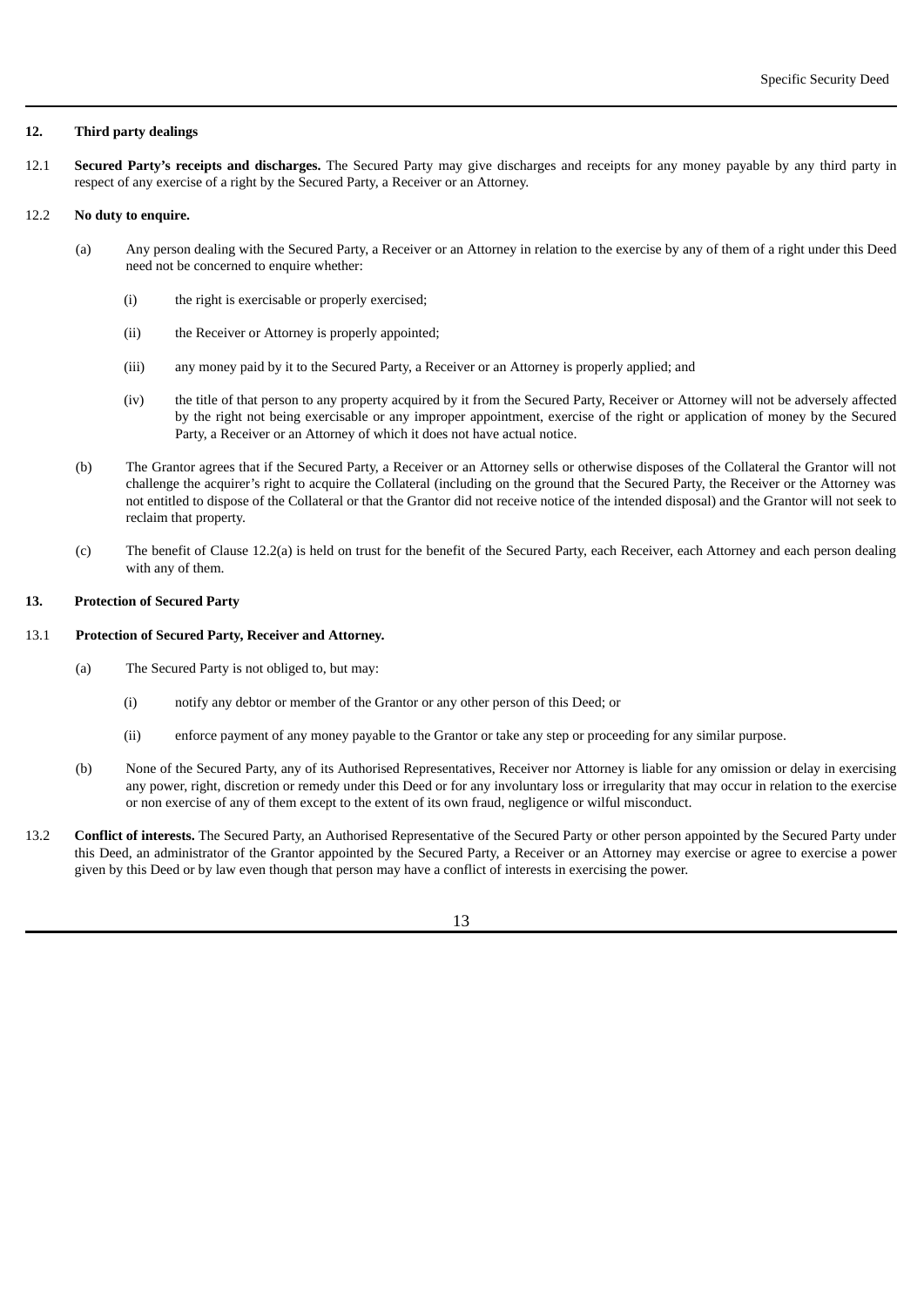### 13.3 **Liability for loss.**

- (a) No Secured Party, Receiver or Attorney will be liable:
	- (i) in respect of any conduct, delay, negligence or breach of duty in the exercise or attempted exercise of, or failure to exercise, any of its Rights contained in this Deed;
	- (ii) in respect of any release or dealing with any other guarantee or Encumbrance (including any prejudice to or loss of the Grantor's Rights of subrogation), nor
	- (iii) for any loss (including consequential loss) which results.
- (b) If the Secured Party, a Receiver or an Attorney enters into possession of all or any part of the Collateral, none of the Secured Party, any of its Authorised Representatives, Receiver or Attorney is liable:
	- (i) to account as mortgagee in possession or for anything except actual receipts; or
	- (ii) for any loss on realisation or for any default or omission for which a mortgagee in possession might be liable.

# **14. Preservation of Secured Party's Rights**

#### 14.1 **Reinstatement of Rights of Secured Party.**

- (a) If any transaction or payment relating to the Secured Money is void, voidable or otherwise unenforceable or refundable:
	- (i) the Secured Party is entitled against the Grantor to all Rights under this Deed that it would have had if the transaction or payment was not void, voidable or unenforceable or refundable; and
	- (ii) the Grantor must do all things and sign such documents necessary or convenient to restore to the Secured Party the Security Interest created by this Deed and its Rights under this Deed immediately before that transaction or payment.
- (b) The Grantor's Secured Obligations under Clause 14.1(a) are continuing Secured Obligations, independent of the Grantor's other Secured Obligations under this Deed and continue after this Deed ends.
- 14.2 **Suspension of Grantor's rights.** The Grantor must not exercise a right of set-off or counterclaim which reduces or extinguishes the Secured Obligation of the Grantor to pay the Secured Money.
- 14.3 **No merger.** This Deed is in addition to and is not in any way prejudiced by any judgment, order or other thing and the Secured Party's Rights under this Deed will not be merged with any judgment, order or other thing.

## **15. Indemnities**

- 15.1 **Indemnity for exercise of Rights or proceeding.** To the extent permitted by law, the Grantor must indemnify the Secured Party, each Authorised Representative of the Secured Party and each Receiver, Attorney, agent, administrator of the Grantor or any other person appointed under this Deed, the PPSA or the Corporations Act by or on behalf of the Secured Party as a secured party under this Deed against, and must pay each of them on demand the amount **of all** losses, liabilities, expenses and taxes they each incur (except to the extent of their own fraud, negligence or wilful misconduct):
	- (a) (directly or indirectly) in the exercise or attempted exercise of any of the powers, Rights, discretions or remedies (express or implied) vested in them under this Deed, the PPSA or the Corporations Act; and
	- (b) in connection with all proceedings, expenses, claims and demands in relation to anything done or omitted in any way relating to the Collateral;

including legal expenses on a full indemnity basis and expenses incurred in engaging consultants.

15.2 **Recovery from Collateral.** A person who is entitled to be indemnified for a loss, liability, expense or tax under Clause 15.1 may recover the amount to be indemnified direct from the Collateral.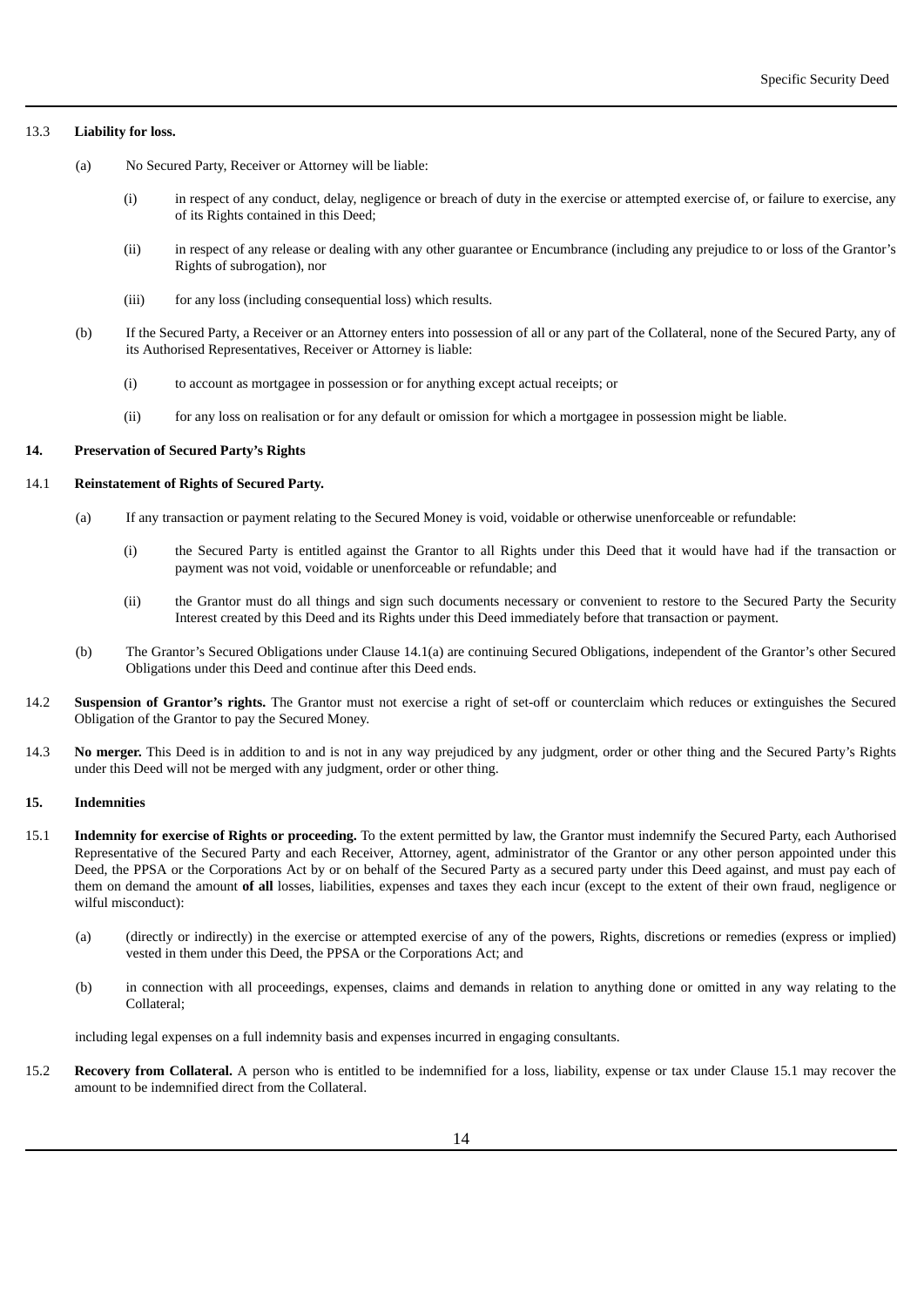#### **16. General provisions**

## 16.1 **Governing law and jurisdiction**.

- (a) The law of New South Wales governs this Deed.
- (b) The parties submit to the non-exclusive jurisdiction of the courts of New South Wales, and Australia.
- 16.2 **Variation**. The parties can vary this Deed only if the variation is in writing and signed by each party.
- 16.3 **Assignment, novation or transfer**. A party must obtain the prior written consent of the other party before it transfers, assigns or novates a right or obligation under this Deed.
- 16.4 **Rights are cumulative**. A party's rights under this Deed are in addition to its rights at law.
- 16.5 **Severance**. If any provision of this Deed is invalid, illegal or unenforceable, that provision shall be severed from this Deed and ignored in the interpretation of this Deed to the minimum extent necessary and to the intent that the remaining provisions of this Deed remain in full force and effect. The severance of that provisions shall not in any manner affect or render illegal, invalid or unenforceable any other provision of this Agreement.

# 16.6 **Waiver**

- (a) A party's failure, partial failure or delay in exercising a right relating to this Deed, is not a waiver of that right.
- (b) A single or partial exercise or waiver by the Secured Party of a right relating to this Deed does not prevent any other exercise of that right or the exercise of any other right.

# 16.7 **Survival**

- (a) The representations and warranties contained in this agreement survive termination of this agreement.
- (b) To the extent that a party has not satisfied an obligation or it is a continuing obligation, that obligation survives termination of this agreement.
- 16.8 **Further assurance**. Each party at its own expense must do everything necessary to give full effect to this Deed.

#### 16.9 **Counterparts**

- (a) The parties may execute this Deed in any number of counterparts, which taken together constitute one instrument.
- (b) The parties may exchange counterparts by scanning the entire duly executed counterpart and emailing it to the other party.
- 16.10 **No merger**. A party's rights and obligations do not merge on the execution or completion of this Deed or the completion of a transaction under this Deed.
- 16.11 **Time is of the essence.** Time is of the essence in this Deed and no extension or variation of time granted by any party operates as a waiver of this Clause.

*[signature pages to follow]*

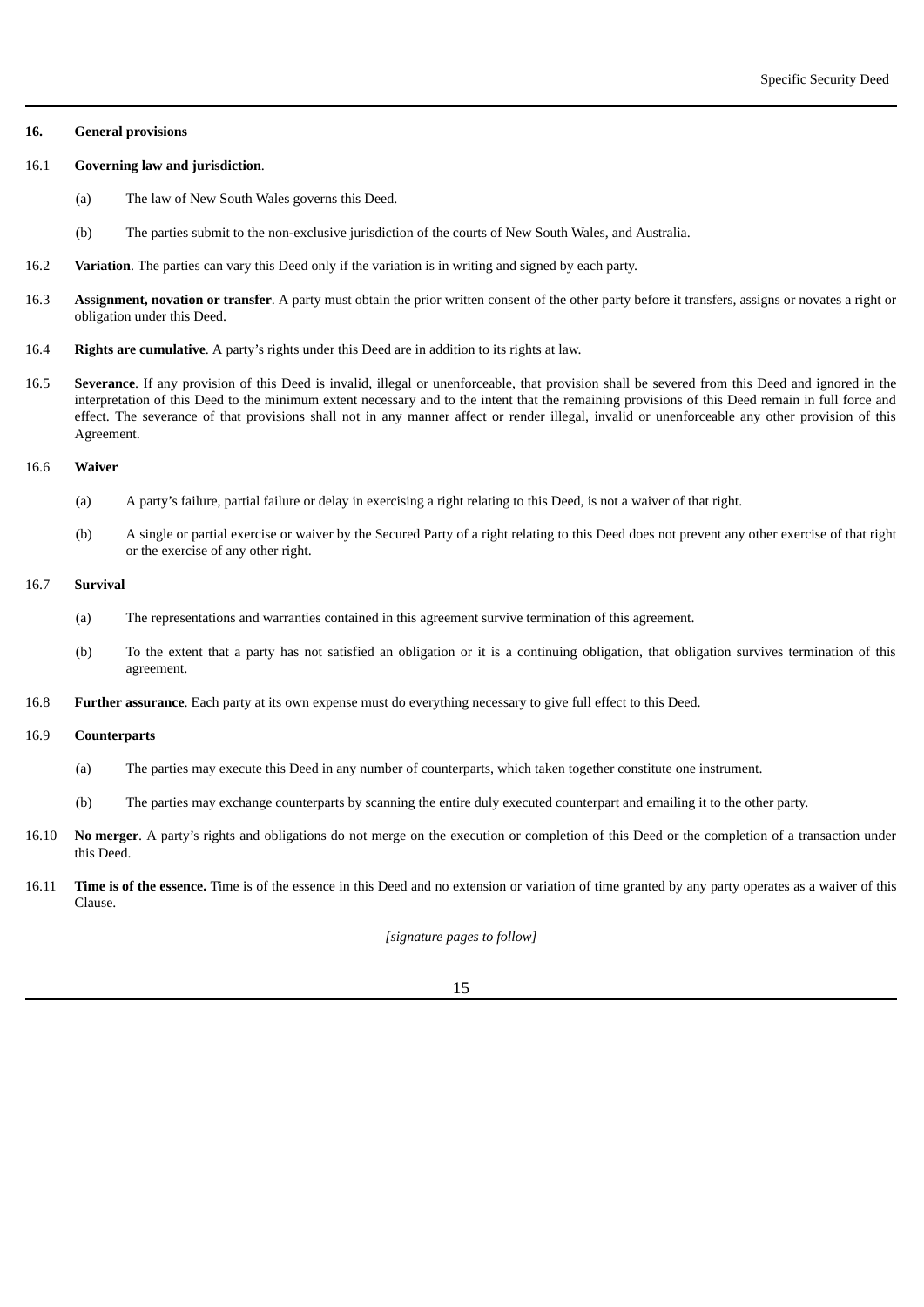Executed as a deed.

| Executed as a deed by <b>APTORUM</b>            |  |
|-------------------------------------------------|--|
| <b>THERAPEUTICS LIMITED</b> in accordance with  |  |
| section 127 of the Corporations Act 2001 (Cth): |  |

) ) ) )

Director Director

Date Date 17 November 2021 17 November 2021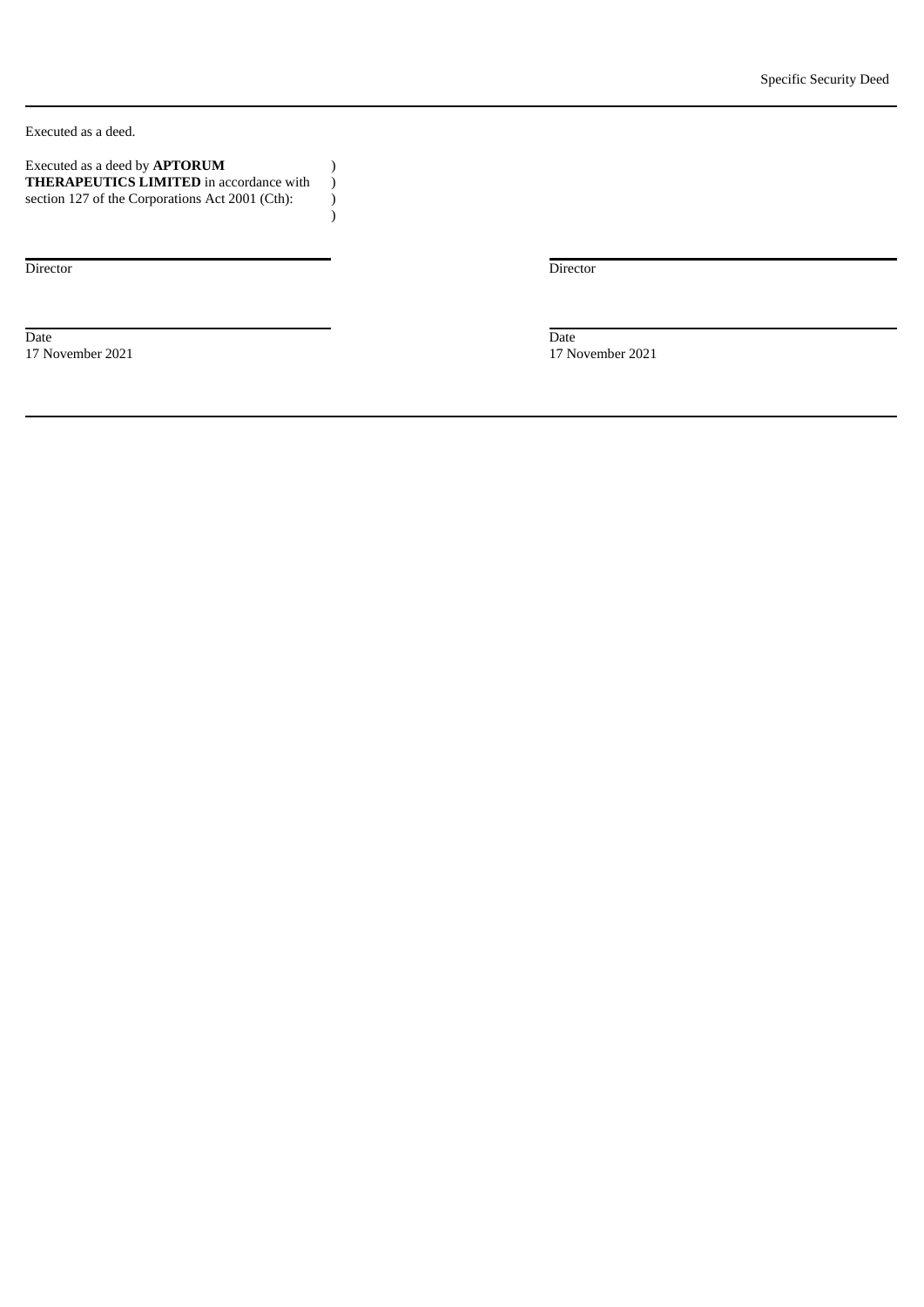Executed as a deed by **TALEM MEDICAL GROUP** ) **LIMITED** in accordance with section 127 of the Corporations Act 2001 (Cth): ) ) )

Date Date

Director Director

17 November 2021 17 November 2021